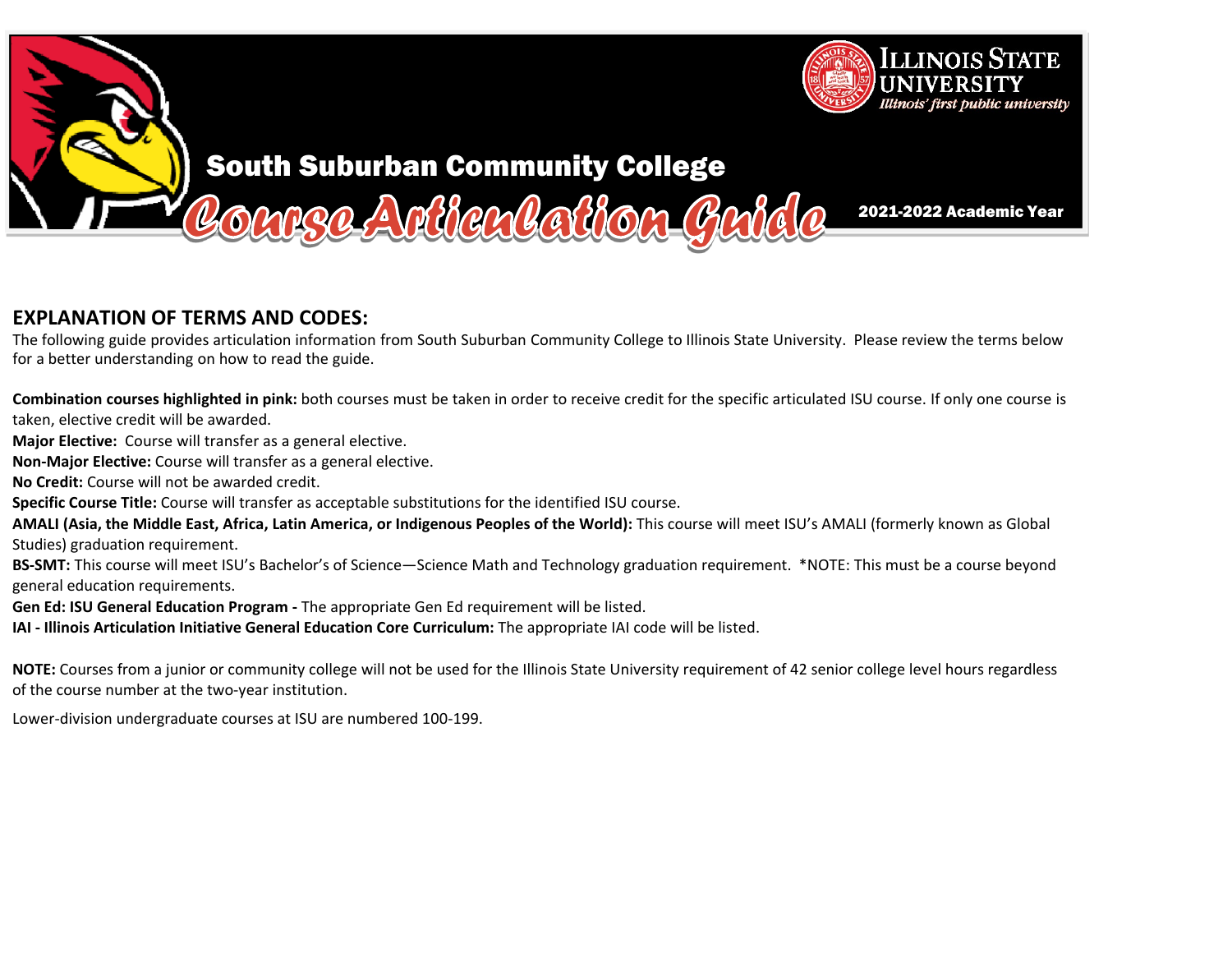



ENG MJEL Elective

# South Suburban College Summary of Combination and Option Courses

**\*Combination courses highlighted in pink:** both courses must be taken in order to receive credit for the specific articulated ISU course. If only one course is taken, elective credit will be awarded.You may also see one course from the Transfer School will receive credit for 2 ISU courses.

**Option courses highlighted in gray:** course has more than one equivalency option. Please consult your ISU academic advisor to determine if the second option is appropriate for your major plan.

| <b>ACC</b> | 110 | <b>AND</b> |             | *These two combined equal   |
|------------|-----|------------|-------------|-----------------------------|
| <b>ACC</b> | 111 | <b>ACC</b> | 131         | <b>Financial Accounting</b> |
|            |     |            |             |                             |
| <b>BIO</b> | 185 | <b>BSC</b> | 181         | Human Phys & Anat I OR      |
|            |     | <b>KNR</b> | 181         | Human Anat & Phys I         |
|            |     |            |             |                             |
| <b>BIO</b> | 224 | <b>BSC</b> | 160         | Microbiology & Socie        |
|            |     | <b>BSC</b> | 260         | Microbiology                |
|            |     |            |             |                             |
| <b>BLD</b> | 101 | <b>AND</b> |             | *These two combined equal   |
| <b>BLD</b> | 102 | <b>TEC</b> | 120         | Intro Bldg Construct        |
|            |     |            |             |                             |
| <b>CHM</b> | 111 | <b>CHE</b> | 110         | Fund Chem AND               |
|            |     | <b>CHE</b> | 112         | Fund Chem Lab OR            |
| <b>CHM</b> | 111 | <b>CHE</b> | 140         | Gen Chem I                  |
|            |     |            |             |                             |
| <b>CHM</b> | 203 | <b>CHE</b> | 231         | Org Chem Lab I AND          |
|            |     | <b>CHE</b> | 230         | Org Chem I                  |
| <b>CHM</b> | 204 | <b>CHE</b> | 233         | Org Chem 2 Lab AND          |
|            |     | <b>CHE</b> | 232         | Org Chem II                 |
|            |     |            |             |                             |
| ENG        | 103 | <b>ENG</b> | 130         | Survey American Lit         |
|            |     | <b>ENG</b> | <b>MJEL</b> | Elective                    |
| <b>ENG</b> | 104 | <b>ENG</b> | 130         | Survey American Lit         |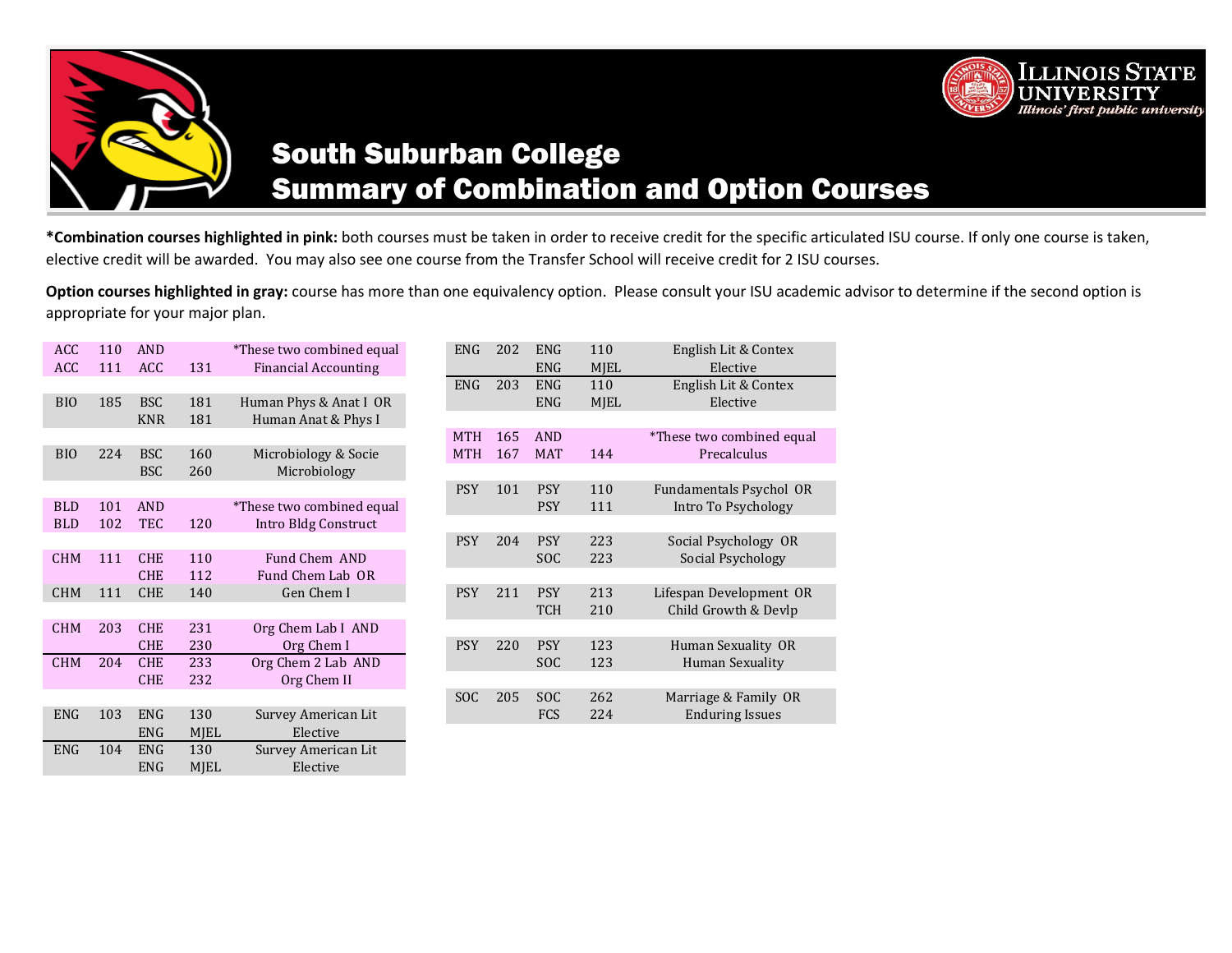#### Course Articulation Guide

### **Institution**: Illinois State University

**School ID:** 000100880 **School Name:** South Suburban College of Cook Co

#### School Details

| Subject    | Course # | <b>ISU</b><br><b>Subject</b> | ISU Crs #   | <b>Course Title</b>         | <b>AMALI</b> | <b>BS-SMT</b> | Gen Ed | <b>IAI</b> |
|------------|----------|------------------------------|-------------|-----------------------------|--------------|---------------|--------|------------|
| ABE        | E31      | <b>IDS</b>                   | <b>NCEL</b> | No Credit Elective          |              |               |        |            |
| <b>ACC</b> | 100      | <b>ACC</b>                   | <b>NMEL</b> | Elective                    |              |               |        |            |
| <b>ACC</b> | 110      | <b>ACC</b>                   | <b>NMEL</b> | Elective*                   |              |               |        |            |
| <b>ACC</b> | 111      | <b>ACC</b>                   | <b>NMEL</b> | Elective*                   |              |               |        |            |
| <b>ACC</b> | 115      | <b>ACC</b>                   | <b>NMEL</b> | Elective                    |              |               |        |            |
| <b>ACC</b> | 120      | <b>ACC</b>                   | 131         | <b>Financial Accounting</b> |              |               |        |            |
| <b>ACC</b> | 121      | <b>ACC</b>                   | 132         | Managerial Accountin        |              |               |        |            |
| <b>ACC</b> | 130      | <b>ACC</b>                   | <b>NMEL</b> | Elective                    |              |               |        |            |
| <b>ACC</b> | 200      | <b>ACC</b>                   | <b>NMEL</b> | Elective                    |              |               |        |            |
| <b>ACC</b> | 230      | <b>ACC</b>                   | <b>NMEL</b> | Elective                    |              |               |        |            |
| <b>ACC</b> | 250      | <b>ACC</b>                   | <b>NCEL</b> | No Credit Elective          |              |               |        |            |
| <b>ACC</b> | 260      | <b>ACC</b>                   | <b>NMEL</b> | Elective                    |              |               |        |            |
| <b>ACC</b> | 261      | <b>ACC</b>                   | <b>NMEL</b> | Elective                    |              |               |        |            |
| <b>ACC</b> | 290      | <b>ACC</b>                   | <b>NMEL</b> | Elective                    |              |               |        |            |
| <b>ACC</b> | 291      | <b>ACC</b>                   | <b>NMEL</b> | Elective                    |              |               |        |            |
| <b>ADN</b> | 110      | <b>NUR</b>                   | <b>NMEL</b> | Elective                    |              |               |        |            |
| ADN        | 112      | <b>NUR</b>                   | <b>NMEL</b> | Elective                    |              |               |        |            |
| <b>ADN</b> | 202      | <b>NUR</b>                   | <b>NMEL</b> | Elective                    |              |               |        |            |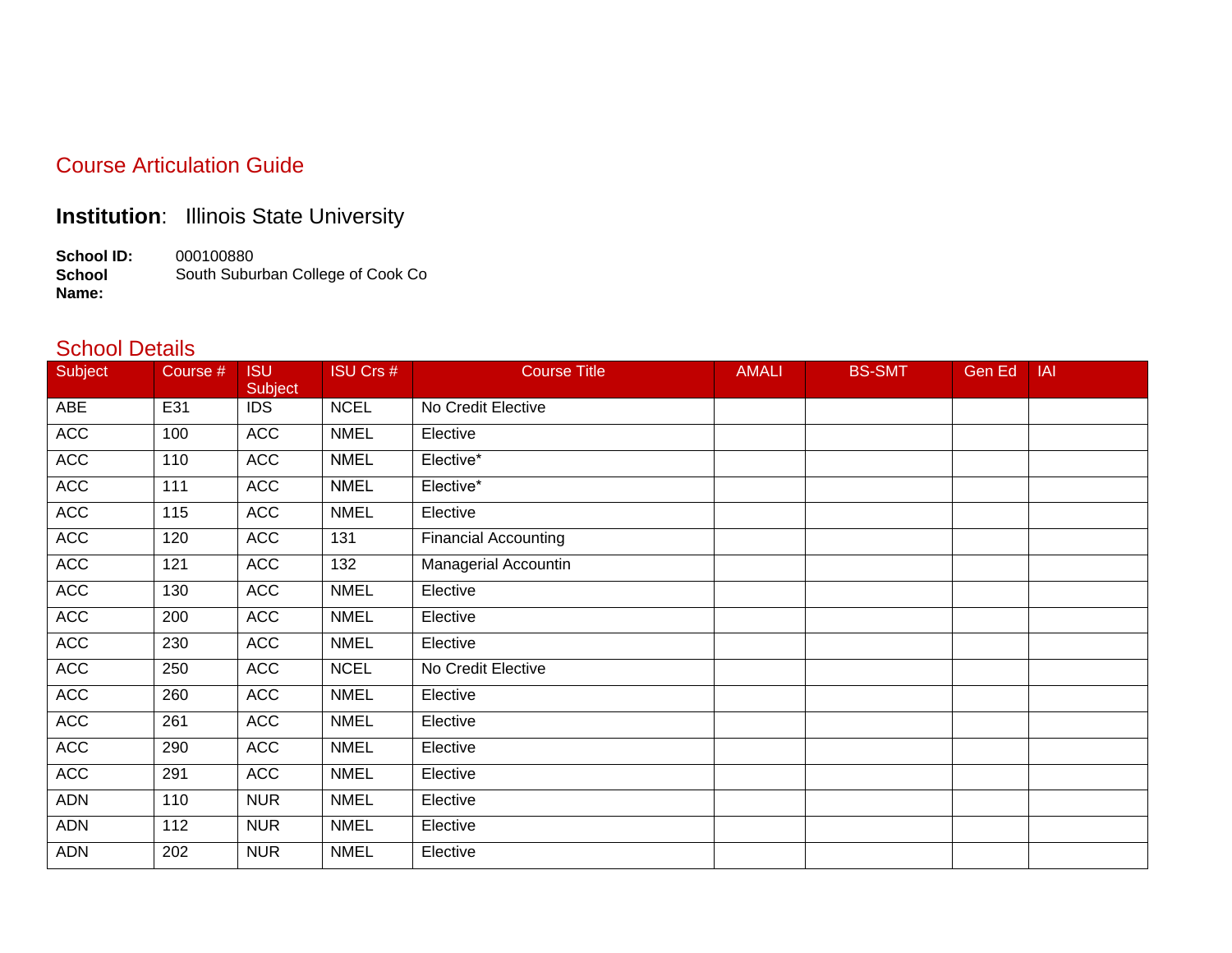| <b>Subject</b> | Course #         | <b>ISU</b><br><b>Subject</b> | <b>ISU Crs #</b> | <b>Course Title</b>               | <b>AMALI</b> | <b>BS-SMT</b> | Gen Ed | <b>IAI</b> |
|----------------|------------------|------------------------------|------------------|-----------------------------------|--------------|---------------|--------|------------|
| <b>ADN</b>     | 206              | <b>NUR</b>                   | <b>NMEL</b>      | Elective                          |              |               |        |            |
| <b>ADN</b>     | 210              | <b>NUR</b>                   | <b>NMEL</b>      | Elective                          |              |               |        |            |
| <b>ADN</b>     | 212              | <b>NUR</b>                   | <b>NMEL</b>      | Elective                          |              |               |        |            |
| <b>ADN</b>     | $\overline{214}$ | <b>NUR</b>                   | <b>NMEL</b>      | Elective                          |              |               |        |            |
| <b>ADN</b>     | 216              | <b>NUR</b>                   | <b>NMEL</b>      | Elective                          |              |               |        |            |
| <b>ADN</b>     | 217              | <b>NUR</b>                   | <b>NMEL</b>      | Elective                          |              |               |        |            |
| <b>ADN</b>     | $\overline{218}$ | <b>NUR</b>                   | <b>NMEL</b>      | Elective                          |              |               |        |            |
| <b>AET</b>     | 101              | $\overline{IDS}$             | <b>NCEL</b>      | No Credit Elective                |              |               |        |            |
| <b>AET</b>     | 102              | $\overline{IDS}$             | <b>NCEL</b>      | No Credit Elective                |              |               |        |            |
| <b>AET</b>     | 105              | <b>IDS</b>                   | <b>NCEL</b>      | No Credit Elective                |              |               |        |            |
| <b>AET</b>     | 190              | <b>TEC</b>                   | <b>MJEL</b>      | Major Elective                    |              |               |        |            |
| <b>AET</b>     | $\overline{215}$ | <b>TEC</b>                   | <b>MJEL</b>      | <b>Major Elective</b>             |              |               |        |            |
| <b>AET</b>     | $\overline{217}$ | $\overline{IDS}$             | <b>NMEL</b>      | Elective                          |              |               |        |            |
| <b>AET</b>     | 270              | <b>TEC</b>                   | <b>MJEL</b>      | Major Elective                    |              |               |        |            |
| <b>ANT</b>     | 101              | ANT                          | <b>MJEL</b>      | <b>Major Elective</b>             | <b>AMALI</b> |               |        | S1901N     |
| <b>ANT</b>     | 101H             | <b>IDS</b>                   | 1                | <b>IDS UGRD Conversion Course</b> | <b>AMALI</b> |               |        | S1900N     |
| <b>ART</b>     | 101              | <b>ART</b>                   | 104              | Visual Thinking: Drawing Fund     |              |               |        |            |
| <b>ART</b>     | 102              | <b>ART</b>                   | <b>MJEL</b>      | <b>Major Elective</b>             |              |               |        |            |
| <b>ART</b>     | 105              | <b>ART</b>                   | $\overline{155}$ | Survey Of Art I                   |              |               |        | F2901      |
| <b>ART</b>     | 106              | <b>ART</b>                   | <b>MJEL</b>      | <b>Major Elective</b>             |              |               |        | F2902      |
| <b>ART</b>     | 107              | <b>ART</b>                   | <b>MJEL</b>      | <b>Major Elective</b>             |              |               |        | F2900      |
| <b>ART</b>     | 109              | <b>ART</b>                   | 228              | Ceramics I                        |              |               |        |            |
| <b>ART</b>     | 110              | <b>ART</b>                   | 224              | Metal Work & Jewelry Design I     |              |               |        |            |
| <b>ART</b>     | 111              | <b>ART</b>                   | 103              | 2-D Fundamentals                  |              |               |        |            |
| <b>ART</b>     | 112              | <b>ART</b>                   | 109              | 3-D Fundamentals                  |              |               |        |            |
| <b>ART</b>     | 113              | <b>ART</b>                   | <b>MJEL</b>      | Major Elective                    |              |               |        |            |
| <b>ART</b>     | 130              | <b>ART</b>                   | <b>MJEL</b>      | <b>Major Elective</b>             |              |               |        |            |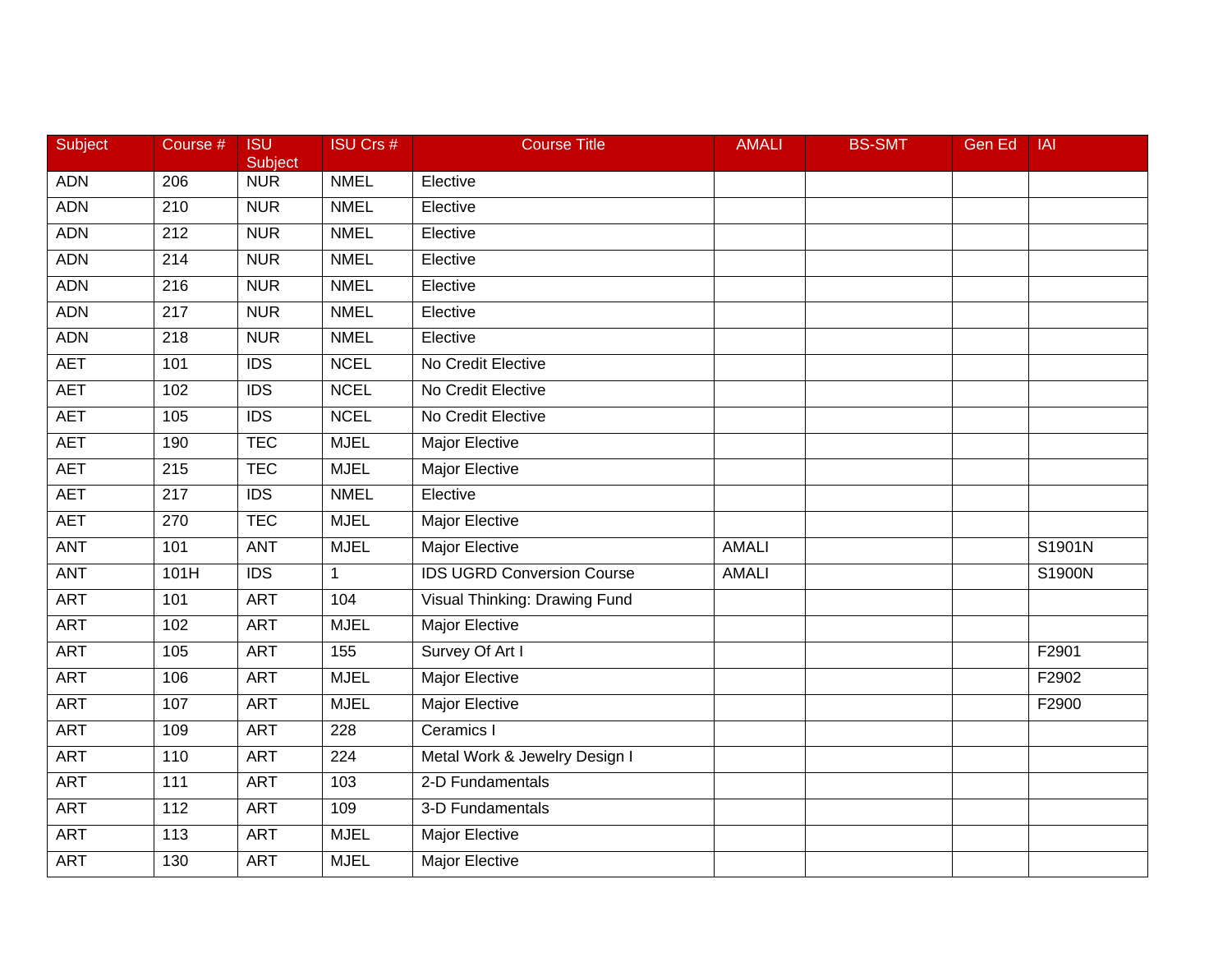| Subject    | Course # | <b>ISU</b><br>Subject | <b>ISU Crs #</b> | <b>Course Title</b>               | <b>AMALI</b> | <b>BS-SMT</b> | <b>Gen Ed</b> | <b>IAI</b> |
|------------|----------|-----------------------|------------------|-----------------------------------|--------------|---------------|---------------|------------|
| <b>ART</b> | 139      | <b>ART</b>            | <b>NMEL</b>      | Elective                          |              |               |               | F2904      |
| <b>ART</b> | 140      | <b>ART</b>            | <b>MJEL</b>      | <b>Major Elective</b>             |              |               |               |            |
| <b>ART</b> | 141      | <b>ART</b>            | <b>MJEL</b>      | <b>Major Elective</b>             |              |               |               |            |
| <b>ART</b> | 201      | <b>ART</b>            | $\overline{261}$ | Painting Survey                   |              |               |               |            |
| <b>ART</b> | 202      | <b>ART</b>            | <b>MJEL</b>      | <b>Major Elective</b>             |              |               |               |            |
| <b>ART</b> | 203      | <b>ART</b>            | $\overline{213}$ | <b>Life Drawing</b>               |              |               |               |            |
| <b>ART</b> | 204      | <b>ART</b>            | <b>MJEL</b>      | <b>Major Elective</b>             |              |               |               |            |
| <b>ART</b> | 205      | <b>ART</b>            | 232              | Sculpture I                       |              |               |               |            |
| <b>ART</b> | 206      | <b>ART</b>            | 245              | Intaglio I                        |              |               |               |            |
| <b>ART</b> | 209      | <b>ART</b>            | <b>MJEL</b>      | <b>Major Elective</b>             |              |               |               |            |
| <b>ART</b> | 210      | <b>ART</b>            | 225              | Metal Wk & Jewel II               |              |               |               |            |
| <b>ART</b> | 211      | <b>ART</b>            | <b>MJEL</b>      | <b>Major Elective</b>             |              |               |               |            |
| <b>ART</b> | 212      | <b>ART</b>            | <b>MJEL</b>      | <b>Major Elective</b>             |              |               |               |            |
| <b>ART</b> | 213      | <b>ART</b>            | <b>MJEL</b>      | <b>Major Elective</b>             |              |               |               |            |
| <b>ART</b> | 215      | <b>ART</b>            | <b>MJEL</b>      | <b>Major Elective</b>             |              |               |               |            |
| <b>ART</b> | 216      | <b>ART</b>            | <b>MJEL</b>      | <b>Major Elective</b>             |              |               |               |            |
| <b>ART</b> | 218      | <b>ART</b>            | 257              | Survey Of Art III                 |              |               |               | F2902      |
| <b>ART</b> | 219      | <b>ART</b>            | <b>MJEL</b>      | <b>Major Elective</b>             | <b>AMALI</b> |               |               | F2903N     |
| <b>ART</b> | 221      | <b>ART</b>            | <b>MJEL</b>      | <b>Major Elective</b>             |              |               |               |            |
| <b>ART</b> | 223      | <b>ART</b>            | <b>MJEL</b>      | <b>Major Elective</b>             |              |               |               |            |
| <b>ART</b> | 230      | <b>IDS</b>            | <b>NMEL</b>      | Elective                          |              |               |               |            |
| <b>ART</b> | 241      | <b>ART</b>            | <b>MJEL</b>      | <b>Major Elective</b>             |              |               |               |            |
| <b>ART</b> | 251      | <b>ART</b>            | <b>NMEL</b>      | Elective                          |              |               |               |            |
| <b>ART</b> | 252      | <b>ART</b>            | <b>MJEL</b>      | Major Elective                    |              |               |               |            |
| <b>ART</b> | 265      | <b>ART</b>            | <b>MJEL</b>      | Major Elective                    |              |               |               |            |
| <b>ART</b> | 270      | <b>IDS</b>            | <b>NMEL</b>      | Elective                          |              |               |               |            |
| <b>AST</b> | 101      | $\overline{IDS}$      | 1                | <b>IDS UGRD Conversion Course</b> |              |               |               | P1906L     |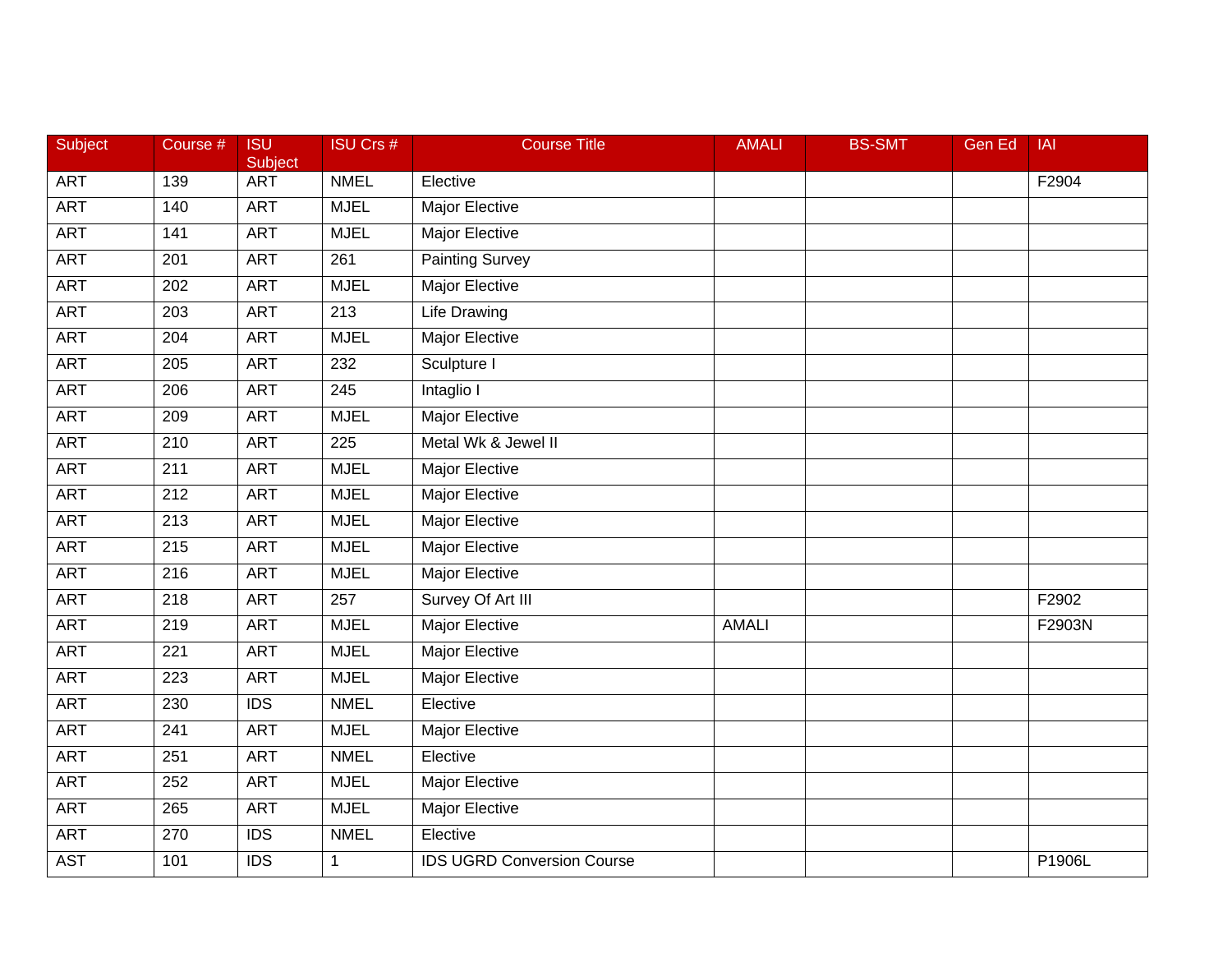| Subject    | Course # | <b>ISU</b><br>Subject | <b>ISU Crs #</b> | <b>Course Title</b>             | <b>AMALI</b> | <b>BS-SMT</b> | <b>Gen Ed</b>          | <b>IAI</b> |
|------------|----------|-----------------------|------------------|---------------------------------|--------------|---------------|------------------------|------------|
| <b>AVI</b> | 101      | <b>TEC</b>            | <b>NCEL</b>      | No Credit Elective              |              |               |                        |            |
| <b>AVI</b> | 103      | <b>TEC</b>            | <b>NCEL</b>      | No Credit Elective              |              |               |                        |            |
| <b>AVI</b> | 104      | <b>TEC</b>            | <b>NCEL</b>      | No Credit Elective              |              |               |                        |            |
| <b>AVI</b> | 105      | <b>TEC</b>            | <b>NCEL</b>      | No Credit Elective              |              |               |                        |            |
| <b>AVI</b> | 163      | <b>TEC</b>            | <b>NCEL</b>      | No Credit Elective              |              |               |                        |            |
| <b>AVI</b> | 164      | <b>IDS</b>            | <b>NCEL</b>      | No Credit Elective              |              |               |                        |            |
| <b>AVI</b> | 204      | $\overline{IDS}$      | <b>NCEL</b>      | No Credit Elective              |              |               |                        |            |
| <b>AVI</b> | 207      | $\overline{IDS}$      | <b>NCEL</b>      | No Credit Elective              |              |               |                        |            |
| <b>AVI</b> | 211      | <b>TEC</b>            | <b>NCEL</b>      | No Credit Elective              |              |               |                        |            |
| <b>BCD</b> | 101      | <b>TEC</b>            | 322              | <b>Bldg Codes &amp; Inspect</b> |              |               |                        |            |
| <b>BCD</b> | 103      | <b>TEC</b>            | <b>MJEL</b>      | Major Elective                  |              |               |                        |            |
| <b>BCD</b> | 104      | <b>TEC</b>            | <b>MJEL</b>      | <b>Major Elective</b>           |              |               |                        |            |
| <b>BCD</b> | 105      | <b>TEC</b>            | <b>MJEL</b>      | <b>Major Elective</b>           |              |               |                        |            |
| <b>BCD</b> | 106      | <b>TEC</b>            | <b>MJEL</b>      | Major Elective                  |              |               |                        |            |
| <b>BCD</b> | 108      | <b>TEC</b>            | <b>MJEL</b>      | Major Elective                  |              |               |                        |            |
| <b>BCD</b> | 109      | <b>TEC</b>            | <b>MJEL</b>      | Major Elective                  |              |               |                        |            |
| <b>BCD</b> | 201      | <b>TEC</b>            | <b>MJEL</b>      | <b>Major Elective</b>           |              |               |                        |            |
| <b>BCD</b> | 202      | <b>TEC</b>            | <b>MJEL</b>      | <b>Major Elective</b>           |              |               |                        |            |
| <b>BCD</b> | 225      | <b>TEC</b>            | <b>MJEL</b>      | Major Elective                  |              |               |                        |            |
| <b>BCD</b> | 230      | <b>TEC</b>            | <b>NCEL</b>      | No Credit Elective              |              |               |                        |            |
| <b>BCD</b> | 239      | <b>TEC</b>            | <b>MJEL</b>      | <b>Major Elective</b>           |              |               |                        |            |
| <b>BCD</b> | 299      | <b>TEC</b>            | <b>MJEL</b>      | <b>Major Elective</b>           |              |               |                        |            |
| <b>BIO</b> | 101      | <b>BSC</b>            | <b>MJEL</b>      | <b>Major Elective</b>           |              |               |                        | L1900      |
| <b>BIO</b> | 102      | <b>BSC</b>            | 101              | <b>Concepts In Biology</b>      |              |               | <b>NS</b>              | L1900L     |
| <b>BIO</b> | 103      | <b>BSC</b>            | 202              | Human Ecology                   |              | S(BS-SMT)     | <b>ST</b>              | L1905L     |
| <b>BIO</b> | 104      | <b>BSC</b>            | <b>NMEL</b>      | Elective                        |              |               |                        | L1903      |
| <b>BIO</b> | 105      | <b>BSC</b>            | 196              | <b>Biological Diversity</b>     |              |               | $\overline{\text{NS}}$ | L1910L     |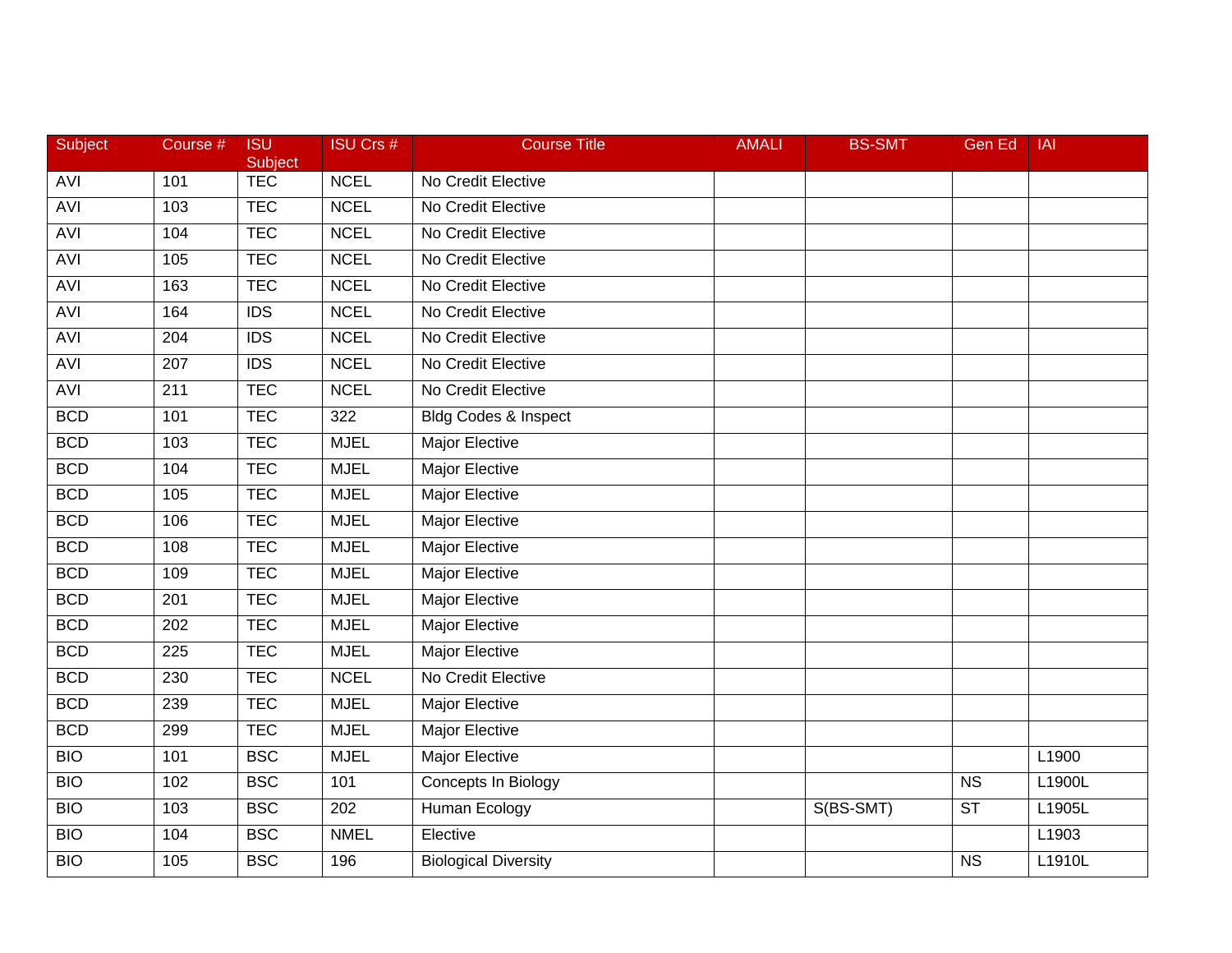| <b>Subject</b>   | Course #         | <b>ISU</b><br>Subject | <b>ISU Crs #</b> | <b>Course Title</b>               | <b>AMALI</b> | <b>BS-SMT</b> | <b>Gen Ed</b> | <b>IAI</b> |
|------------------|------------------|-----------------------|------------------|-----------------------------------|--------------|---------------|---------------|------------|
| $\overline{BIO}$ | 106              | <b>BSC</b>            | 197              | Molecular & Cellular              |              |               | <b>NS</b>     | L1910L     |
| BIO              | 115              | <b>BSC</b>            | <b>NMEL</b>      | Elective                          |              |               |               |            |
| <b>BIO</b>       | 152              | $\overline{IDS}$      | 1                | <b>IDS UGRD Conversion Course</b> |              |               |               | L1905      |
| BIO              | 185              | <b>BSC</b>            | 181              | Human Phys & Anat I               |              |               |               |            |
| <b>BIO</b>       | 186              | <b>BSC</b>            | 182              | Human Phys & Anat II              |              |               |               |            |
| BIO              | 224              | <b>BSC</b>            | 160              | Microbiology & Socie              |              | S(BS-SMT)     | <b>ST</b>     |            |
| <b>BLD</b>       | 100              | <b>TEC</b>            | <b>MJEL</b>      | <b>Major Elective</b>             |              |               |               |            |
| <b>BLD</b>       | 101              | <b>TEC</b>            | <b>NMEL</b>      | Elective*                         |              |               |               |            |
| <b>BLD</b>       | 102              | <b>TEC</b>            | <b>NMEL</b>      | Elective*                         |              |               |               |            |
| <b>BLD</b>       | 103              | <b>TEC</b>            | <b>MJEL</b>      | Major Elective                    |              |               |               |            |
| <b>BLD</b>       | 105              | <b>TEC</b>            | <b>MJEL</b>      | Major Elective                    |              |               |               |            |
| <b>BLD</b>       | 106              | <b>TEC</b>            | <b>MJEL</b>      | <b>Major Elective</b>             |              |               |               |            |
| <b>BLD</b>       | 107              | <b>TEC</b>            | <b>MJEL</b>      | <b>Major Elective</b>             |              |               |               |            |
| <b>BLD</b>       | 110              | <b>TEC</b>            | <b>MJEL</b>      | <b>Major Elective</b>             |              |               |               |            |
| <b>BLD</b>       | 111              | <b>TEC</b>            | <b>MJEL</b>      | <b>Major Elective</b>             |              |               |               |            |
| <b>BLD</b>       | 140              | <b>TEC</b>            | <b>MJEL</b>      | Major Elective                    |              |               |               |            |
| <b>BLD</b>       | 141              | <b>TEC</b>            | <b>MJEL</b>      | <b>Major Elective</b>             |              |               |               |            |
| <b>BLD</b>       | $\overline{142}$ | <b>TEC</b>            | <b>MJEL</b>      | <b>Major Elective</b>             |              |               |               |            |
| <b>BLD</b>       | 150              | <b>TEC</b>            | <b>NCEL</b>      | No Credit Elective                |              |               |               |            |
| <b>BLD</b>       | 157              | <b>TEC</b>            | <b>NCEL</b>      | No Credit Elective                |              |               |               |            |
| <b>BLD</b>       | 159              | <b>TEC</b>            | <b>MJEL</b>      | Major Elective                    |              |               |               |            |
| <b>BLD</b>       | 160              | <b>TEC</b>            | <b>NCEL</b>      | No Credit Elective                |              |               |               |            |
| <b>BLD</b>       | 162              | <b>TEC</b>            | <b>MJEL</b>      | <b>Major Elective</b>             |              |               |               |            |
| <b>BLD</b>       | 163              | <b>TEC</b>            | <b>MJEL</b>      | <b>Major Elective</b>             |              |               |               |            |
| <b>BLD</b>       | 167              | <b>TEC</b>            | <b>MJEL</b>      | Major Elective                    |              |               |               |            |
| <b>BLD</b>       | 203              | <b>TEC</b>            | <b>MJEL</b>      | Major Elective                    |              |               |               |            |
| <b>BLD</b>       | 205              | <b>TEC</b>            | <b>MJEL</b>      | <b>Major Elective</b>             |              |               |               |            |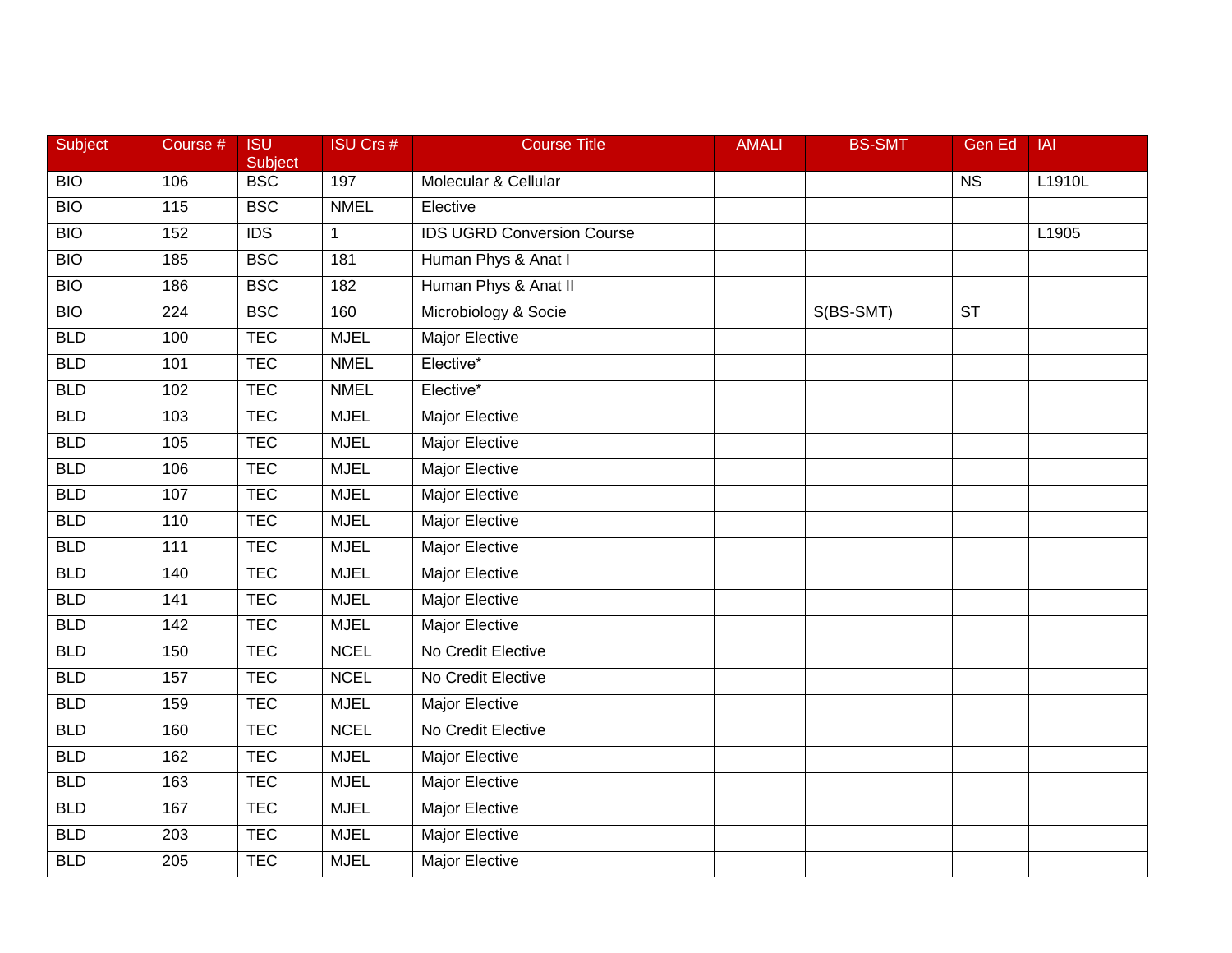| Subject    | Course #         | <b>ISU</b><br>Subject | <b>ISU Crs #</b> | <b>Course Title</b>   | <b>AMALI</b> | <b>BS-SMT</b> | <b>Gen Ed</b> | <b>IAI</b> |
|------------|------------------|-----------------------|------------------|-----------------------|--------------|---------------|---------------|------------|
| <b>BLD</b> | 206              | <b>TEC</b>            | <b>MJEL</b>      | Major Elective        |              |               |               |            |
| <b>BLD</b> | 208              | <b>TEC</b>            | <b>MJEL</b>      | <b>Major Elective</b> |              |               |               |            |
| <b>BLD</b> | 210              | <b>TEC</b>            | <b>NMEL</b>      | Elective              |              |               |               |            |
| <b>BLD</b> | 220              | <b>TEC</b>            | <b>MJEL</b>      | <b>Major Elective</b> |              |               |               |            |
| <b>BLD</b> | 221              | <b>TEC</b>            | <b>MJEL</b>      | Major Elective        |              |               |               |            |
| <b>BLD</b> | 222              | <b>TEC</b>            | <b>MJEL</b>      | Major Elective        |              |               |               |            |
| <b>BLD</b> | 223              | <b>TEC</b>            | <b>MJEL</b>      | <b>Major Elective</b> |              |               |               |            |
| <b>BLD</b> | 225              | <b>TEC</b>            | <b>MJEL</b>      | <b>Major Elective</b> |              |               |               |            |
| <b>BLD</b> | 226              | <b>TEC</b>            | <b>MJEL</b>      | <b>Major Elective</b> |              |               |               |            |
| <b>BLD</b> | 227              | <b>TEC</b>            | <b>MJEL</b>      | <b>Major Elective</b> |              |               |               |            |
| <b>BLD</b> | 250              | <b>TEC</b>            | <b>NCEL</b>      | No Credit Elective    |              |               |               |            |
| <b>BLD</b> | 299              | <b>TEC</b>            | <b>MJEL</b>      | <b>Major Elective</b> |              |               |               |            |
| <b>BLW</b> | 201              | FIL                   | <b>NMEL</b>      | Elective              |              |               |               |            |
| <b>BLW</b> | 202              | FIL                   | <b>NMEL</b>      | Elective              |              |               |               |            |
| <b>BLW</b> | 203              | FIL                   | <b>NMEL</b>      | Elective              |              |               |               |            |
| <b>BLW</b> | 204              | <b>FIL</b>            | <b>NMEL</b>      | Elective              |              |               |               |            |
| <b>BLW</b> | 205              | FIL                   | <b>NMEL</b>      | Elective              |              |               |               |            |
| <b>BMD</b> | 217              | $\overline{IDS}$      | <b>NCEL</b>      | No Credit Elective    |              |               |               |            |
| <b>BMD</b> | 218              | <b>IDS</b>            | <b>NCEL</b>      | No Credit Elective    |              |               |               |            |
| <b>BMD</b> | 220              | $\overline{IDS}$      | <b>NCEL</b>      | No Credit Elective    |              |               |               |            |
| <b>BMD</b> | 232              | <b>IDS</b>            | <b>NCEL</b>      | No Credit Elective    |              |               |               |            |
| <b>BUS</b> | 105              | BE                    | <b>NMEL</b>      | Elective              |              |               |               |            |
| <b>BUS</b> | 108              | <b>BUS</b>            | 100              | Enterprise            |              |               |               |            |
| <b>BUS</b> | $\frac{111}{11}$ | <b>FCS</b>            | <b>MJEL</b>      | <b>Major Elective</b> |              |               |               |            |
| <b>BUS</b> | 112              | <b>FCS</b>            | <b>MJEL</b>      | Major Elective        |              |               |               |            |
| <b>BUS</b> | 123              | <b>MQM</b>            | <b>NMEL</b>      | Elective              |              |               |               |            |
| <b>BUS</b> | 125              | FIL                   | <b>NCEL</b>      | No Credit Elective    |              |               |               |            |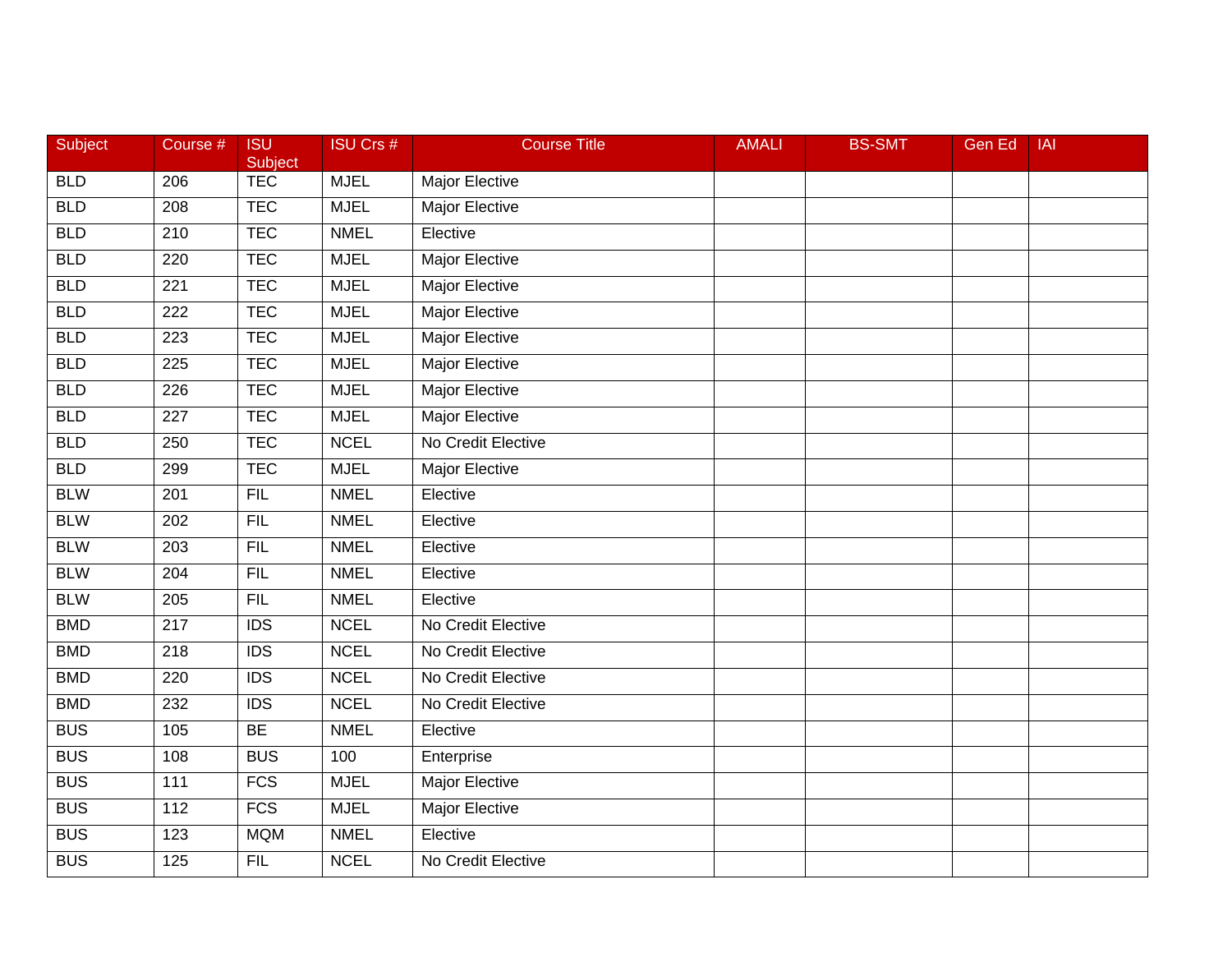| Subject    | Course #         | <b>ISU</b><br>Subject | <b>ISU Crs #</b> | <b>Course Title</b> | <b>AMALI</b> | <b>BS-SMT</b> | Gen Ed | IAI |
|------------|------------------|-----------------------|------------------|---------------------|--------------|---------------|--------|-----|
| <b>BUS</b> | 128              | FIL                   | <b>NMEL</b>      | Elective            |              |               |        |     |
| <b>BUS</b> | 130              | <b>MQM</b>            | <b>NMEL</b>      | Elective            |              |               |        |     |
| <b>BUS</b> | 133              | <b>MQM</b>            | <b>NMEL</b>      | Elective            |              |               |        |     |
| <b>BUS</b> | 134              | <b>MKT</b>            | <b>NMEL</b>      | Elective            |              |               |        |     |
| <b>BUS</b> | 135              | ACC                   | <b>NMEL</b>      | Elective            |              |               |        |     |
| <b>BUS</b> | 136              | <b>MQM</b>            | <b>NMEL</b>      | Elective            |              |               |        |     |
| <b>BUS</b> | $\overline{137}$ | $\overline{1}$        | <b>NMEL</b>      | Elective            |              |               |        |     |
| <b>BUS</b> | 203              | <b>MKT</b>            | <b>NMEL</b>      | Elective            |              |               |        |     |
| <b>BUS</b> | 204              | <b>MKT</b>            | <b>NMEL</b>      | Elective            |              |               |        |     |
| <b>BUS</b> | 205              | <b>MKT</b>            | <b>NMEL</b>      | Elective            |              |               |        |     |
| <b>BUS</b> | 206              | <b>MKT</b>            | <b>NMEL</b>      | Elective            |              |               |        |     |
| <b>BUS</b> | 207              | <b>MKT</b>            | <b>NMEL</b>      | Elective            |              |               |        |     |
| <b>BUS</b> | $\overline{210}$ | <b>MKT</b>            | <b>NMEL</b>      | Elective            |              |               |        |     |
| <b>BUS</b> | 211              | <b>MKT</b>            | <b>NMEL</b>      | Elective            |              |               |        |     |
| <b>BUS</b> | 215              | <b>BE</b>             | <b>NMEL</b>      | Elective            |              |               |        |     |
| <b>BUS</b> | 216              | <b>BE</b>             | <b>NMEL</b>      | Elective            |              |               |        |     |
| <b>BUS</b> | 220              | <b>MQM</b>            | <b>NMEL</b>      | Elective            |              |               |        |     |
| <b>BUS</b> | 221              | <b>MQM</b>            | <b>NMEL</b>      | Elective            |              |               |        |     |
| <b>BUS</b> | 222              | <b>MQM</b>            | <b>NMEL</b>      | Elective            |              |               |        |     |
| <b>BUS</b> | 224              | <b>MQM</b>            | <b>NMEL</b>      | Elective            |              |               |        |     |
| <b>BUS</b> | 226              | <b>FIL</b>            | <b>NMEL</b>      | Elective            |              |               |        |     |
| <b>BUS</b> | $\overline{227}$ | <b>MQM</b>            | <b>NMEL</b>      | Elective            |              |               |        |     |
| <b>BUS</b> | 235              | <b>FIL</b>            | <b>NMEL</b>      | Elective            |              |               |        |     |
| <b>BUS</b> | 236              | <b>FIL</b>            | <b>NMEL</b>      | Elective            |              |               |        |     |
| <b>BUS</b> | 238              | FIL                   | <b>NMEL</b>      | Elective            |              |               |        |     |
| <b>BUS</b> | 245              | <b>FIL</b>            | <b>NMEL</b>      | Elective            |              |               |        |     |
| <b>BUS</b> | 246              | FIL                   | <b>NMEL</b>      | Elective            |              |               |        |     |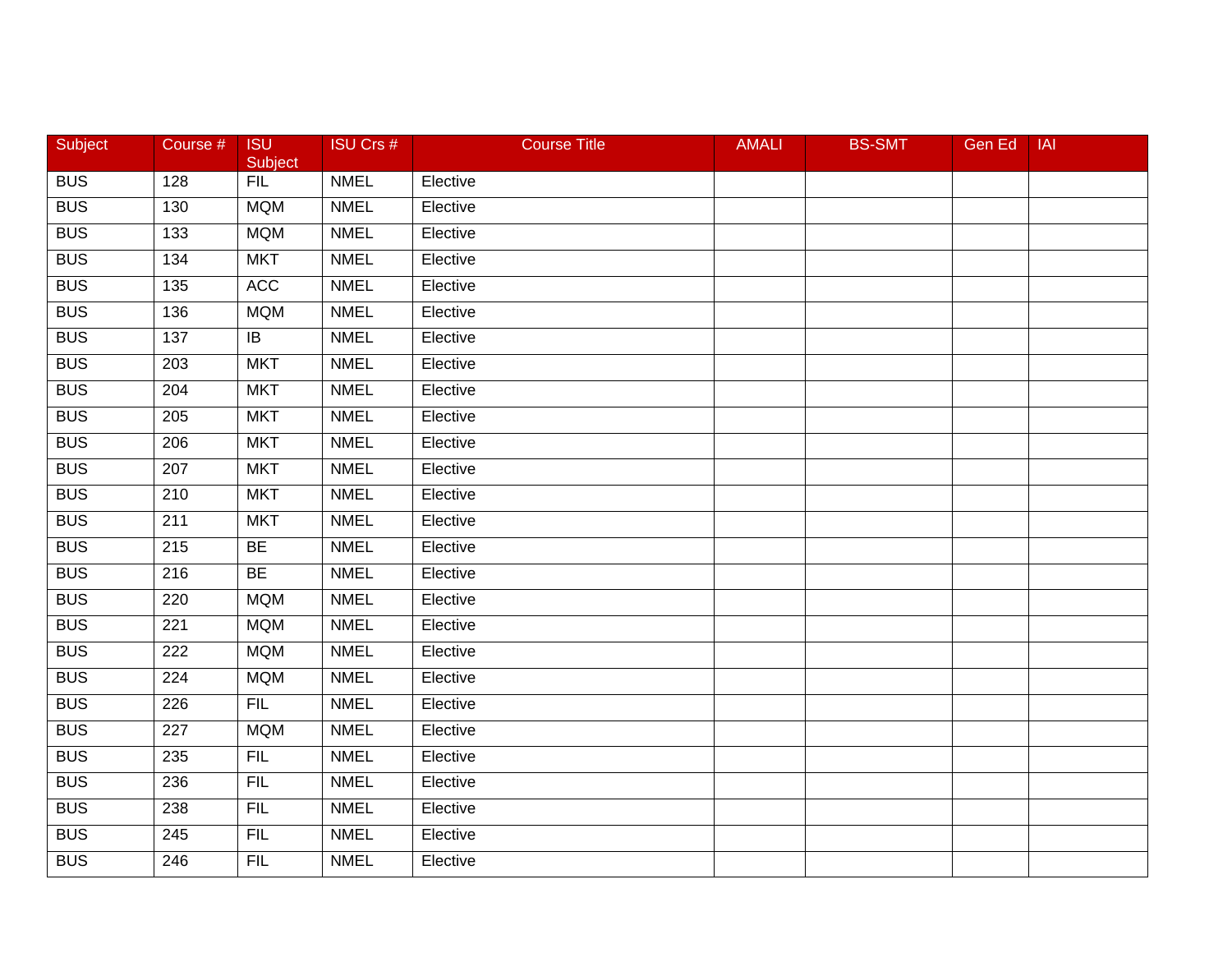| Subject    | Course #         | <b>ISU</b><br><b>Subject</b> | <b>ISU Crs #</b> | <b>Course Title</b>   | <b>AMALI</b> | <b>BS-SMT</b> | <b>Gen Ed</b> | <b>IAI</b> |
|------------|------------------|------------------------------|------------------|-----------------------|--------------|---------------|---------------|------------|
| <b>BUS</b> | 247              | FIL                          | <b>NMEL</b>      | Elective              |              |               |               |            |
| <b>BUS</b> | 248              | FIL                          | <b>NMEL</b>      | Elective              |              |               |               |            |
| <b>BUS</b> | 249              | FIL                          | <b>NMEL</b>      | Elective              |              |               |               |            |
| <b>BUS</b> | 250              | FIL                          | <b>NMEL</b>      | Elective              |              |               |               |            |
| <b>BUS</b> | 253              | <b>IDS</b>                   | <b>NMEL</b>      | Elective              |              |               |               |            |
| <b>BUS</b> | 254              | <b>MKT</b>                   | <b>NCEL</b>      | No Credit Elective    |              |               |               |            |
| <b>BUS</b> | 255              | FIL                          | <b>NMEL</b>      | Elective              |              |               |               |            |
| <b>BUS</b> | 271              | FIL                          | <b>NMEL</b>      | Elective              |              |               |               |            |
| <b>BUS</b> | $\overline{273}$ | FIL                          | <b>NMEL</b>      | Elective              |              |               |               |            |
| <b>BUS</b> | 275              | <b>MQM</b>                   | <b>NMEL</b>      | Elective              |              |               |               |            |
| <b>BUS</b> | 280              | <b>MQM</b>                   | <b>NMEL</b>      | Elective              |              |               |               |            |
| <b>BUS</b> | 295              | <b>MQM</b>                   | <b>NMEL</b>      | Elective              |              |               |               |            |
| CAD        | 100              | <b>TEC</b>                   | <b>MJEL</b>      | <b>Major Elective</b> |              |               |               |            |
| CAD        | 101              | <b>TEC</b>                   | <b>MJEL</b>      | Major Elective        |              |               |               |            |
| CAD        | 105              | <b>TEC</b>                   | <b>MJEL</b>      | <b>Major Elective</b> |              |               |               |            |
| CAD        | 109              | <b>TEC</b>                   | <b>MJEL</b>      | Major Elective        |              |               |               |            |
| CAD        | $\overline{111}$ | <b>TEC</b>                   | <b>MJEL</b>      | <b>Major Elective</b> |              |               |               |            |
| CAD        | 209              | <b>TEC</b>                   | <b>MJEL</b>      | <b>Major Elective</b> |              |               |               |            |
| CAD        | 212              | <b>TEC</b>                   | <b>MJEL</b>      | <b>Major Elective</b> |              |               |               |            |
| CAD        | $\overline{214}$ | <b>TEC</b>                   | <b>MJEL</b>      | <b>Major Elective</b> |              |               |               |            |
| CAD        | 260              | <b>TEC</b>                   | <b>MJEL</b>      | Major Elective        |              |               |               |            |
| CAD        | 269              | $\overline{\mathsf{T}}$      | <b>NMEL</b>      | Elective              |              |               |               |            |
| CAD        | 299              | <b>TEC</b>                   | <b>MJEL</b>      | <b>Major Elective</b> |              |               |               |            |
| CHD        | 101              | <b>TCH</b>                   | 104              | Intro To Education    |              |               |               |            |
| CHD        | 103              | <b>TCH</b>                   | <b>NMEL</b>      | Elective              |              |               |               |            |
| CHD        | 104              | <b>TCH</b>                   | 210              | Child Growth & Devlp  |              |               |               |            |
| <b>CHD</b> | 105              | <b>TCH</b>                   | <b>NMEL</b>      | Elective              |              |               |               |            |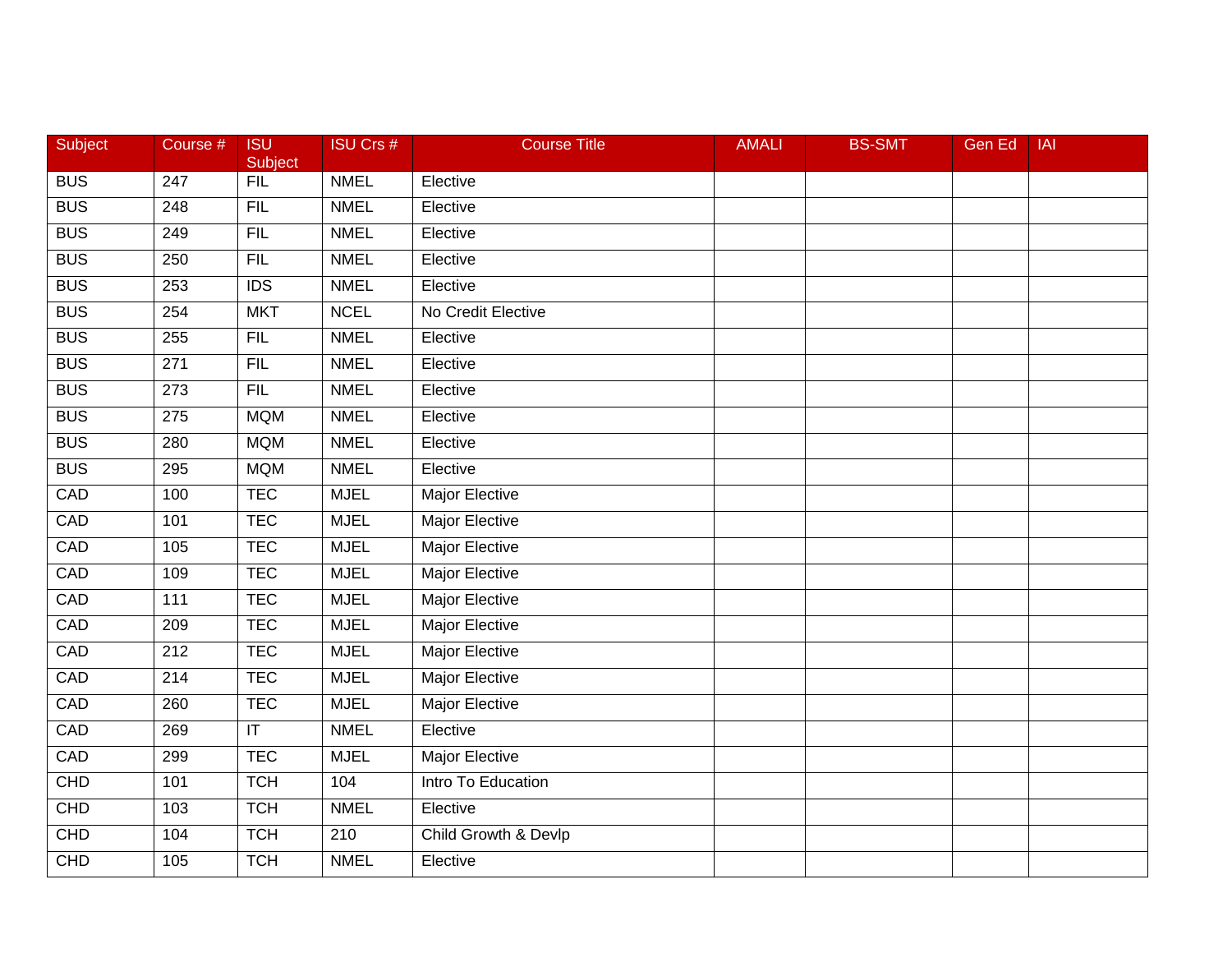| Subject          | Course #         | <b>ISU</b><br>Subject             | ISU Crs #    | <b>Course Title</b>               | <b>AMALI</b> | <b>BS-SMT</b> | Gen Ed                 | IAI    |
|------------------|------------------|-----------------------------------|--------------|-----------------------------------|--------------|---------------|------------------------|--------|
| <b>CHD</b>       | 106              | <b>TCH</b>                        | <b>NMEL</b>  | Elective                          |              |               |                        |        |
| CHD              | 107              | <b>TCH</b>                        | <b>NMEL</b>  | Elective                          |              |               |                        |        |
| <b>CHD</b>       | 108              | <b>FCS</b>                        | <b>MJEL</b>  | Major Elective                    |              |               |                        |        |
| CHD              | 202              | <b>TCH</b>                        | <b>NMEL</b>  | Elective                          |              |               |                        |        |
| CHD              | 203              | <b>SED</b>                        | 101          | <b>Exceptional Learner</b>        |              |               |                        |        |
| CHD              | 204              | <b>TCH</b>                        | <b>NMEL</b>  | Elective                          |              |               |                        |        |
| CHD              | 205              | <b>TCH</b>                        | 110          | Cross Cltr Tch & Lrn              |              |               |                        |        |
| CHD              | 206              | <b>SED</b>                        | <b>NMEL</b>  | Elective                          |              |               |                        |        |
| CHD              | 207              | <b>SED</b>                        | <b>NMEL</b>  | Elective                          |              |               |                        |        |
| CHD              | 208              | <b>TCH</b>                        | <b>NMEL</b>  | Elective                          |              |               |                        |        |
| <b>CHD</b>       | 209              | <b>TCH</b>                        | <b>NMEL</b>  | Elective                          |              |               |                        |        |
| CHD              | $\overline{211}$ | <b>TCH</b>                        | <b>NCEL</b>  | No Credit Elective                |              |               |                        |        |
| CHD              | $\overline{212}$ | <b>TCH</b>                        | <b>NCEL</b>  | No Credit Elective                |              |               |                        |        |
| <b>CHD</b>       | 215              | <b>TCH</b>                        | <b>NMEL</b>  | Elective                          |              |               |                        |        |
| <b>CHM</b>       | 099              | <b>CHE</b>                        | <b>NCEL</b>  | No Credit Elective                |              |               |                        |        |
| <b>CHM</b>       | 101              | CHE                               | <b>MJEL</b>  | Major Elective                    |              |               |                        | P1903  |
| <b>CHM</b>       | 111              | <b>CHE</b>                        | 110          | Fund Chem                         |              |               | $\overline{\text{NS}}$ | P1902L |
| <b>CHM</b>       | 113              | <b>CHE</b>                        | 140          | Gen Chem I                        |              |               | <b>NS</b>              | P1902L |
| <b>CHM</b>       | 114              | <b>CHE</b>                        | 141          | Gen Chem II                       |              | S(BS-SMT)     |                        |        |
| <b>CHM</b>       | 203              | <b>CHE</b>                        | 230          | Org Chem I                        |              | S(BS-SMT)     |                        |        |
| <b>CHM</b>       | $\overline{204}$ | <b>CHE</b>                        | 232          | Org Chem II                       |              |               |                        |        |
| <b>CHM</b>       | 205              | <b>CHE</b>                        | 220          | Elem Organ Chem                   |              | S(BS-SMT)     |                        |        |
| <b>CHW</b>       | 101              | <b>HSC</b>                        | <b>NMEL</b>  | Elective                          |              |               |                        |        |
| CHW              | 115              | <b>HSC</b>                        | <b>NMEL</b>  | Elective                          |              |               |                        |        |
| $\overline{CIS}$ | 101              | <b>IDS</b>                        | $\mathbf{1}$ | <b>IDS UGRD Conversion Course</b> |              |               |                        |        |
| $\overline{C}$   | 102              | $\mathsf{I}\mathsf{T}$            | <b>MJEL</b>  | Major Elective                    |              |               |                        |        |
| $\overline{C}$   | 103              | $\overline{\mathsf{I}\mathsf{T}}$ | <b>NMEL</b>  | Elective                          |              |               |                        |        |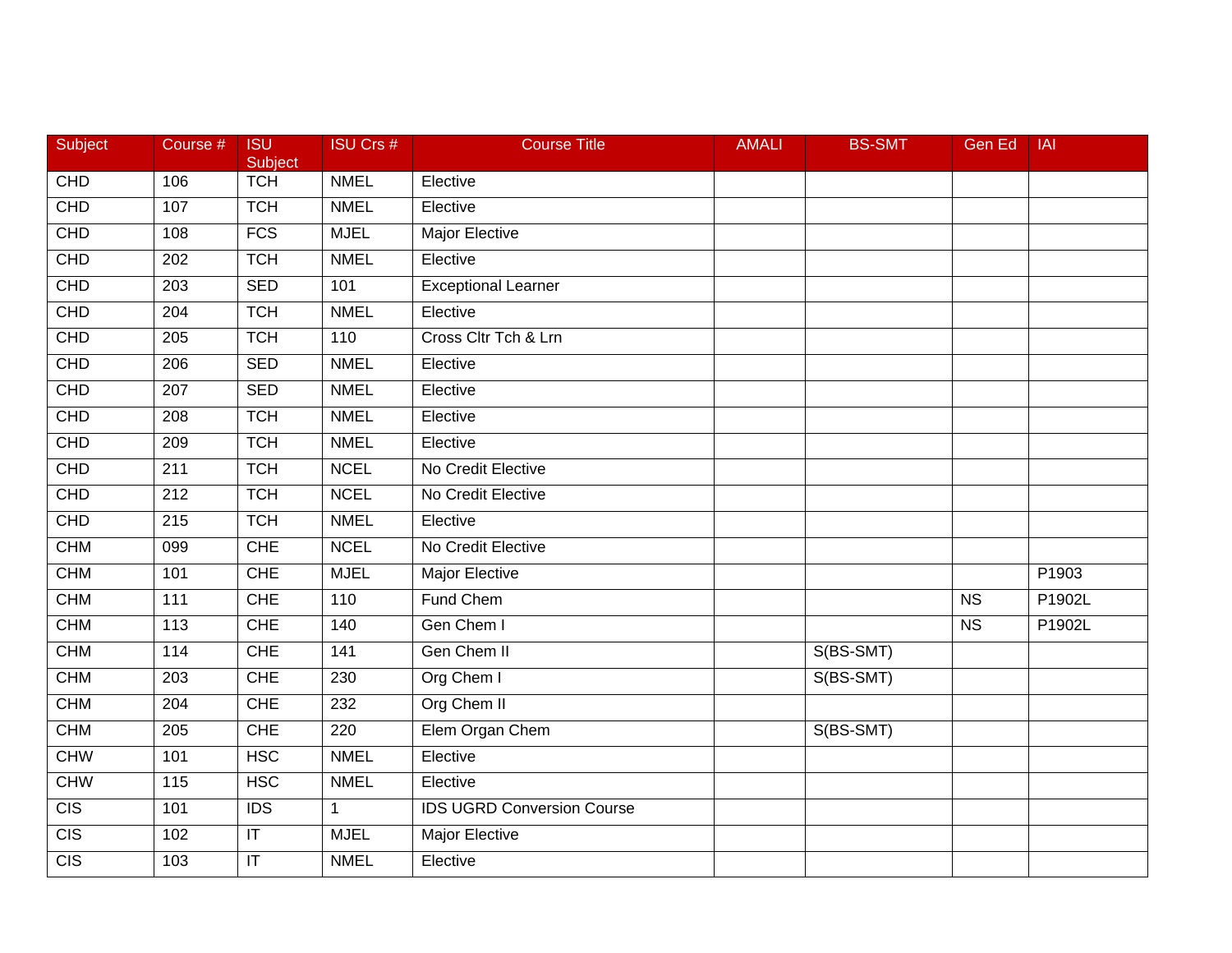| Subject          | Course #         | <b>ISU</b><br>Subject             | <b>ISU Crs #</b> | <b>Course Title</b>          | <b>AMALI</b> | <b>BS-SMT</b> | <b>Gen Ed</b> | <b>IAI</b> |
|------------------|------------------|-----------------------------------|------------------|------------------------------|--------------|---------------|---------------|------------|
| CIS              | 104              | $\overline{\mathsf{T}}$           | <b>MJEL</b>      | Major Elective               |              |               |               |            |
| $\overline{CIS}$ | 107              | $\overline{\mathsf{I}\mathsf{T}}$ | <b>MJEL</b>      | <b>Major Elective</b>        |              |               |               |            |
| CIS              | 109              | $\overline{\mathbb{T}}$           | <b>MJEL</b>      | <b>Major Elective</b>        |              |               |               |            |
| CIS              | 110              | $\overline{\mathbb{T}}$           | <b>NMEL</b>      | Elective                     |              |               |               |            |
| CIS              | 111              | $\mathsf{I}\mathsf{T}$            | <b>NMEL</b>      | Elective                     |              |               |               |            |
| CIS              | 112              | $\mathsf{I}\mathsf{T}$            | <b>NMEL</b>      | Elective                     |              |               |               |            |
| CIS              | 120              | $\overline{IDS}$                  | <b>NMEL</b>      | Elective                     |              |               |               |            |
| CIS              | 125              | IDS                               | <b>NMEL</b>      | Elective                     |              |               |               |            |
| CIS              | 127              | $\overline{\mathbb{T}}$           | <b>MJEL</b>      | <b>Major Elective</b>        |              |               |               |            |
| $\overline{CIS}$ | 130              | $\overline{\mathsf{I}\mathsf{T}}$ | <b>NMEL</b>      | Elective                     |              |               |               |            |
| <b>CIS</b>       | 131              | $\mathsf{I}\mathsf{T}$            | <b>NMEL</b>      | Elective                     |              |               |               |            |
| CIS              | $\overline{133}$ | $\overline{\mathbb{T}}$           | <b>NMEL</b>      | Elective                     |              |               |               |            |
| CIS              | $\overline{135}$ | $\overline{\mathbb{T}}$           | <b>NMEL</b>      | Elective                     |              |               |               |            |
| CIS              | 180              | $\overline{\mathsf{I}\mathsf{T}}$ | <b>NMEL</b>      | Elective                     |              |               |               |            |
| CIS              | 181              | $\overline{\mathsf{I}\mathsf{T}}$ | <b>NMEL</b>      | Elective                     |              |               |               |            |
| CIS              | 185              | $\sf IT$                          | <b>NMEL</b>      | Elective                     |              |               |               |            |
| CIS              | 190              | $\overline{\mathbb{I}}$           | <b>NMEL</b>      | Elective                     |              |               |               |            |
| CIS              | 199              | $\overline{\mathsf{T}}$           | <b>MJEL</b>      | <b>Major Elective</b>        |              |               |               |            |
| CIS              | 203              | $\overline{\mathsf{I}\mathsf{T}}$ | <b>MJEL</b>      | <b>Major Elective</b>        |              |               |               |            |
| CIS              | $\overline{204}$ | $\overline{\mathsf{I}\mathsf{T}}$ | <b>MJEL</b>      | <b>Major Elective</b>        |              |               |               |            |
| $\overline{CIS}$ | 205              | $\mathsf{I}\mathsf{T}$            | <b>MJEL</b>      | <b>Major Elective</b>        |              |               |               |            |
| CIS              | 206              | $\overline{\mathbb{I}}$           | <b>NCEL</b>      | No Credit Elective           |              |               |               |            |
| CIS              | $\overline{207}$ | $\overline{\mathbb{T}}$           | 165              | <b>Programming Scientist</b> |              |               |               |            |
| $\overline{CIS}$ | 209              | $\mathsf{I}\mathsf{T}$            | <b>MJEL</b>      | <b>Major Elective</b>        |              |               |               |            |
| CIS              | 210              | $\sf IT$                          | <b>MJEL</b>      | Major Elective               |              |               |               |            |
| $\overline{CIS}$ | 211              | $\sf IT$                          | <b>MJEL</b>      | <b>Major Elective</b>        |              |               |               |            |
| $\overline{CIS}$ | 212              | $\overline{\mathbb{T}}$           | <b>MJEL</b>      | <b>Major Elective</b>        |              |               |               |            |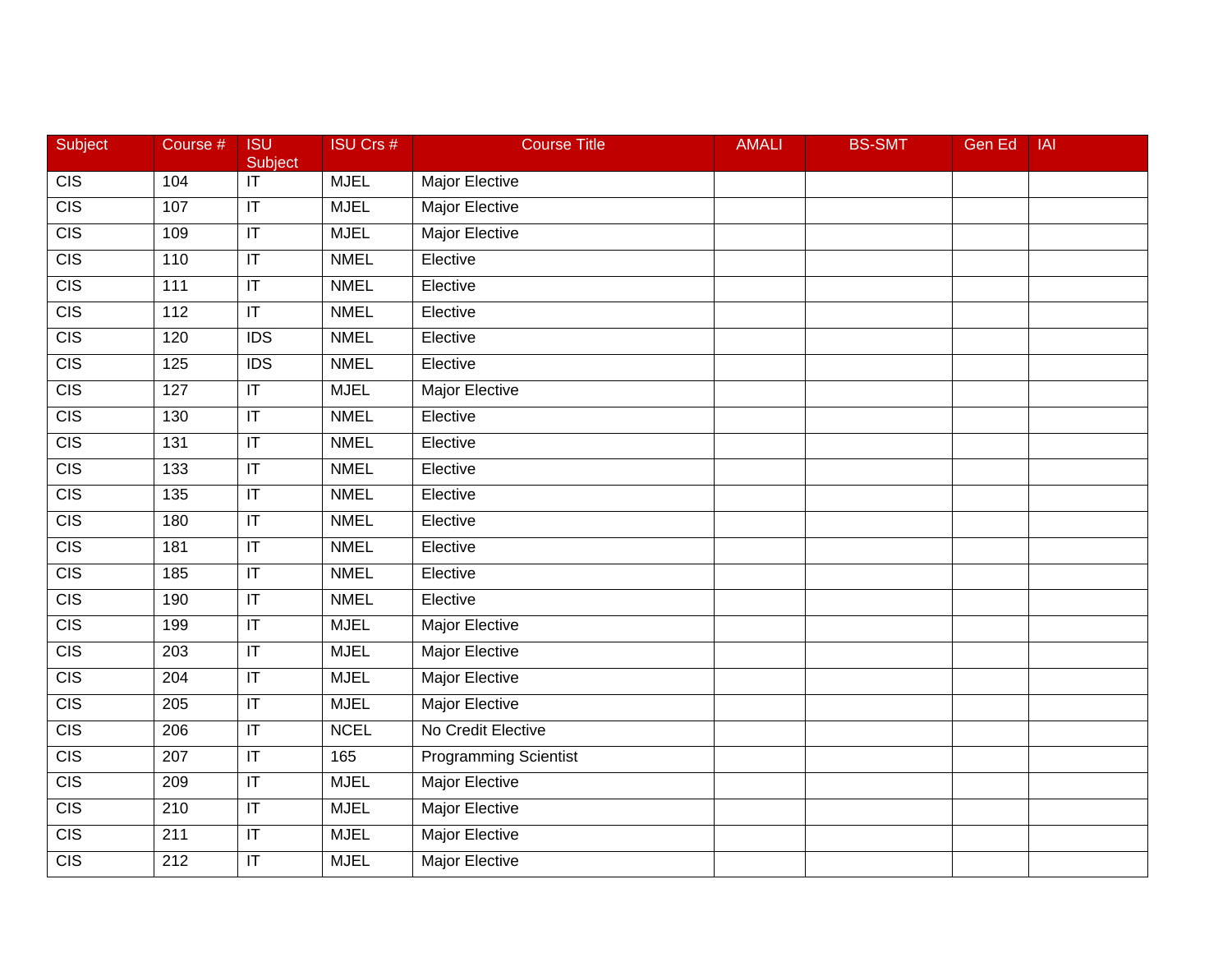| Subject    | Course #          | <b>ISU</b><br>Subject                        | <b>ISU Crs #</b> | <b>Course Title</b>         | <b>AMALI</b> | <b>BS-SMT</b> | Gen Ed | <b>IAI</b> |
|------------|-------------------|----------------------------------------------|------------------|-----------------------------|--------------|---------------|--------|------------|
| CIS        | $\overline{214}$  | $\overline{\overline{\mathsf{I}\mathsf{T}}}$ | <b>NMEL</b>      | Elective                    |              |               |        |            |
| CIS        | 216               | $\overline{\mathbb{T}}$                      | <b>NMEL</b>      | Elective                    |              |               |        |            |
| CIS        | 220               | $\overline{IDS}$                             | <b>NMEL</b>      | Elective                    |              |               |        |            |
| CIS        | 221               | $\overline{\mathbb{T}}$                      | <b>MJEL</b>      | <b>Major Elective</b>       |              |               |        |            |
| CIS        | 224               | $\mathsf{I}\mathsf{T}$                       | <b>MJEL</b>      | Major Elective              |              |               |        |            |
| CIS        | 225               | <b>IDS</b>                                   | <b>NMEL</b>      | Elective                    |              |               |        |            |
| CIS        | 226               | $\overline{\mathsf{I}\mathsf{T}}$            | <b>NCEL</b>      | No Credit Elective          |              |               |        |            |
| CIS        | $\overline{227}$  | $ \mathsf{T} $                               | <b>NMEL</b>      | Elective                    |              |               |        |            |
| CIS        | 290               | $\overline{\mathsf{I}\mathsf{T}}$            | <b>NMEL</b>      | Elective                    |              |               |        |            |
| CIS        | 292               | $\mathsf{I}\mathsf{T}$                       | <b>MJEL</b>      | Major Elective              |              |               |        |            |
| <b>CIS</b> | 296               | $ \mathsf{T} $                               | <b>NMEL</b>      | Elective                    |              |               |        |            |
| CIS        | 299               | $\overline{\mathbb{T}}$                      | <b>MJEL</b>      | <b>Major Elective</b>       |              |               |        |            |
| CJS        | 101               | CJS                                          | 101              | Intro Crim Jus Sci          |              |               |        |            |
| CJS        | 102               | CJS                                          | <b>MJEL</b>      | <b>Major Elective</b>       |              |               |        |            |
| CJS        | 103               | $\overline{\text{CJS}}$                      | 207              | <b>Contmp Policing Amer</b> |              |               |        |            |
| CJS        | 104               | <b>CJS</b>                                   | 201              | Crime and Behavior          |              |               |        |            |
| CJS        | $\frac{105}{105}$ | CJS                                          | $\overline{208}$ | <b>Criminal Law</b>         |              |               |        |            |
| CJS        | 106               | $\overline{\text{CJS}}$                      | $\overline{200}$ | <b>Contemporary Correct</b> |              |               |        |            |
| CJS        | 171               | CJS                                          | <b>NMEL</b>      | Elective                    |              |               |        |            |
| CJS        | 201               | $\overline{\text{CJS}}$                      | <b>NMEL</b>      | Elective                    |              |               |        |            |
| CJS        | 206               | <b>CJS</b>                                   | <b>MJEL</b>      | Major Elective              |              |               |        |            |
| CJS        | 207               | CJS                                          | <b>MJEL</b>      | <b>Major Elective</b>       |              |               |        |            |
| CJS        | $\overline{208}$  | CJS                                          | <b>MJEL</b>      | <b>Major Elective</b>       |              |               |        |            |
| CJS        | 209               | CJS                                          | <b>MJEL</b>      | <b>Major Elective</b>       |              |               |        |            |
| CJS        | 210               | <b>CJS</b>                                   | <b>NMEL</b>      | Elective                    |              |               |        |            |
| CJS        | 211               | <b>CJS</b>                                   | <b>NCEL</b>      | No Credit Elective          |              |               |        |            |
| CJS        | $\overline{212}$  | CJS                                          | <b>MJEL</b>      | Major Elective              |              |               |        |            |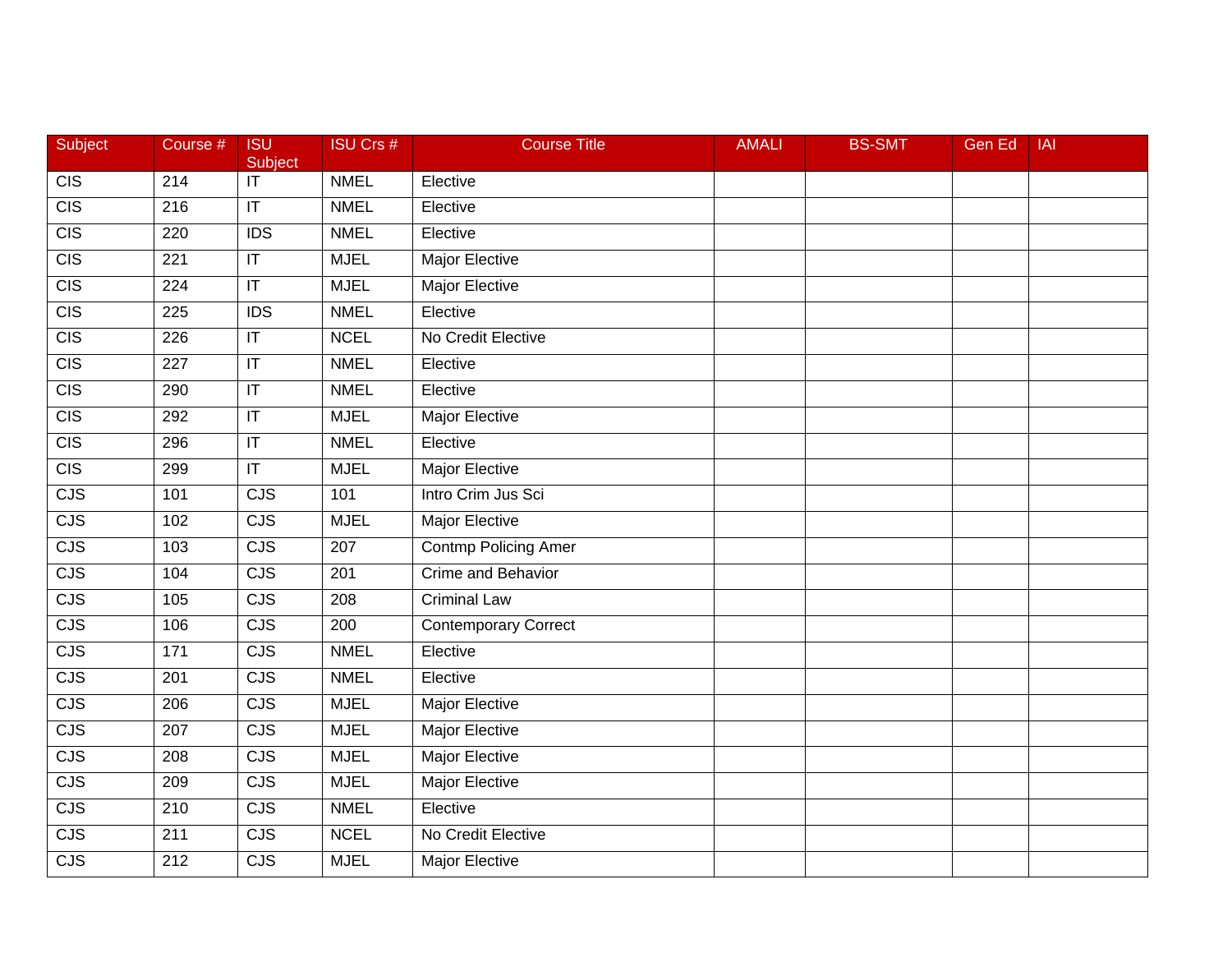| Subject    | Course #         | <b>ISU</b><br>Subject   | <b>ISU Crs #</b> | <b>Course Title</b>     | <b>AMALI</b> | <b>BS-SMT</b> | Gen Ed | <b>IAI</b> |
|------------|------------------|-------------------------|------------------|-------------------------|--------------|---------------|--------|------------|
| CJS        | $\overline{213}$ | $\overline{\text{CJS}}$ | <b>MJEL</b>      | Major Elective          |              |               |        |            |
| CJS        | 214              | CJS                     | <b>MJEL</b>      | <b>Major Elective</b>   |              |               |        |            |
| CJS        | 215              | CJS                     | <b>MJEL</b>      | <b>Major Elective</b>   |              |               |        |            |
| CJS        | 220              | CJS                     | <b>MJEL</b>      | <b>Major Elective</b>   |              |               |        |            |
| <b>CJS</b> | 222              | <b>CJS</b>              | <b>NMEL</b>      | Elective                |              |               |        |            |
| CJS        | 227              | <b>CJS</b>              | <b>NMEL</b>      | Elective                |              |               |        |            |
| <b>COM</b> | 105              | <b>COM</b>              | 160              | <b>Intro Mass Media</b> |              |               |        |            |
| <b>COM</b> | 106              | <b>COM</b>              | 123              | Interpersonal Comm      |              |               |        |            |
| COM        | 107              | <b>COM</b>              | <b>NMEL</b>      | Elective                |              |               |        |            |
| <b>COM</b> | 110              | <b>ART</b>              | <b>MJEL</b>      | Major Elective          |              |               |        |            |
| COM        | 200              | <b>COM</b>              | 162              | Intro Radio             |              |               |        |            |
| <b>COM</b> | 201              | <b>COM</b>              | 163              | T V Production          |              |               |        |            |
| <b>COM</b> | $\overline{202}$ | <b>COM</b>              | <b>NMEL</b>      | Elective                |              |               |        |            |
| <b>COM</b> | 206              | COM                     | <b>NMEL</b>      | Elective                |              |               |        |            |
| <b>COM</b> | 209              | <b>COM</b>              | <b>MJEL</b>      | <b>Major Elective</b>   |              |               |        |            |
| COM        | 220              | <b>IDS</b>              | <b>NMEL</b>      | Elective                |              |               |        |            |
| <b>COM</b> | 222              | IDS                     | <b>NMEL</b>      | Elective                |              |               |        |            |
| COR        | 101              | $\overline{IDS}$        | <b>NCEL</b>      | No Credit Elective      |              |               |        |            |
| <b>COR</b> | 110              | <b>IDS</b>              | <b>NCEL</b>      | No Credit Elective      |              |               |        |            |
| COR        | $\overline{111}$ | $\overline{IDS}$        | <b>NCEL</b>      | No Credit Elective      |              |               |        |            |
| <b>COR</b> | 112              | <b>IDS</b>              | <b>NCEL</b>      | No Credit Elective      |              |               |        |            |
| COR        | 125              | IDS                     | <b>NCEL</b>      | No Credit Elective      |              |               |        |            |
| COR        | 130              | $\overline{IDS}$        | <b>NCEL</b>      | No Credit Elective      |              |               |        |            |
| <b>COR</b> | 135              | $\overline{IDS}$        | <b>NCEL</b>      | No Credit Elective      |              |               |        |            |
| <b>COR</b> | 140              | <b>IDS</b>              | <b>NCEL</b>      | No Credit Elective      |              |               |        |            |
| <b>COR</b> | 145              | <b>IDS</b>              | <b>NCEL</b>      | No Credit Elective      |              |               |        |            |
| COR        | 200              | IDS                     | <b>NCEL</b>      | No Credit Elective      |              |               |        |            |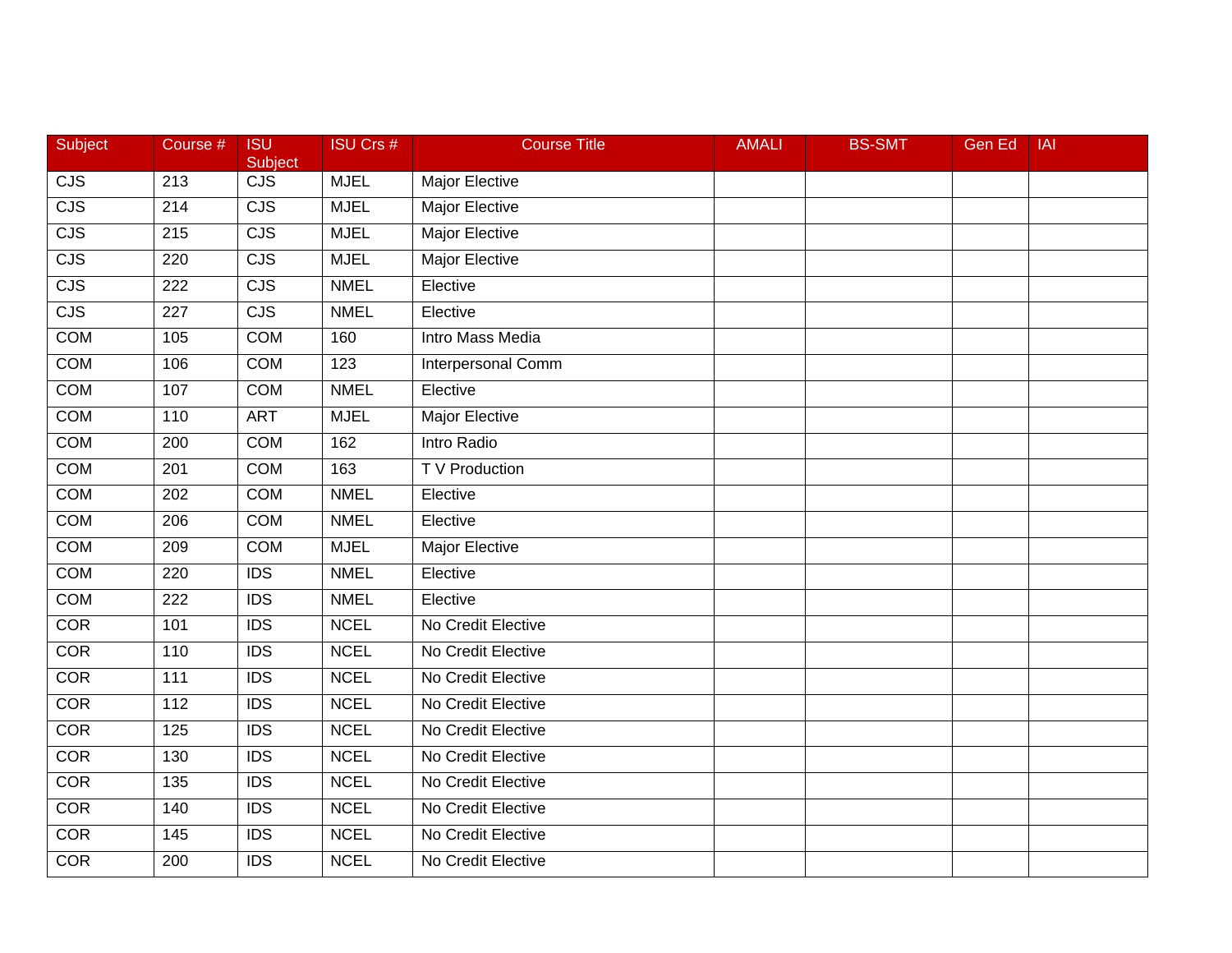| Subject                | Course # | <b>ISU</b><br>Subject | <b>ISU Crs #</b> | <b>Course Title</b>               | <b>AMALI</b> | <b>BS-SMT</b> | Gen Ed | <b>IAI</b> |
|------------------------|----------|-----------------------|------------------|-----------------------------------|--------------|---------------|--------|------------|
| <b>COR</b>             | 210      | <b>IDS</b>            | <b>NCEL</b>      | No Credit Elective                |              |               |        |            |
| <b>COR</b>             | 211      | <b>IDS</b>            | <b>NCEL</b>      | No Credit Elective                |              |               |        |            |
| COR                    | 240      | <b>IDS</b>            | <b>NCEL</b>      | No Credit Elective                |              |               |        |            |
| COR                    | 245      | <b>IDS</b>            | <b>NCEL</b>      | No Credit Elective                |              |               |        |            |
| <b>COR</b>             | 250      | <b>IDS</b>            | <b>NCEL</b>      | No Credit Elective                |              |               |        |            |
| <b>COR</b>             | 251      | <b>IDS</b>            | <b>NCEL</b>      | No Credit Elective                |              |               |        |            |
| COR                    | 260      | $\overline{IDS}$      | <b>NCEL</b>      | No Credit Elective                |              |               |        |            |
| <b>COR</b>             | 265      | <b>IDS</b>            | <b>NCEL</b>      | No Credit Elective                |              |               |        |            |
| $\overline{\text{cs}}$ | 105      | <b>IDS</b>            | $\mathbf{1}$     | <b>IDS UGRD Conversion Course</b> |              |               |        |            |
| $\overline{\text{CS}}$ | 121      | <b>IDS</b>            | $\mathbf{1}$     | <b>IDS UGRD Conversion Course</b> |              |               |        |            |
| <b>CS</b>              | 221      | IT                    | <b>MJEL</b>      | Major Elective                    |              |               |        |            |
| <b>CSA</b>             | E29      | <b>KNR</b>            | <b>NCEL</b>      | No Credit Elective                |              |               |        |            |
| <b>DMS</b>             | 201      | $\overline{IDS}$      | <b>NCEL</b>      | No Credit Elective                |              |               |        |            |
| <b>DMS</b>             | 202      | <b>IDS</b>            | <b>NCEL</b>      | No Credit Elective                |              |               |        |            |
| <b>DMS</b>             | 203      | <b>IDS</b>            | <b>NCEL</b>      | No Credit Elective                |              |               |        |            |
| <b>DMS</b>             | 204      | <b>IDS</b>            | <b>NCEL</b>      | No Credit Elective                |              |               |        |            |
| <b>DMS</b>             | 205      | $\overline{IDS}$      | <b>NCEL</b>      | No Credit Elective                |              |               |        |            |
| <b>DMS</b>             | 206      | $\overline{IDS}$      | <b>NCEL</b>      | No Credit Elective                |              |               |        |            |
| <b>DMS</b>             | 207      | <b>IDS</b>            | <b>NCEL</b>      | No Credit Elective                |              |               |        |            |
| <b>DMS</b>             | 208      | <b>IDS</b>            | <b>NCEL</b>      | No Credit Elective                |              |               |        |            |
| <b>DMS</b>             | 209      | <b>IDS</b>            | <b>NCEL</b>      | No Credit Elective                |              |               |        |            |
| <b>DMS</b>             | 210      | <b>IDS</b>            | <b>NCEL</b>      | No Credit Elective                |              |               |        |            |
| $\overline{DMS}$       | 211      | $\overline{IDS}$      | <b>NCEL</b>      | No Credit Elective                |              |               |        |            |
| <b>DMS</b>             | 212      | <b>IDS</b>            | <b>NCEL</b>      | No Credit Elective                |              |               |        |            |
| <b>DMS</b>             | 213      | <b>IDS</b>            | <b>NCEL</b>      | No Credit Elective                |              |               |        |            |
| <b>DNC</b>             | E14      | <b>THD</b>            | <b>NMEL</b>      | Elective                          |              |               |        |            |
| <b>DNC</b>             | E22      | <b>MUS</b>            | <b>NCEL</b>      | No Credit Elective                |              |               |        |            |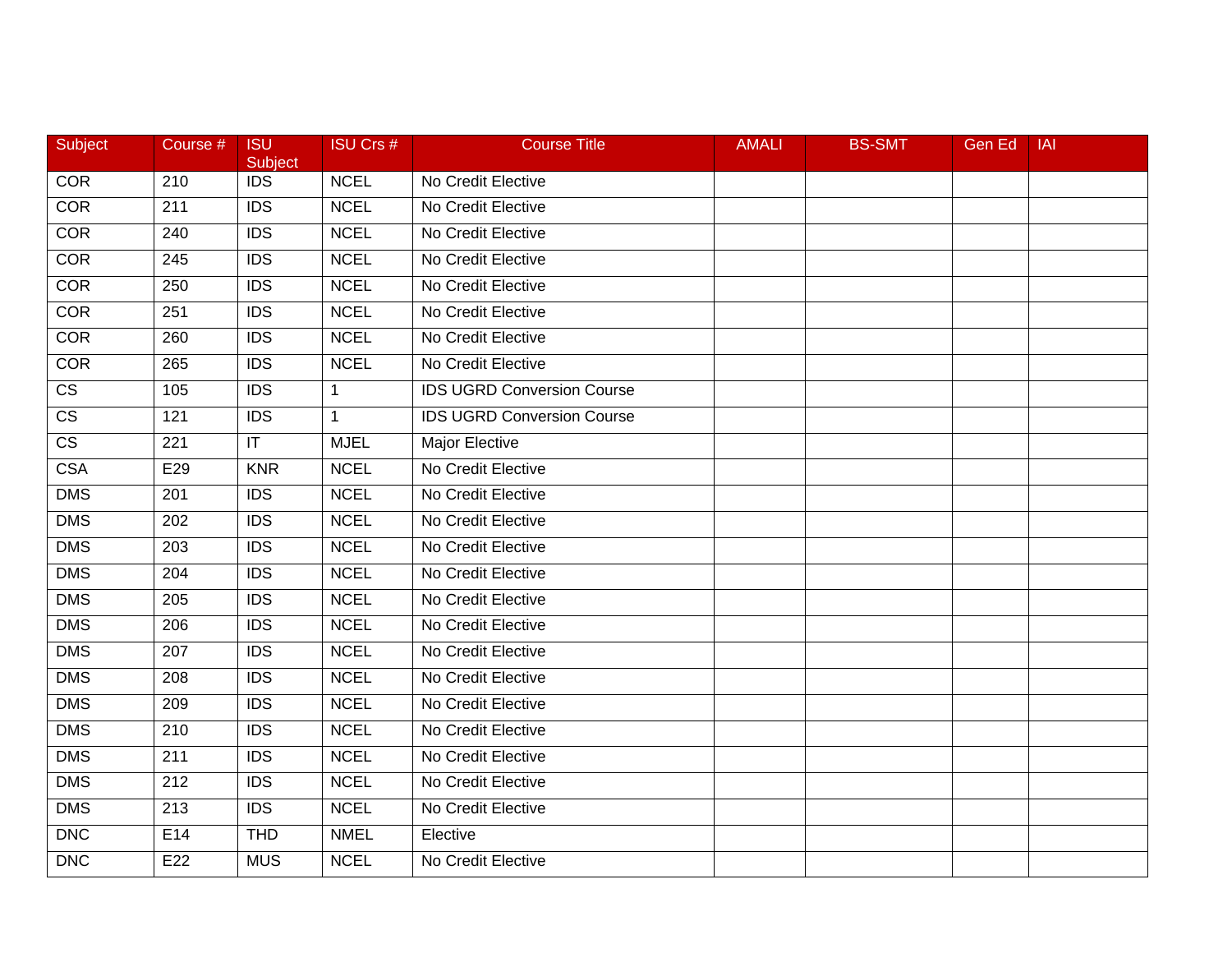| Subject    | Course #         | <b>ISU</b><br><b>Subject</b> | <b>ISU Crs #</b> | <b>Course Title</b>        | <b>AMALI</b> | <b>BS-SMT</b> | Gen Ed | IAI    |
|------------|------------------|------------------------------|------------------|----------------------------|--------------|---------------|--------|--------|
| <b>DRF</b> | 101              | <b>TEC</b>                   | <b>MJEL</b>      | Major Elective             |              |               |        |        |
| <b>DRF</b> | 111              | <b>TEC</b>                   | <b>MJEL</b>      | <b>Major Elective</b>      |              |               |        |        |
| <b>DRM</b> | 120              | <b>THE</b>                   | 160              | Stagecraft                 |              |               |        |        |
| <b>DRM</b> | 151              | <b>THE</b>                   | 103              | Fund Of Theatre I          |              |               |        | F1907  |
| <b>DRM</b> | 152              | <b>THD</b>                   | <b>MJEL</b>      | Major Elective             |              |               |        | H3902  |
| <b>DRM</b> | 155              | <b>THD</b>                   | <b>MJEL</b>      | <b>Major Elective</b>      |              |               |        | F1909D |
| <b>DRM</b> | 157              | <b>THE</b>                   | 110              | Acting I                   |              |               |        |        |
| <b>DRM</b> | 158              | <b>THD</b>                   | <b>MJEL</b>      | <b>Major Elective</b>      |              |               |        |        |
| <b>DRM</b> | 167              | <b>THE</b>                   | 113              | Acting II                  |              |               |        |        |
| <b>DRM</b> | 199              | <b>THE</b>                   | 102              | <b>Theatre Practicum</b>   |              |               |        |        |
| ECG        | 100              | <b>IDS</b>                   | <b>NMEL</b>      | Elective                   |              |               |        |        |
| ECG        | 101              | $\overline{IDS}$             | <b>NMEL</b>      | Elective                   |              |               |        |        |
| ECG        | 104              | $\overline{IDS}$             | <b>NMEL</b>      | Elective                   |              |               |        |        |
| ECG        | 126              | <b>IDS</b>                   | <b>NMEL</b>      | Elective                   |              |               |        |        |
| ECG        | 127              | <b>IDS</b>                   | <b>NMEL</b>      | Elective                   |              |               |        |        |
| ECG        | 200              | <b>IDS</b>                   | <b>NMEL</b>      | Elective                   |              |               |        |        |
| ECG        | $\overline{204}$ | $\overline{IDS}$             | <b>NMEL</b>      | Elective                   |              |               |        |        |
| ECG        | 205              | $\overline{IDS}$             | <b>NMEL</b>      | Elective                   |              |               |        |        |
| ECG        | 210              | <b>IDS</b>                   | <b>NMEL</b>      | Elective                   |              |               |        |        |
| ECG        | 226              | <b>IDS</b>                   | <b>NMEL</b>      | Elective                   |              |               |        |        |
| ECG        | 230              | $\overline{IDS}$             | <b>NMEL</b>      | Elective                   |              |               |        |        |
| ECO        | 201              | ECO                          | 102              | Prin of Macro              |              |               |        | S3901  |
| <b>ECO</b> | 202              | ECO                          | 101              | Prin of Micro              |              |               |        | S3902  |
| EDU        | 110              | <b>EAF</b>                   | <b>NMEL</b>      | Elective                   |              |               |        |        |
| EDU        | 111              | <b>TCH</b>                   | <b>NMEL</b>      | Elective                   |              |               |        |        |
| EDU        | 150              | <b>TCH</b>                   | <b>NMEL</b>      | Elective                   |              |               |        |        |
| EDU        | 204              | <b>SED</b>                   | 101              | <b>Exceptional Learner</b> |              |               |        |        |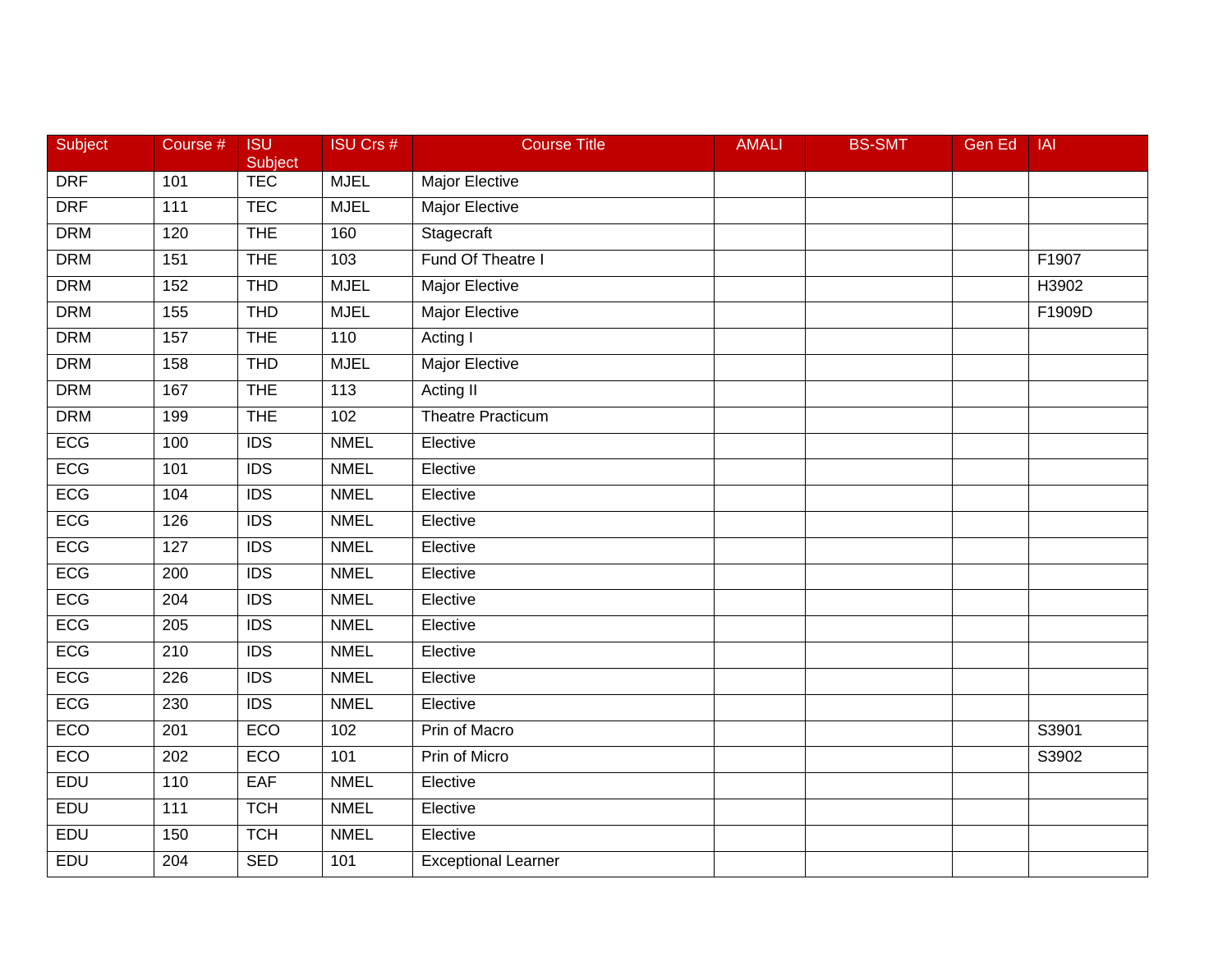| Subject    | Course #         | <b>ISU</b><br>Subject | <b>ISU Crs #</b> | <b>Course Title</b>   | <b>AMALI</b> | <b>BS-SMT</b> | <b>Gen Ed</b> | <b>IAI</b> |
|------------|------------------|-----------------------|------------------|-----------------------|--------------|---------------|---------------|------------|
| <b>EGR</b> | 101              | <b>TEC</b>            | <b>MJEL</b>      | Major Elective        |              |               |               |            |
| <b>EGR</b> | 201              | <b>TEC</b>            | <b>MJEL</b>      | <b>Major Elective</b> |              |               |               |            |
| <b>EGR</b> | 204              | <b>PHY</b>            | <b>MJEL</b>      | Major Elective        |              |               |               |            |
| <b>EGR</b> | 205              | <b>PHY</b>            | <b>MJEL</b>      | <b>Major Elective</b> |              |               |               |            |
| ELC        | 101              | <b>TEC</b>            | <b>MJEL</b>      | Major Elective        |              |               |               |            |
| <b>ELC</b> | 102              | <b>TEC</b>            | <b>MJEL</b>      | Major Elective        |              |               |               |            |
| <b>ELC</b> | 105              | <b>TEC</b>            | <b>MJEL</b>      | <b>Major Elective</b> |              |               |               |            |
| <b>ELC</b> | 110              | <b>TEC</b>            | <b>MJEL</b>      | <b>Major Elective</b> |              |               |               |            |
| <b>ELC</b> | 132              | <b>TEC</b>            | <b>MJEL</b>      | <b>Major Elective</b> |              |               |               |            |
| <b>ELC</b> | 190              | <b>TEC</b>            | <b>MJEL</b>      | Major Elective        |              |               |               |            |
| <b>ELC</b> | 215              | <b>TEC</b>            | <b>MJEL</b>      | Major Elective        |              |               |               |            |
| <b>ELC</b> | 225              | <b>TEC</b>            | <b>MJEL</b>      | <b>Major Elective</b> |              |               |               |            |
| <b>ELC</b> | 230              | <b>TEC</b>            | <b>MJEL</b>      | <b>Major Elective</b> |              |               |               |            |
| <b>ELC</b> | 270              | <b>TEC</b>            | <b>MJEL</b>      | Major Elective        |              |               |               |            |
| <b>ELC</b> | 298              | <b>TEC</b>            | <b>MJEL</b>      | <b>Major Elective</b> |              |               |               |            |
| <b>ELC</b> | 299              | <b>TEC</b>            | <b>MJEL</b>      | Major Elective        |              |               |               |            |
| <b>EMS</b> | 201              | IDS                   | <b>NCEL</b>      | No Credit Elective    |              |               |               |            |
| <b>EMS</b> | $\overline{202}$ | $\overline{IDS}$      | <b>NCEL</b>      | No Credit Elective    |              |               |               |            |
| <b>EMS</b> | 203              | <b>IDS</b>            | <b>NCEL</b>      | No Credit Elective    |              |               |               |            |
| <b>EMS</b> | $\overline{204}$ | $\overline{IDS}$      | <b>NCEL</b>      | No Credit Elective    |              |               |               |            |
| <b>EMS</b> | 212              | <b>IDS</b>            | <b>NCEL</b>      | No Credit Elective    |              |               |               |            |
| <b>EMS</b> | 214              | IDS                   | <b>NCEL</b>      | No Credit Elective    |              |               |               |            |
| <b>EMS</b> | $\overline{216}$ | $\overline{IDS}$      | <b>NCEL</b>      | No Credit Elective    |              |               |               |            |
| <b>EMS</b> | 218              | $\overline{IDS}$      | <b>NCEL</b>      | No Credit Elective    |              |               |               |            |
| <b>EMS</b> | 220              | <b>IDS</b>            | <b>NCEL</b>      | No Credit Elective    |              |               |               |            |
| <b>EMS</b> | 222              | <b>IDS</b>            | <b>NCEL</b>      | No Credit Elective    |              |               |               |            |
| <b>EMT</b> | 215              | $\overline{IDS}$      | <b>NCEL</b>      | No Credit Elective    |              |               |               |            |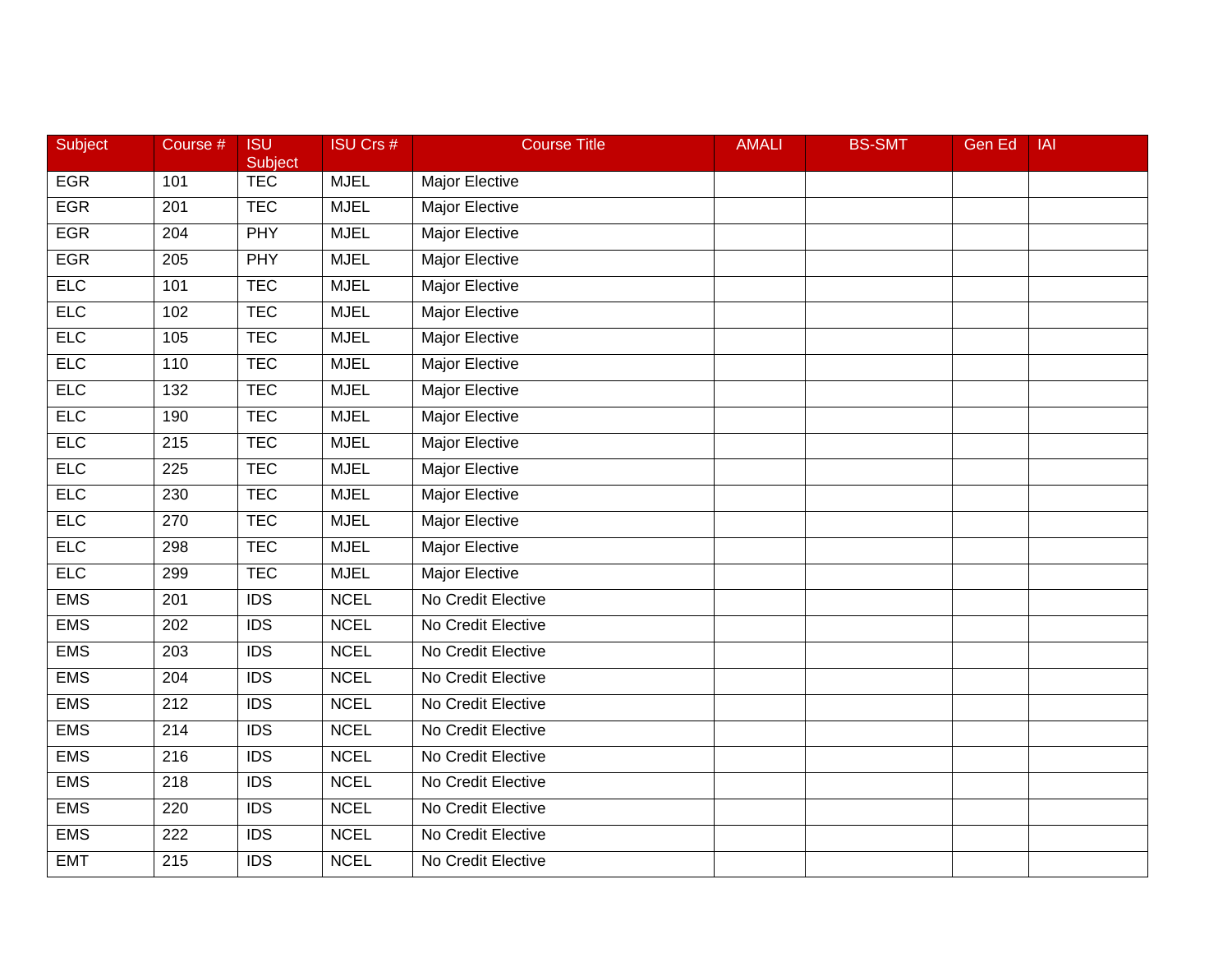| Subject    | Course #         | <b>ISU</b><br>Subject | <b>ISU Crs #</b>  | <b>Course Title</b>               | <b>AMALI</b> | <b>BS-SMT</b> | Gen Ed    | <b>IAI</b> |
|------------|------------------|-----------------------|-------------------|-----------------------------------|--------------|---------------|-----------|------------|
| <b>EMT</b> | $\overline{217}$ | <b>IDS</b>            | <b>NCEL</b>       | No Credit Elective                |              |               |           |            |
| <b>ENG</b> | 097              | <b>ENG</b>            | <b>NCEL</b>       | No Credit Elective                |              |               |           |            |
| <b>ENG</b> | 098              | <b>ENG</b>            | <b>NCEL</b>       | No Credit Elective                |              |               |           |            |
| <b>ENG</b> | 099              | <b>ENG</b>            | <b>NCEL</b>       | No Credit Elective                |              |               |           |            |
| <b>ENG</b> | 101              | <b>ENG</b>            | 101               | Comp As Critical Inq              |              |               | EN        | C1900      |
| <b>ENG</b> | 101H             | <b>ENG</b>            | 101               | Comp As Critical Inq              |              |               | EN        | C1900      |
| <b>ENG</b> | 102              | <b>ENG</b>            | $\frac{145}{145}$ | <b>Writing Academic Dis</b>       |              |               |           | C39014     |
| <b>ENG</b> | 102H             | <b>ENG</b>            | 145               | <b>Writing Academic Dis</b>       |              |               |           | C3901      |
| <b>ENG</b> | 103              | <b>ENG</b>            | 130               | <b>Survey American Lit</b>        |              |               |           | H3914      |
| <b>ENG</b> | 104              | <b>ENG</b>            | 130               | <b>Survey American Lit</b>        |              |               |           | H3914      |
| <b>ENG</b> | 105              | <b>ENG</b>            | <b>NMEL</b>       | Elective                          |              |               |           |            |
| <b>ENG</b> | 108              | <b>ENG</b>            | <b>NMEL</b>       | Elective                          |              |               |           |            |
| <b>ENG</b> | $\frac{111}{11}$ | <b>ENG</b>            | <b>MJEL</b>       | <b>Major Elective</b>             |              |               |           | H3900      |
| <b>ENG</b> | 113              | <b>ENG</b>            | 170               | Found Lit Children                |              |               | HU        |            |
| <b>ENG</b> | 121              | <b>TEC</b>            | <b>MJEL</b>       | <b>Major Elective</b>             |              |               |           |            |
| <b>ENG</b> | 122              | <b>ENG</b>            | <b>NMEL</b>       | Elective                          |              |               |           |            |
| <b>ENG</b> | 123              | <b>ENG</b>            | 165               | African-American Lit              |              |               |           | H3910D     |
| <b>ENG</b> | 124              | <b>ENG</b>            | <b>NMEL</b>       | Elective                          |              |               |           |            |
| <b>ENG</b> | 202              | <b>ENG</b>            | 110               | English Lit & Contex              |              |               | HU        | H3912      |
| <b>ENG</b> | 203              | <b>ENG</b>            | 110               | English Lit & Contex              |              |               | <b>HU</b> | H3913      |
| <b>ENG</b> | 204              | <b>IDS</b>            | $\mathbf{1}$      | <b>IDS UGRD Conversion Course</b> |              |               |           | H3905      |
| <b>ENG</b> | 206              | <b>ENG</b>            | 150               | World Lit To 14th C               |              |               | $H$ U     | H3906      |
| <b>ENG</b> | 206H             | <b>ENG</b>            | 150               | World Lit To 14th C               |              |               | <b>HU</b> | H3906      |
| <b>ENG</b> | 207              | <b>ENG</b>            | <b>MJEL</b>       | <b>Major Elective</b>             |              |               |           |            |
| <b>ENG</b> | 208              | <b>ENG</b>            | 160               | Women's Writing                   |              |               |           | H3911D     |
| EQO        | 100              | <b>AGR</b>            | <b>MJEL</b>       | Major Elective                    |              |               |           |            |
| EQO        | 110              | <b>AGR</b>            | <b>MJEL</b>       | <b>Major Elective</b>             |              |               |           |            |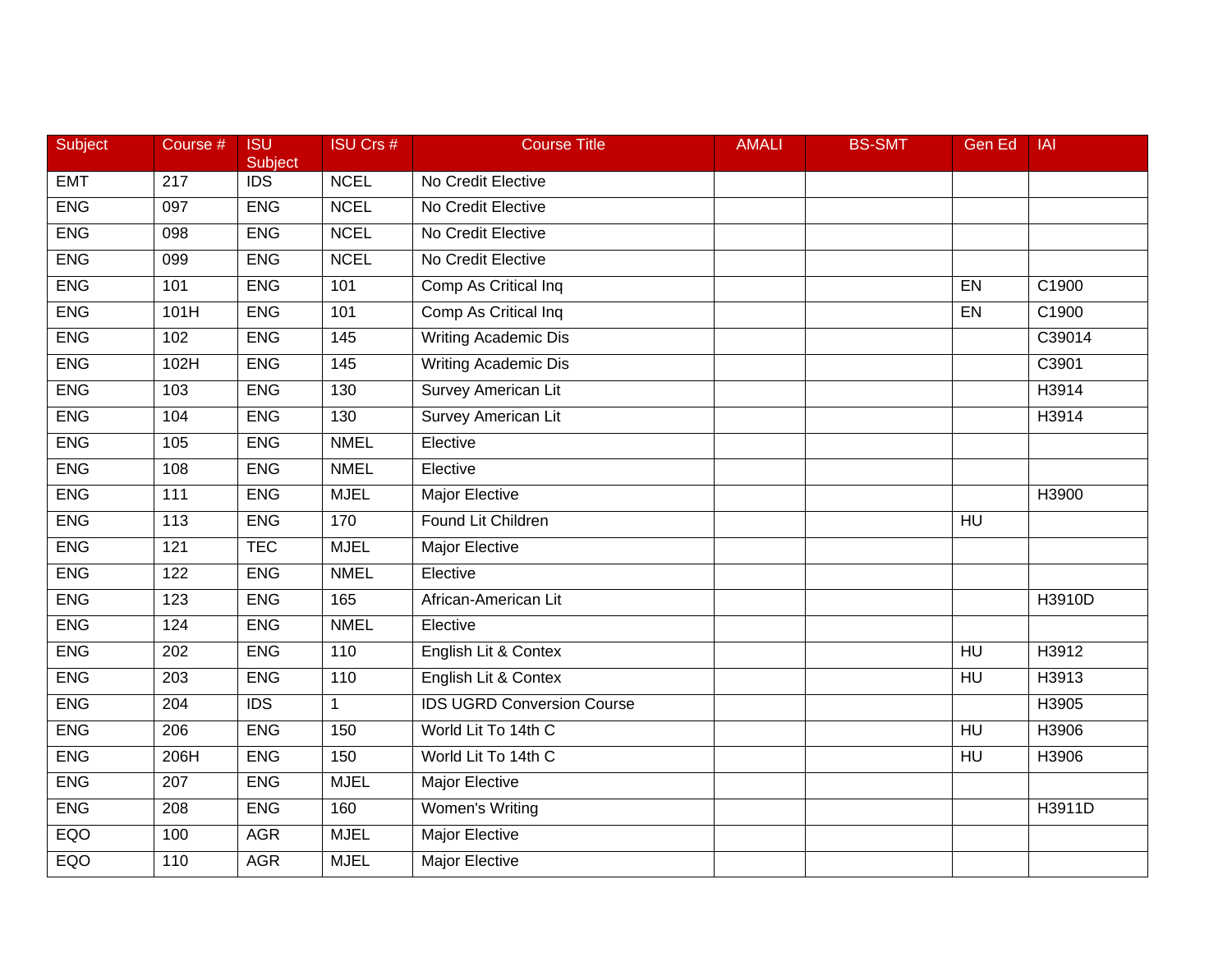| Subject          | Course #         | <b>ISU</b><br>Subject | <b>ISU Crs #</b> | <b>Course Title</b>               | <b>AMALI</b> | <b>BS-SMT</b> | <b>Gen Ed</b> | IAI |
|------------------|------------------|-----------------------|------------------|-----------------------------------|--------------|---------------|---------------|-----|
| EQO              | 115              | <b>AGR</b>            | <b>MJEL</b>      | Major Elective                    |              |               |               |     |
| EQO              | 120              | <b>AGR</b>            | <b>MJEL</b>      | <b>Major Elective</b>             |              |               |               |     |
| EQO              | 200              | <b>AGR</b>            | <b>NCEL</b>      | No Credit Elective                |              |               |               |     |
| EQO              | $\overline{210}$ | <b>AGR</b>            | <b>MJEL</b>      | <b>Major Elective</b>             |              |               |               |     |
| EQO              | 215              | <b>AGR</b>            | <b>MJEL</b>      | Major Elective                    |              |               |               |     |
| EQO              | 220              | <b>AGR</b>            | <b>MJEL</b>      | Major Elective                    |              |               |               |     |
| EQO              | 299              | <b>AGR</b>            | <b>NCEL</b>      | No Credit Elective                |              |               |               |     |
| <b>FAD</b>       | 205              | <b>KNR</b>            | 180              | First Aid And CPR                 |              |               |               |     |
| FIT              | 101              | <b>KNR</b>            | <b>MJEL</b>      | <b>Major Elective</b>             |              |               |               |     |
| $\overline{FIT}$ | 102              | <b>KNR</b>            | <b>NMEL</b>      | Elective                          |              |               |               |     |
| <b>FIT</b>       | 103              | <b>IDS</b>            | $\mathbf{1}$     | <b>IDS UGRD Conversion Course</b> |              |               |               |     |
| $\overline{FIT}$ | 104              | <b>KNR</b>            | 175              | Leisure In Society                |              |               |               |     |
| $\overline{FIT}$ | 201              | <b>KNR</b>            | <b>NMEL</b>      | Elective                          |              |               |               |     |
| FIT              | 202              | <b>KNR</b>            | 127A10           | <b>Aquatic Fitness</b>            |              |               |               |     |
| $\overline{FIT}$ | 203              | <b>KNR</b>            | <b>MJEL</b>      | <b>Major Elective</b>             |              |               |               |     |
| FIT              | 204              | <b>KNR</b>            | <b>MJEL</b>      | Major Elective                    |              |               |               |     |
| FIT              | 205              | <b>KNR</b>            | <b>NCEL</b>      | No Credit Elective                |              |               |               |     |
| $\overline{FIT}$ | $\overline{206}$ | <b>KNR</b>            | <b>MJEL</b>      | Major Elective                    |              |               |               |     |
| FIT              | 207              | <b>KNR</b>            | <b>NMEL</b>      | Elective                          |              |               |               |     |
| FIT              | $\overline{208}$ | <b>KNR</b>            | <b>NCEL</b>      | No Credit Elective                |              |               |               |     |
| FIT              | 299              | <b>KNR</b>            | <b>NMEL</b>      | Elective                          |              |               |               |     |
| <b>FOS</b>       | 101              | $\overline{IDS}$      | <b>NMEL</b>      | Elective                          |              |               |               |     |
| <b>FOS</b>       | 110              | $\overline{IDS}$      | <b>NMEL</b>      | Elective                          |              |               |               |     |
| FOS              | 120              | $\overline{IDS}$      | <b>NMEL</b>      | Elective                          |              |               |               |     |
| <b>FOS</b>       | 205              | <b>IDS</b>            | <b>NMEL</b>      | Elective                          |              |               |               |     |
| <b>FOS</b>       | 210              | <b>IDS</b>            | <b>NMEL</b>      | Elective                          |              |               |               |     |
| FOS              | 230              | IDS                   | <b>NCEL</b>      | No Credit Elective                |              |               |               |     |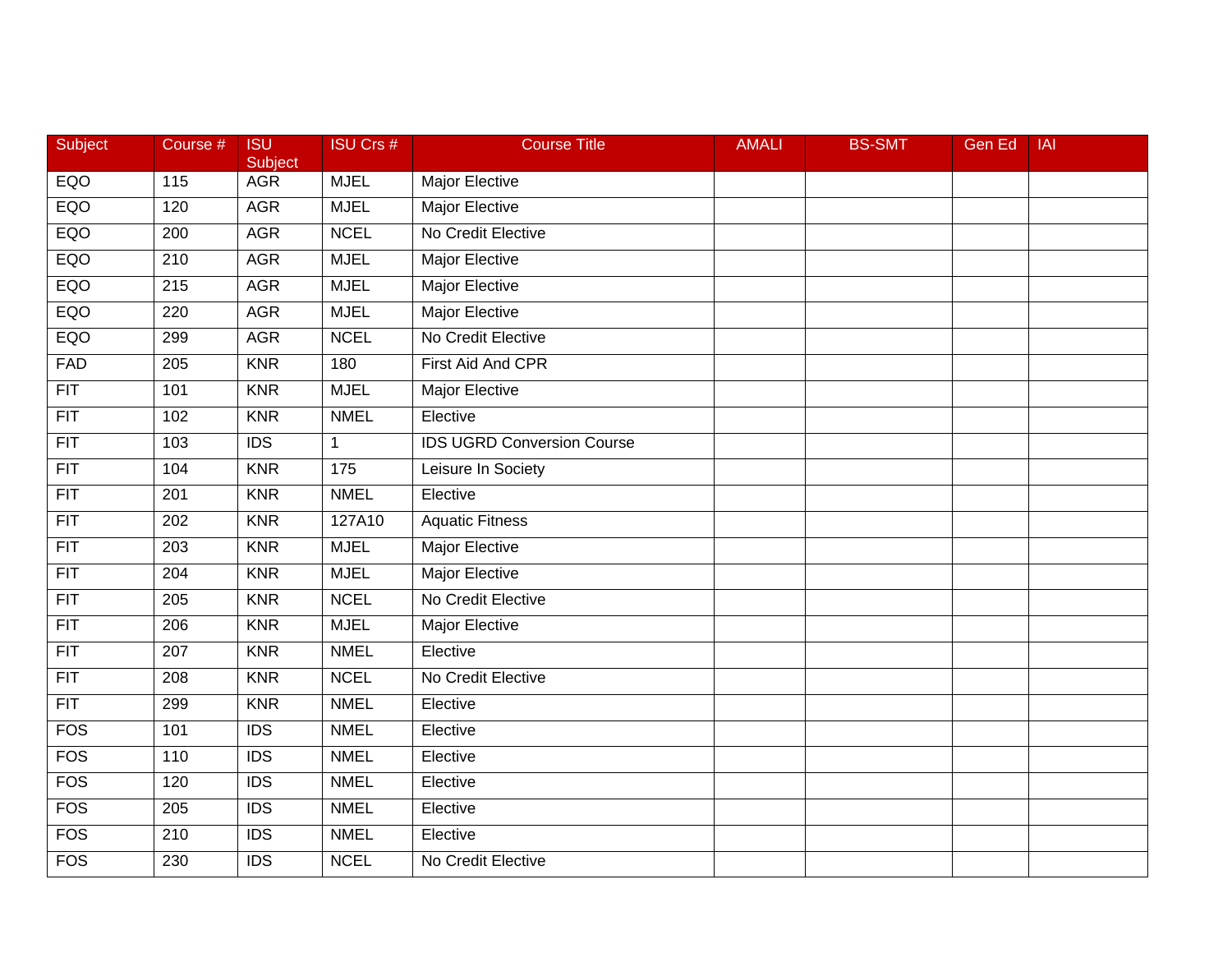| Subject    | Course #         | <b>ISU</b><br>Subject | <b>ISU Crs #</b> | <b>Course Title</b>   | <b>AMALI</b> | <b>BS-SMT</b> | Gen Ed | IAI                |
|------------|------------------|-----------------------|------------------|-----------------------|--------------|---------------|--------|--------------------|
| <b>FRE</b> | 101              | <b>FRE</b>            | 111              | 1st Yr Fr(Part I)     |              |               |        |                    |
| <b>FRE</b> | 102              | <b>FRE</b>            | 112              | 1st Yr Fr(Part II)    |              |               |        |                    |
| <b>FRE</b> | 203              | <b>FRE</b>            | 115              | 2nd Yr Fr(Part I)     |              |               | QR     |                    |
| <b>FRE</b> | 204              | <b>FRE</b>            | 116              | 2nd Yr Fr(Part II)    |              |               | LH     | H1900              |
| <b>FST</b> | 101              | <b>SAF</b>            | <b>NMEL</b>      | Elective              |              |               |        |                    |
| <b>FST</b> | 102              | <b>SAF</b>            | <b>NMEL</b>      | Elective              |              |               |        |                    |
| <b>FST</b> | 104              | <b>SAF</b>            | <b>NMEL</b>      | Elective              |              |               |        |                    |
| <b>FST</b> | $\frac{105}{2}$  | <b>SAF</b>            | <b>NMEL</b>      | Elective              |              |               |        |                    |
| <b>FST</b> | 106              | <b>SAF</b>            | <b>NMEL</b>      | Elective              |              |               |        |                    |
| <b>FST</b> | 201              | <b>SAF</b>            | <b>NMEL</b>      | Elective              |              |               |        |                    |
| <b>FST</b> | 202              | <b>SAF</b>            | <b>NMEL</b>      | Elective              |              |               |        |                    |
| <b>FST</b> | $\overline{204}$ | <b>SAF</b>            | <b>NMEL</b>      | Elective              |              |               |        |                    |
| <b>FST</b> | 205              | <b>SAF</b>            | <b>NMEL</b>      | Elective              |              |               |        |                    |
| <b>FST</b> | 207              | <b>SAF</b>            | <b>NMEL</b>      | Elective              |              |               |        |                    |
| <b>FST</b> | 208              | <b>SAF</b>            | <b>NMEL</b>      | Elective              |              |               |        |                    |
| <b>FST</b> | 209              | SAF                   | <b>NMEL</b>      | Elective              |              |               |        |                    |
| <b>FST</b> | 210              | <b>SAF</b>            | <b>NMEL</b>      | Elective              |              |               |        |                    |
| <b>FST</b> | 211              | <b>SAF</b>            | <b>NMEL</b>      | Elective              |              |               |        |                    |
| <b>FST</b> | 212              | <b>SAF</b>            | <b>NMEL</b>      | Elective              |              |               |        |                    |
| <b>FST</b> | 213              | <b>SAF</b>            | <b>NMEL</b>      | Elective              |              |               |        |                    |
| <b>FST</b> | 215              | <b>SAF</b>            | <b>NMEL</b>      | Elective              |              |               |        |                    |
| <b>FST</b> | $\overline{217}$ | <b>SAF</b>            | <b>NMEL</b>      | Elective              |              |               |        |                    |
| <b>FST</b> | $\overline{218}$ | <b>SAF</b>            | <b>NMEL</b>      | Elective              |              |               |        |                    |
| <b>FST</b> | 219              | <b>SAF</b>            | <b>NMEL</b>      | Elective              |              |               |        |                    |
| <b>GEO</b> | 103              | <b>GEO</b>            | <b>MJEL</b>      | Major Elective        |              |               |        | $\overline{S4901}$ |
| <b>GEO</b> | 104              | <b>GEO</b>            | <b>MJEL</b>      | Major Elective        | <b>AMALI</b> |               |        | S4902N             |
| GEO        | 205              | <b>GEO</b>            | <b>MJEL</b>      | <b>Major Elective</b> |              |               |        |                    |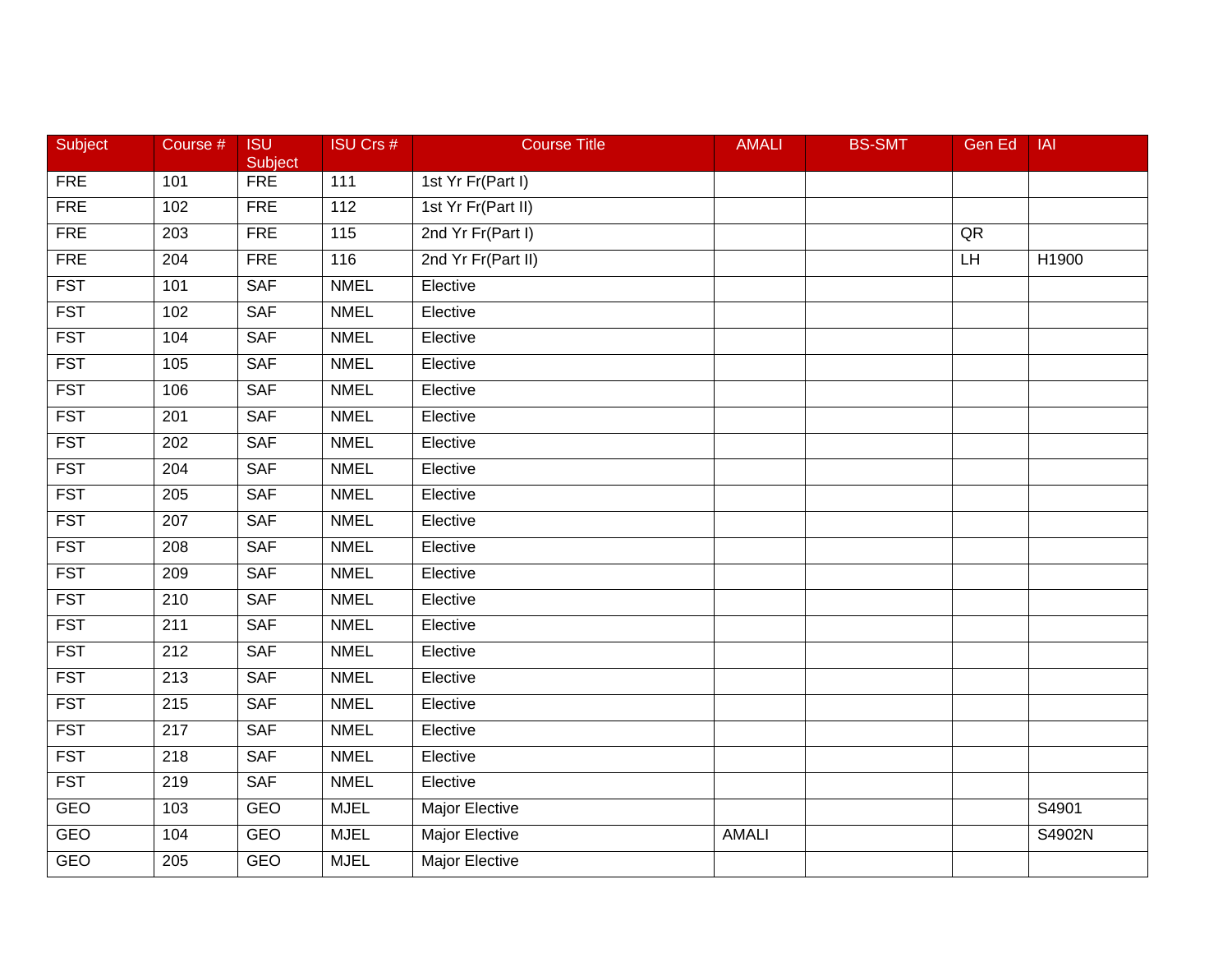| Subject          | Course #         | <b>ISU</b><br>Subject | <b>ISU Crs #</b>  | <b>Course Title</b>               | <b>AMALI</b> | <b>BS-SMT</b> | Gen Ed         | <b>IAI</b>    |
|------------------|------------------|-----------------------|-------------------|-----------------------------------|--------------|---------------|----------------|---------------|
| <b>GEOL</b>      | 101              | <b>IDS</b>            | $\mathbf{1}$      | <b>IDS UGRD Conversion Course</b> |              |               |                | P1907         |
| <b>GER</b>       | 101              | <b>GER</b>            | 111               | 1st Yr Ger(Part I)                |              |               |                |               |
| <b>GER</b>       | 102              | <b>GER</b>            | 112               | 1st Yr Ger(Part II)               |              |               |                |               |
| <b>GER</b>       | $\overline{203}$ | <b>GER</b>            | $\frac{115}{115}$ | 2nd Yr Ger(Part I)                |              |               | QR             |               |
| <b>GER</b>       | 204              | <b>GER</b>            | 116               | 2nd Yr Ger(Part II)               |              |               | LH             | H1900         |
| GLG              | 101              | <b>IDS</b>            | $\mathbf{1}$      | <b>IDS UGRD Conversion Course</b> |              |               |                | P1907L        |
| GLG              | 102              | $\overline{IDS}$      | $\mathbf{1}$      | <b>IDS UGRD Conversion Course</b> |              | S(BS-SMT)     |                |               |
| <b>HFA</b>       | 108              | <b>THD</b>            | <b>MJEL</b>       | <b>Major Elective</b>             |              |               |                | F2908         |
| <b>HFA</b>       | 108H             | <b>THD</b>            | <b>MJEL</b>       | <b>Major Elective</b>             |              |               |                | F2908         |
| <b>HFA</b>       | 109              | <b>THD</b>            | <b>MJEL</b>       | Major Elective                    |              |               |                | F2909         |
| <b>HFA</b>       | 120              | <b>MUS</b>            | <b>MJEL</b>       | Major Elective                    |              |               |                |               |
| <b>HFA</b>       | 158              | $\overline{IDS}$      | <b>NMEL</b>       | Elective                          |              |               |                | <b>HF908</b>  |
| <b>HFA</b>       | 162              | $\overline{IDS}$      | <b>NMEL</b>       | Elective                          |              |               |                |               |
| <b>HFA</b>       | 163              | <b>IDS</b>            | <b>NMEL</b>       | Elective                          |              |               |                |               |
| <b>HFA</b>       | 201              | $\overline{IDS}$      | <b>NMEL</b>       | Elective                          |              |               |                | <b>HF902</b>  |
| <b>HFA</b>       | 202              | <b>IDS</b>            | <b>NMEL</b>       | Elective                          |              |               |                | HF903         |
| <b>HFA</b>       | 203              | $\overline{IDS}$      | <b>NMEL</b>       | Elective                          | <b>AMALI</b> |               |                | <b>HF904N</b> |
| <b>HFA</b>       | $\overline{210}$ | <b>MUS</b>            | 154               | <b>Black Music II</b>             | <b>AMALI</b> |               | FA             |               |
| HIS              | 101              | <b>IDS</b>            | $\mathbf{1}$      | <b>IDS UGRD Conversion Course</b> | <b>AMALI</b> |               |                | S2908N        |
| $\overline{HIS}$ | 109              | $\overline{HIS}$      | <b>NMEL</b>       | Elective                          |              |               |                | S2903         |
| $\overline{HIS}$ | 110              | HIS                   | <b>MJEL</b>       | Major Elective                    |              |               |                | S2903         |
| $\overline{HIS}$ | 151              | HIS                   | 258               | Afro-Am His Snce1865              |              |               |                |               |
| $\overline{HIS}$ | 155              | HIS                   | 104A03            | <b>History Latin Americ</b>       | <b>AMALI</b> |               | H <sub>U</sub> | H2903N        |
| $\overline{HIS}$ | 203              | HIS                   | 135               | Hist Of U S To 1865               |              |               | <b>US</b>      | S2900         |
| <b>HIS</b>       | 204              | <b>HIS</b>            | 136               | Hist U S Since 1865               |              |               | US             | S2901         |
| $\overline{HIS}$ | 220              | <b>HIS</b>            | <b>NMEL</b>       | Elective                          |              |               |                |               |
| HIS              | 271              | HIS                   | <b>NMEL</b>       | Elective                          | <b>AMALI</b> |               |                |               |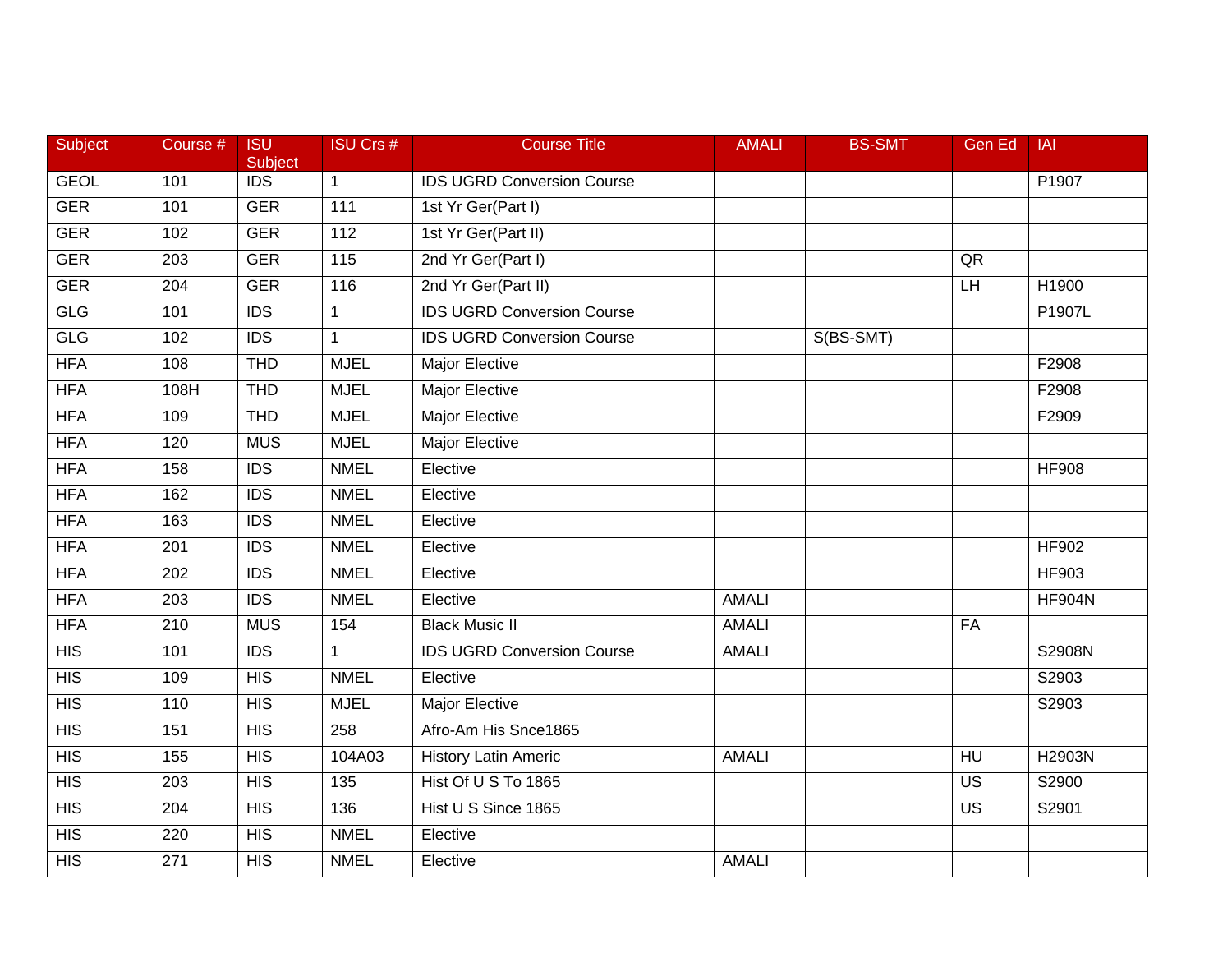| Subject    | Course #          | <b>ISU</b><br>Subject | <b>ISU Crs #</b> | <b>Course Title</b>        | <b>AMALI</b> | <b>BS-SMT</b> | <b>Gen Ed</b> | IAI   |
|------------|-------------------|-----------------------|------------------|----------------------------|--------------|---------------|---------------|-------|
| <b>HIT</b> | 102               | <b>HSC</b>            | <b>NMEL</b>      | Elective                   |              |               |               |       |
| HT         | 103               | <b>HSC</b>            | 105              | <b>Medical Terminology</b> |              |               |               |       |
| HLT        | 101               | <b>BSC</b>            | 145              | <b>Human Biology</b>       |              | S(BS-SMT)     | <b>ST</b>     | L1904 |
| HLT        | 110               | <b>HSC</b>            | <b>NMEL</b>      | Elective                   |              |               |               |       |
| <b>HSA</b> | 101               | <b>IDS</b>            | <b>NMEL</b>      | Elective                   |              |               |               |       |
| <b>HSA</b> | 102               | <b>IDS</b>            | <b>NMEL</b>      | Elective                   |              |               |               |       |
| <b>HSA</b> | 103               | <b>SWK</b>            | 170              | <b>Intro Social Work</b>   |              |               |               |       |
| <b>HSA</b> | 105               | <b>SWK</b>            | 211              | Social Gerontology         |              |               |               |       |
| <b>HSA</b> | 106               | <b>SWK</b>            | <b>MJEL</b>      | <b>Major Elective</b>      |              |               |               |       |
| <b>HSA</b> | 107               | <b>CHED</b>           | <b>NMEL</b>      | Elective                   |              |               |               |       |
| <b>HSA</b> | 108               | <b>CHED</b>           | <b>NMEL</b>      | Elective                   |              |               |               |       |
| <b>HSA</b> | 109               | <b>CHED</b>           | <b>NMEL</b>      | Elective                   |              |               |               |       |
| <b>HSA</b> | 110               | <b>SED</b>            | 130              | American Sign Lang I       |              |               |               |       |
| <b>HSA</b> | 111               | <b>SED</b>            | 230              | ASL & Vis Lang Syst        |              |               |               |       |
| <b>HSA</b> | $\frac{11}{2}$    | <b>SED</b>            | <b>NMEL</b>      | Elective                   |              |               |               |       |
| <b>HSA</b> | 113               | <b>IDS</b>            | <b>NMEL</b>      | Elective                   |              |               |               |       |
| <b>HSA</b> | $\frac{115}{115}$ | $\overline{IDS}$      | <b>NCEL</b>      | No Credit Elective         |              |               |               |       |
| <b>HSA</b> | 116               | <b>PSY</b>            | <b>MJEL</b>      | <b>Major Elective</b>      |              |               |               |       |
| <b>HSA</b> | 120               | <b>PSY</b>            | <b>MJEL</b>      | Major Elective             |              |               |               |       |
| <b>HSA</b> | 121               | <b>IDS</b>            | <b>NMEL</b>      | Elective                   |              |               |               |       |
| <b>HSA</b> | 205               | <b>SOC</b>            | <b>MJEL</b>      | Major Elective             |              |               |               |       |
| <b>HSA</b> | 206               | <b>KNR</b>            | <b>MJEL</b>      | <b>Major Elective</b>      |              |               |               |       |
| <b>HSA</b> | $\overline{208}$  | <b>PSY</b>            | <b>MJEL</b>      | <b>Major Elective</b>      |              |               |               |       |
| <b>HSA</b> | 209               | <b>CHED</b>           | <b>MJEL</b>      | <b>Major Elective</b>      |              |               |               |       |
| <b>HSA</b> | 210               | <b>SWK</b>            | 170              | <b>Intro Social Work</b>   |              |               |               |       |
| <b>HSA</b> | 212               | <b>SOC</b>            | <b>MJEL</b>      | Major Elective             |              |               |               |       |
| <b>HSA</b> | $\overline{213}$  | <b>SWK</b>            | <b>MJEL</b>      | <b>Major Elective</b>      |              |               |               |       |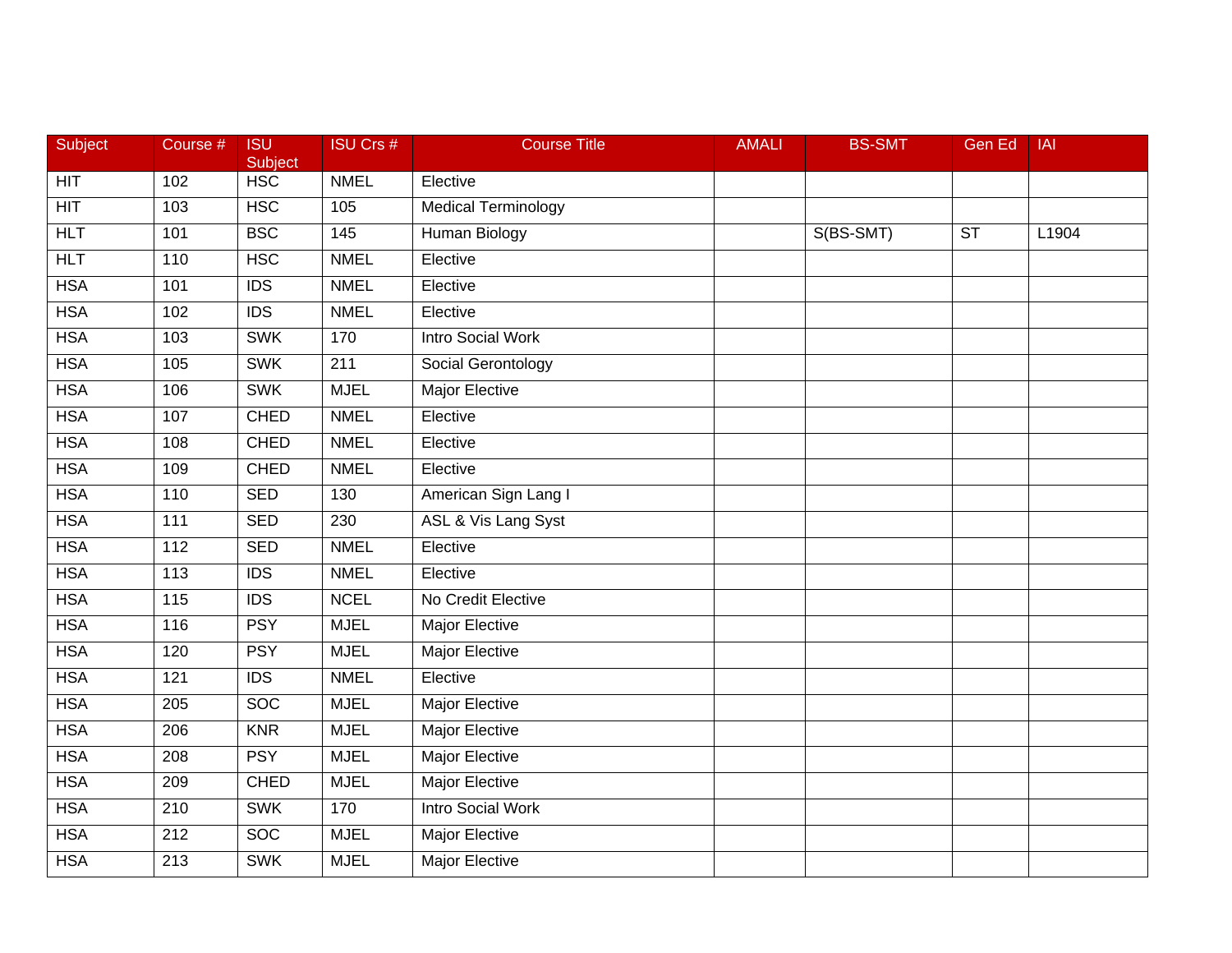| Subject    | Course #          | <b>ISU</b><br>Subject | <b>ISU Crs #</b> | <b>Course Title</b>               | <b>AMALI</b> | <b>BS-SMT</b> | Gen Ed | <b>IAI</b>   |
|------------|-------------------|-----------------------|------------------|-----------------------------------|--------------|---------------|--------|--------------|
| <b>HSA</b> | 220               | <b>IDS</b>            | <b>NMEL</b>      | Elective                          |              |               |        |              |
| <b>HSA</b> | 221               | <b>PSY</b>            | <b>MJEL</b>      | <b>Major Elective</b>             |              |               |        |              |
| <b>HSA</b> | 231               | <b>SWK</b>            | <b>NCEL</b>      | No Credit Elective                |              |               |        |              |
| <b>HSA</b> | 232               | <b>SWK</b>            | <b>NCEL</b>      | No Credit Elective                |              |               |        |              |
| <b>HSA</b> | 233               | <b>PSY</b>            | <b>NCEL</b>      | No Credit Elective                |              |               |        |              |
| <b>HSA</b> | 234               | <b>PSY</b>            | <b>NCEL</b>      | No Credit Elective                |              |               |        |              |
| <b>HSC</b> | 110               | $\overline{IDS}$      | <b>NCEL</b>      | No Credit Elective                |              |               |        |              |
| <b>HSC</b> | $\overline{111}$  | <b>IDS</b>            | <b>NCEL</b>      | No Credit Elective                |              |               |        |              |
| <b>HSC</b> | 112               | <b>IDS</b>            | <b>NCEL</b>      | No Credit Elective                |              |               |        |              |
| <b>HSC</b> | 113               | $\overline{IDS}$      | <b>NCEL</b>      | No Credit Elective                |              |               |        |              |
| <b>HUM</b> | 202               | <b>IDS</b>            | <b>NMEL</b>      | Elective                          |              |               |        | <b>HF903</b> |
| <b>HUM</b> | $\overline{205}$  | <b>MUS</b>            | <b>NMEL</b>      | Elective                          |              |               |        |              |
| <b>HUM</b> | $\overline{206}$  | <b>MUS</b>            | <b>NMEL</b>      | Elective                          |              |               |        |              |
| <b>HUM</b> | 210               | <b>IDS</b>            | 1                | <b>IDS UGRD Conversion Course</b> |              |               |        | H9901        |
| <b>HUM</b> | 220               | <b>IDS</b>            | <b>NMEL</b>      | Elective                          |              |               |        |              |
| <b>KFK</b> | C <sub>28</sub>   | <b>IDS</b>            | <b>NCEL</b>      | No Credit Elective                |              |               |        |              |
| <b>KFK</b> | $\overline{C43}$  | $\overline{IDS}$      | <b>NCEL</b>      | No Credit Elective                |              |               |        |              |
| <b>MAC</b> | 100               | <b>TEC</b>            | <b>MJEL</b>      | <b>Major Elective</b>             |              |               |        |              |
| <b>MAC</b> | 105               | <b>TEC</b>            | <b>MJEL</b>      | Major Elective                    |              |               |        |              |
| <b>MAC</b> | 110               | <b>TEC</b>            | <b>MJEL</b>      | Major Elective                    |              |               |        |              |
| <b>MAC</b> | $\frac{111}{111}$ | <b>TEC</b>            | <b>MJEL</b>      | <b>Major Elective</b>             |              |               |        |              |
| <b>MAC</b> | 120               | <b>TEC</b>            | <b>MJEL</b>      | Major Elective                    |              |               |        |              |
| <b>MAC</b> | 121               | <b>TEC</b>            | <b>MJEL</b>      | <b>Major Elective</b>             |              |               |        |              |
| <b>MAC</b> | 122               | <b>TEC</b>            | <b>MJEL</b>      | Major Elective                    |              |               |        |              |
| MAC        | 123               | <b>TEC</b>            | <b>MJEL</b>      | Major Elective                    |              |               |        |              |
| <b>MAC</b> | 124               | <b>TEC</b>            | <b>MJEL</b>      | Major Elective                    |              |               |        |              |
| <b>MAC</b> | 125               | <b>TEC</b>            | <b>MJEL</b>      | Major Elective                    |              |               |        |              |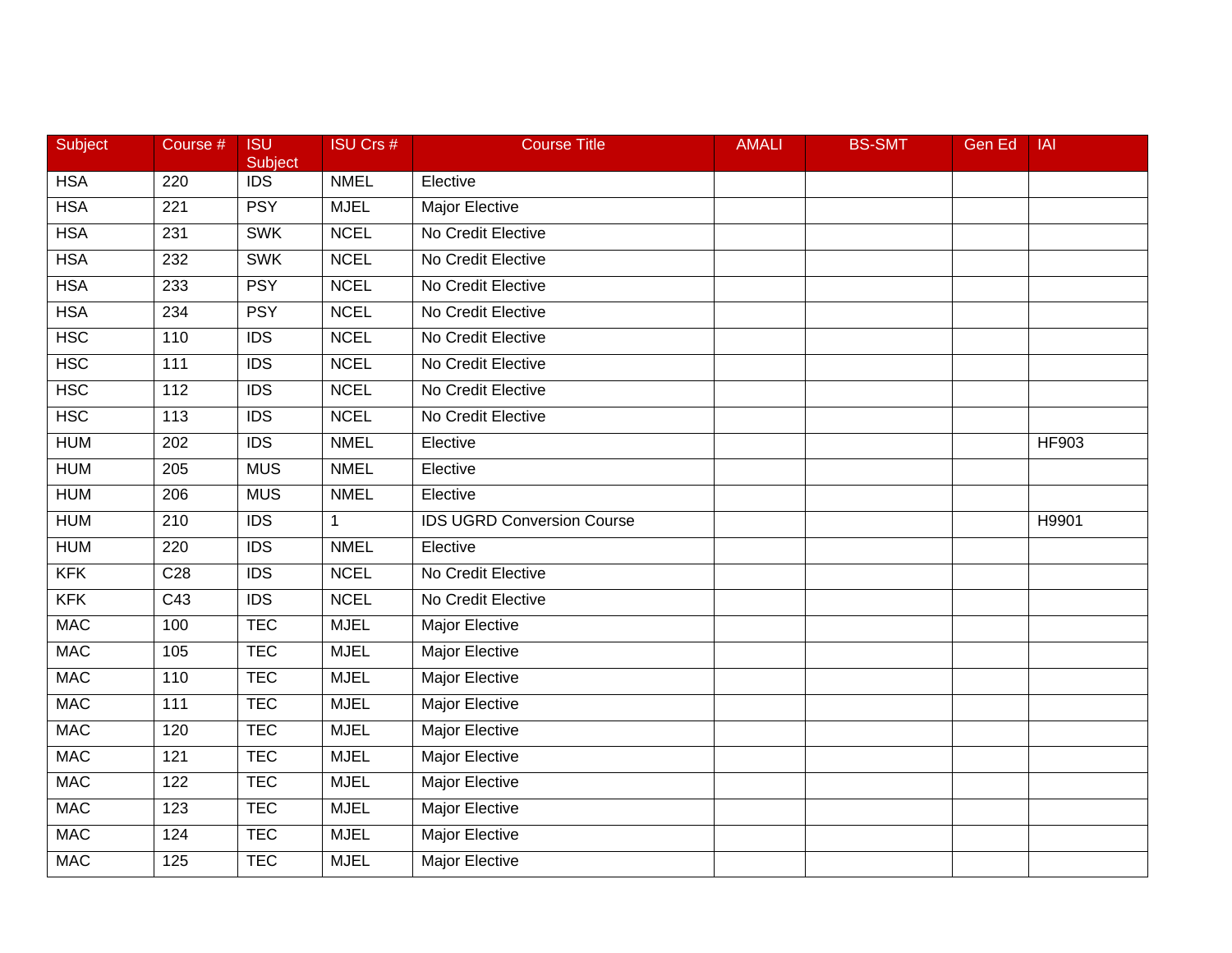| Subject    | Course #         | <b>ISU</b><br>Subject | <b>ISU Crs #</b> | <b>Course Title</b>   | <b>AMALI</b> | <b>BS-SMT</b> | <b>Gen Ed</b> | IAI |
|------------|------------------|-----------------------|------------------|-----------------------|--------------|---------------|---------------|-----|
| <b>MAC</b> | 126              | <b>TEC</b>            | <b>MJEL</b>      | Major Elective        |              |               |               |     |
| <b>MAC</b> | $\overline{127}$ | <b>TEC</b>            | <b>MJEL</b>      | Major Elective        |              |               |               |     |
| <b>MAC</b> | 128              | <b>TEC</b>            | <b>MJEL</b>      | Major Elective        |              |               |               |     |
| <b>MAC</b> | 129              | <b>TEC</b>            | <b>MJEL</b>      | Major Elective        |              |               |               |     |
| <b>MAC</b> | 130              | <b>TEC</b>            | <b>MJEL</b>      | Major Elective        |              |               |               |     |
| <b>MAC</b> | 131              | <b>TEC</b>            | <b>MJEL</b>      | Major Elective        |              |               |               |     |
| MAC        | 132              | <b>TEC</b>            | <b>MJEL</b>      | <b>Major Elective</b> |              |               |               |     |
| MAC        | 201              | <b>TEC</b>            | 233              | Cnc & Machining       |              |               |               |     |
| <b>MAC</b> | 205              | <b>TEC</b>            | <b>MJEL</b>      | Major Elective        |              |               |               |     |
| <b>MAC</b> | $\overline{210}$ | <b>TEC</b>            | <b>MJEL</b>      | Major Elective        |              |               |               |     |
| <b>MAC</b> | 211              | <b>TEC</b>            | <b>MJEL</b>      | Major Elective        |              |               |               |     |
| <b>MAC</b> | $\overline{225}$ | <b>TEC</b>            | <b>MJEL</b>      | <b>Major Elective</b> |              |               |               |     |
| <b>MAC</b> | 299              | <b>TEC</b>            | <b>MJEL</b>      | <b>Major Elective</b> |              |               |               |     |
| MAM        | 201              | <b>IDS</b>            | <b>NCEL</b>      | No Credit Elective    |              |               |               |     |
| <b>MAM</b> | 202              | <b>IDS</b>            | <b>NCEL</b>      | No Credit Elective    |              |               |               |     |
| <b>MAM</b> | 203              | <b>IDS</b>            | <b>NCEL</b>      | No Credit Elective    |              |               |               |     |
| <b>MAM</b> | 204              | $\overline{IDS}$      | <b>NCEL</b>      | No Credit Elective    |              |               |               |     |
| <b>MAM</b> | 205              | $\overline{IDS}$      | <b>NCEL</b>      | No Credit Elective    |              |               |               |     |
| <b>MAS</b> | 100              | <b>IDS</b>            | <b>NCEL</b>      | No Credit Elective    |              |               |               |     |
| <b>MAS</b> | 101              | <b>IDS</b>            | <b>NCEL</b>      | No Credit Elective    |              |               |               |     |
| <b>MAS</b> | 104              | $\overline{IDS}$      | <b>NCEL</b>      | No Credit Elective    |              |               |               |     |
| <b>MAS</b> | 105              | <b>IDS</b>            | <b>NCEL</b>      | No Credit Elective    |              |               |               |     |
| <b>MAS</b> | 106              | $\overline{IDS}$      | <b>NCEL</b>      | No Credit Elective    |              |               |               |     |
| <b>MAS</b> | 107              | <b>IDS</b>            | <b>NCEL</b>      | No Credit Elective    |              |               |               |     |
| MAS        | 108              | <b>IDS</b>            | <b>NCEL</b>      | No Credit Elective    |              |               |               |     |
| <b>MAS</b> | 109              | <b>IDS</b>            | <b>NCEL</b>      | No Credit Elective    |              |               |               |     |
| <b>MAS</b> | 110              | $\overline{IDS}$      | <b>NCEL</b>      | No Credit Elective    |              |               |               |     |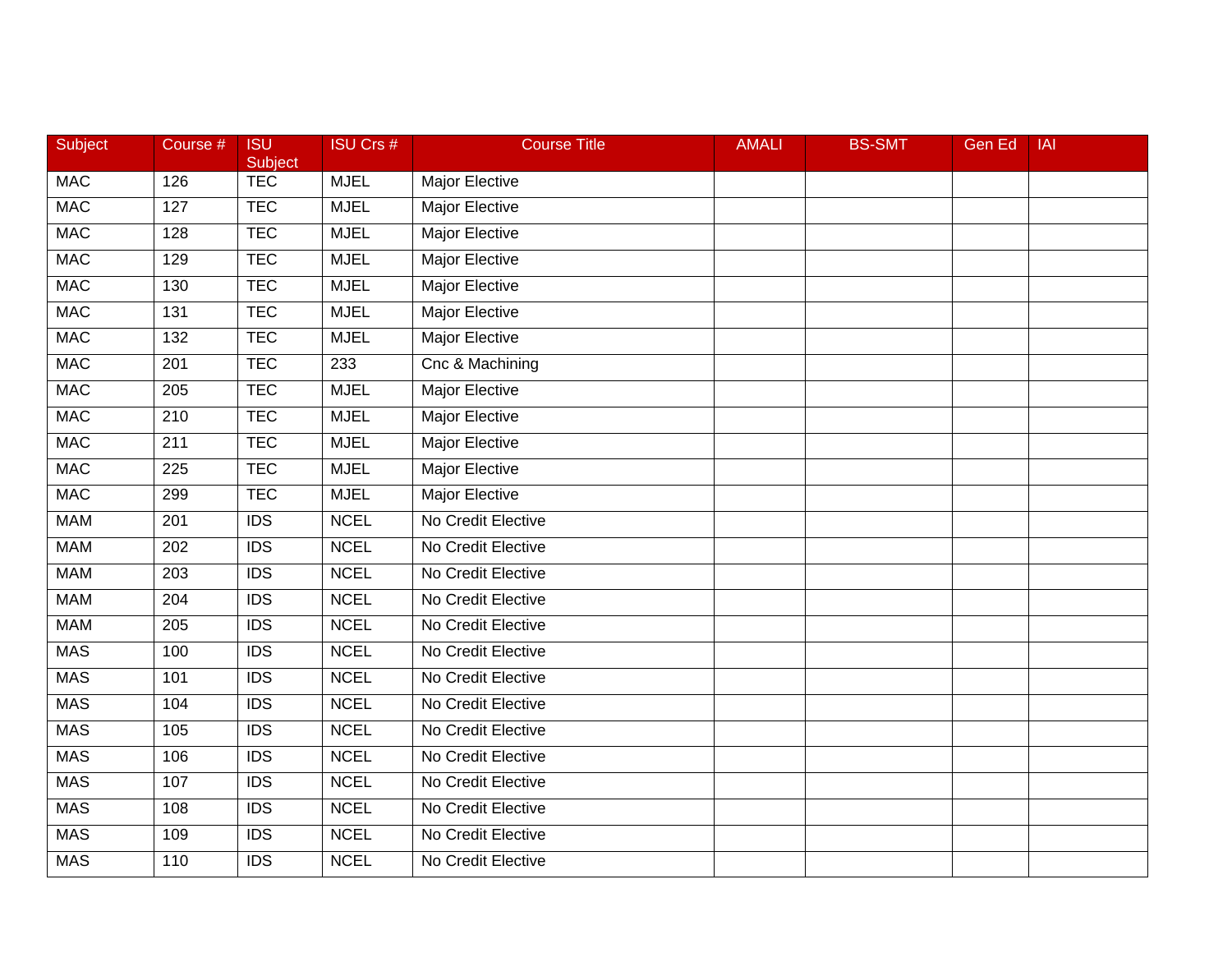| Subject    | Course #         | <b>ISU</b><br><b>Subject</b> | <b>ISU Crs #</b> | <b>Course Title</b>         | <b>AMALI</b> | <b>BS-SMT</b> | <b>Gen Ed</b> | <b>IAI</b> |
|------------|------------------|------------------------------|------------------|-----------------------------|--------------|---------------|---------------|------------|
| MAS        | 111              | <b>IDS</b>                   | <b>NCEL</b>      | No Credit Elective          |              |               |               |            |
| <b>MAT</b> | 101              | <b>TEC</b>                   | <b>MJEL</b>      | <b>Major Elective</b>       |              |               |               |            |
| <b>MAT</b> | 116              | <b>TEC</b>                   | <b>MJEL</b>      | <b>Major Elective</b>       |              |               |               |            |
| <b>MAT</b> | 117              | <b>TEC</b>                   | <b>MJEL</b>      | Major Elective              |              |               |               |            |
| <b>MAT</b> | 118              | <b>TEC</b>                   | <b>MJEL</b>      | Major Elective              |              |               |               |            |
| <b>MAT</b> | 119              | <b>TEC</b>                   | <b>MJEL</b>      | Major Elective              |              |               |               |            |
| <b>MAT</b> | 120              | <b>TEC</b>                   | <b>MJEL</b>      | <b>Major Elective</b>       |              |               |               |            |
| <b>MAT</b> | $\overline{121}$ | <b>TEC</b>                   | <b>MJEL</b>      | <b>Major Elective</b>       |              |               |               |            |
| <b>MAT</b> | 122              | <b>TEC</b>                   | <b>MJEL</b>      | Major Elective              |              |               |               |            |
| <b>MAT</b> | 123              | <b>TEC</b>                   | <b>MJEL</b>      | <b>Major Elective</b>       |              |               |               |            |
| <b>MAT</b> | 140              | <b>TEC</b>                   | 313              | <b>Quality Systems Tech</b> |              | S(BS-SMT)     |               |            |
| <b>MAT</b> | $\overline{222}$ | <b>TEC</b>                   | <b>MJEL</b>      | <b>Major Elective</b>       |              |               |               |            |
| <b>MAT</b> | 260              | <b>TEC</b>                   | <b>MJEL</b>      | <b>Major Elective</b>       |              |               |               |            |
| <b>MDR</b> | 101              | <b>HSC</b>                   | 210              | Intro Hith Info Mgmt        |              |               |               |            |
| <b>MDR</b> | 102              | HIM                          | <b>NMEL</b>      | Elective                    |              |               |               |            |
| <b>MDR</b> | 103              | <b>HSC</b>                   | 105              | <b>Medical Terminology</b>  |              |               |               |            |
| <b>MDR</b> | 105              | <b>HIM</b>                   | <b>MJEL</b>      | <b>Major Elective</b>       |              |               |               |            |
| <b>MDR</b> | 106              | <b>HIM</b>                   | <b>MJEL</b>      | <b>Major Elective</b>       |              |               |               |            |
| <b>MDR</b> | 107              | HIM                          | <b>NMEL</b>      | Elective                    |              |               |               |            |
| <b>MDR</b> | 115              | HIM                          | <b>NMEL</b>      | Elective                    |              |               |               |            |
| <b>MDR</b> | 116              | HIM                          | <b>NMEL</b>      | Elective                    |              |               |               |            |
| <b>MDR</b> | 117              | <b>HIM</b>                   | <b>NMEL</b>      | Elective                    |              |               |               |            |
| <b>MDR</b> | 118              | <b>HIM</b>                   | <b>NCEL</b>      | No Credit Elective          |              |               |               |            |
| <b>MDR</b> | 202              | HIM                          | <b>MJEL</b>      | <b>Major Elective</b>       |              |               |               |            |
| <b>MDR</b> | 210              | <b>HIM</b>                   | <b>NMEL</b>      | Elective                    |              |               |               |            |
| <b>MDS</b> | 102              | <b>IDS</b>                   | <b>NMEL</b>      | Elective                    |              |               |               |            |
| <b>MDS</b> | 103              | IDS                          | <b>NMEL</b>      | Elective                    |              |               |               |            |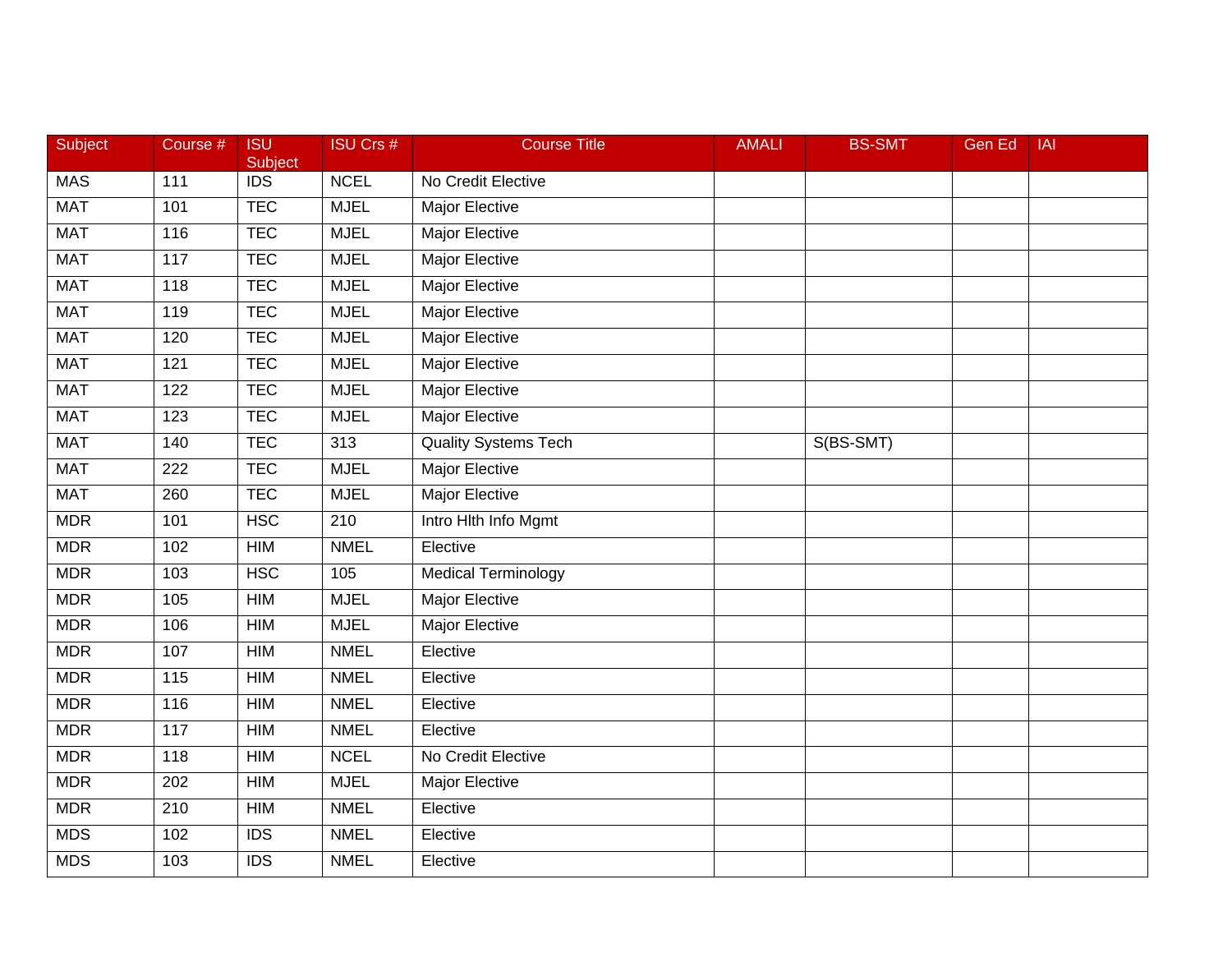| <b>Subject</b> | Course #         | <b>ISU</b><br>Subject             | <b>ISU Crs #</b> | <b>Course Title</b>   | <b>AMALI</b> | <b>BS-SMT</b> | <b>Gen Ed</b> | <b>IAI</b> |
|----------------|------------------|-----------------------------------|------------------|-----------------------|--------------|---------------|---------------|------------|
| <b>MDS</b>     | 105              | <b>COM</b>                        | 165              | Prt&Online Newsw&Rep  |              |               |               |            |
| <b>MDS</b>     | 106              | $\overline{IDS}$                  | <b>NMEL</b>      | Elective              |              |               |               |            |
| <b>MDS</b>     | 202              | $\overline{IDS}$                  | <b>NMEL</b>      | Elective              |              |               |               |            |
| <b>MDS</b>     | 203              | $\overline{IDS}$                  | <b>NMEL</b>      | Elective              |              |               |               |            |
| <b>MDS</b>     | 211              | <b>IDS</b>                        | <b>NMEL</b>      | Elective              |              |               |               |            |
| <b>MDS</b>     | 215              | <b>IDS</b>                        | <b>NMEL</b>      | Elective              |              |               |               |            |
| <b>MFG</b>     | 105              | <b>TEC</b>                        | <b>MJEL</b>      | <b>Major Elective</b> |              |               |               |            |
| MFG            | 135              | <b>TEC</b>                        | <b>MJEL</b>      | <b>Major Elective</b> |              |               |               |            |
| <b>MFG</b>     | 180              | <b>TEC</b>                        | <b>MJEL</b>      | <b>Major Elective</b> |              |               |               |            |
| <b>MFG</b>     | 195              | <b>TEC</b>                        | <b>NCEL</b>      | No Credit Elective    |              |               |               |            |
| <b>MFG</b>     | 203              | <b>TEC</b>                        | <b>MJEL</b>      | Major Elective        |              |               |               |            |
| <b>MFG</b>     | 253              | <b>TEC</b>                        | <b>MJEL</b>      | <b>Major Elective</b> |              |               |               |            |
| <b>MFG</b>     | 263              | <b>TEC</b>                        | <b>MJEL</b>      | <b>Major Elective</b> |              |               |               |            |
| MIS            | 101              | $\overline{\mathsf{I}\mathsf{T}}$ | 150              | Micro Product Tools   |              |               |               |            |
| MIS            | 110              | $\overline{\mathbb{L}}$           | <b>NMEL</b>      | Elective              |              |               |               |            |
| <b>MIS</b>     | 135              | $\mathsf{I}\mathsf{T}$            | <b>NMEL</b>      | Elective              |              |               |               |            |
| MIS            | $\overline{212}$ | $\overline{\mathbb{T}}$           | <b>MJEL</b>      | <b>Major Elective</b> |              |               |               |            |
| MIS            | $\overline{213}$ | $\overline{\mathsf{I}\mathsf{T}}$ | <b>NMEL</b>      | Elective              |              |               |               |            |
| <b>MIS</b>     | 230              | $\sf IT$                          | <b>NMEL</b>      | Elective              |              |               |               |            |
| MIS            | 250              | $\overline{\mathbb{L}}$           | <b>NMEL</b>      | Elective              |              |               |               |            |
| <b>MRI</b>     | 200              | $\overline{IDS}$                  | <b>NCEL</b>      | No Credit Elective    |              |               |               |            |
| <b>MRI</b>     | 201              | $\overline{IDS}$                  | <b>NCEL</b>      | No Credit Elective    |              |               |               |            |
| <b>MRI</b>     | 202              | $\overline{IDS}$                  | <b>NCEL</b>      | No Credit Elective    |              |               |               |            |
| <b>MRI</b>     | 203              | $\overline{IDS}$                  | <b>NCEL</b>      | No Credit Elective    |              |               |               |            |
| <b>MRI</b>     | 204              | <b>IDS</b>                        | <b>NCEL</b>      | No Credit Elective    |              |               |               |            |
| <b>MRI</b>     | 205              | <b>IDS</b>                        | <b>NCEL</b>      | No Credit Elective    |              |               |               |            |
| <b>MTH</b>     | 091              | <b>MAT</b>                        | <b>NCEL</b>      | No Credit Elective    |              |               |               |            |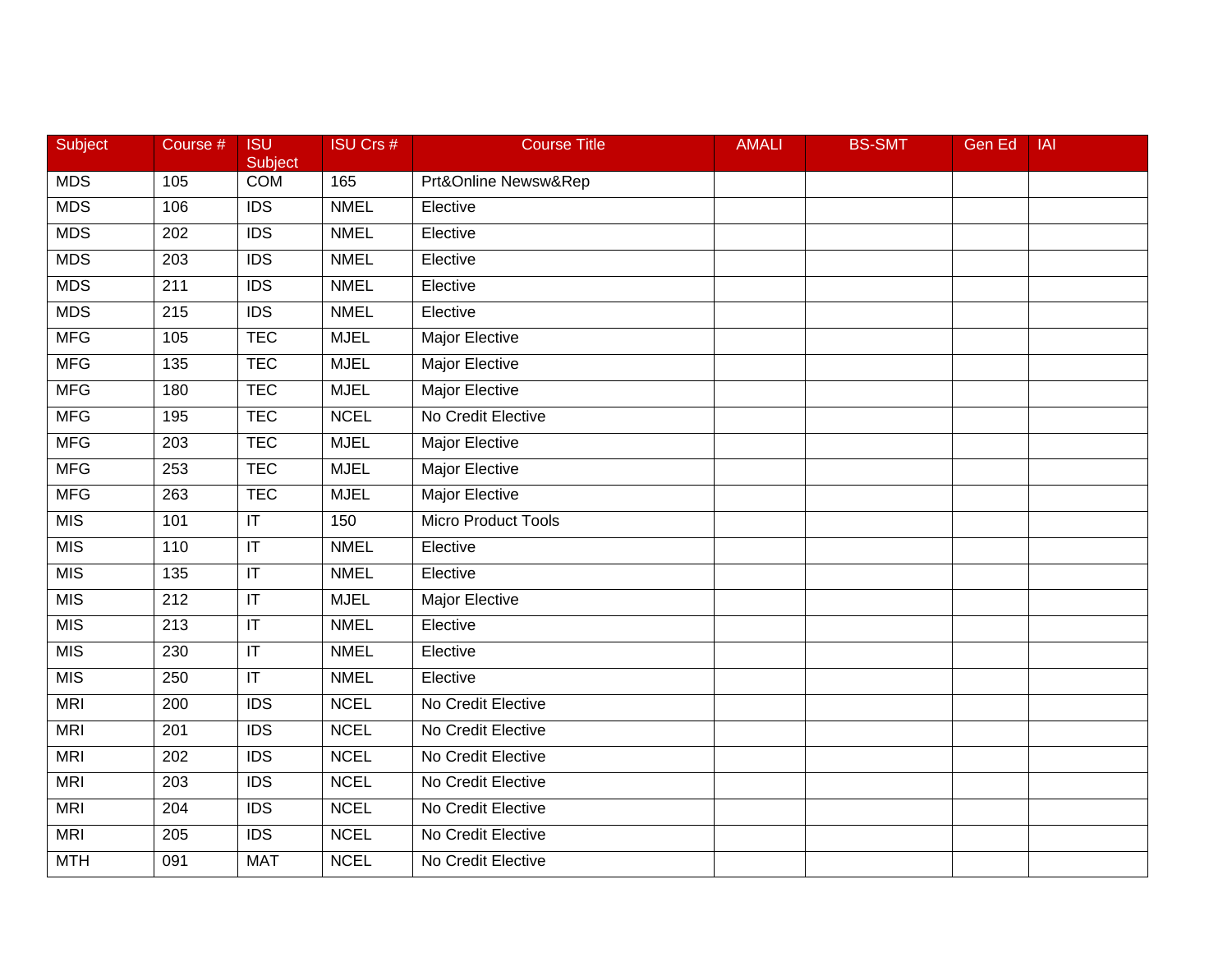| Subject    | Course #         | <b>ISU</b><br>Subject | <b>ISU Crs #</b>  | <b>Course Title</b>               | <b>AMALI</b> | <b>BS-SMT</b> | Gen Ed    | <b>IAI</b> |
|------------|------------------|-----------------------|-------------------|-----------------------------------|--------------|---------------|-----------|------------|
| <b>MTH</b> | 093              | <b>MAT</b>            | <b>NCEL</b>       | No Credit Elective                |              |               |           |            |
| <b>MTH</b> | 095              | <b>MAT</b>            | <b>NCEL</b>       | No Credit Elective                |              |               |           |            |
| <b>MTH</b> | 096              | <b>MAT</b>            | <b>NCEL</b>       | No Credit Elective                |              |               |           |            |
| <b>MTH</b> | 097              | <b>MAT</b>            | 104               | Intermediate Algebra              |              |               |           |            |
| <b>MTH</b> | 100              | <b>MAT</b>            | 104               | Intermediate Algebra              |              |               |           |            |
| <b>MTH</b> | 103              | <b>MAT</b>            | <b>NMEL</b>       | Elective                          |              |               |           |            |
| <b>MTH</b> | 106              | <b>MAT</b>            | <b>NCEL</b>       | No Credit Elective                |              |               |           |            |
| <b>MTH</b> | 111              | <b>MAT</b>            | <b>NMEL</b>       | Elective                          |              |               |           |            |
| <b>MTH</b> | 115              | <b>MAT</b>            | <b>NMEL</b>       | Elective                          |              |               |           | M1904      |
| <b>MTH</b> | 115H             | $\overline{IDS}$      | $\mathbf{1}$      | <b>IDS UGRD Conversion Course</b> |              |               |           | M1904      |
| <b>MTH</b> | 126              | <b>MAT</b>            | <b>NMEL</b>       | Elective                          |              |               |           | M1902      |
| <b>MTH</b> | $\overline{131}$ | <b>MAT</b>            | <b>NCEL</b>       | No Credit Elective                |              |               |           |            |
| <b>MTH</b> | $\overline{132}$ | <b>MAT</b>            | <b>NCEL</b>       | No Credit Elective                |              |               |           |            |
| <b>MTH</b> | 145              | <b>MAT</b>            | <b>NMEL</b>       | Elective                          |              |               |           |            |
| <b>MTH</b> | 146              | <b>MAT</b>            | 152               | Math Reasoning                    |              |               |           | M1903      |
| <b>MTH</b> | 161              | <b>MAT</b>            | 120               | <b>Finite Mathematics</b>         |              |               | MA        | M1906      |
| <b>MTH</b> | 165              | <b>MAT</b>            | 119               | College Algebra*                  |              |               |           |            |
| <b>MTH</b> | 167              | <b>MAT</b>            | 108               | Trigonometry*                     |              |               |           |            |
| <b>MTH</b> | 169              | <b>MAT</b>            | 144               | Precalculus                       |              |               |           |            |
| <b>MTH</b> | 170              | <b>MAT</b>            | 160               | Elem Discrete Math                |              | S(BS-SMT)     |           |            |
| <b>MTH</b> | 180              | <b>MAT</b>            | 121               | <b>Applied Calculus</b>           |              | S(BS-SMT)     | QR        | M1900B     |
| <b>MTH</b> | 190              | <b>MAT</b>            | 145               | Calculus I                        |              |               | <b>MA</b> | M1900      |
| <b>MTH</b> | 190H             | <b>MAT</b>            | $\frac{145}{145}$ | Calculus I                        |              |               | MA        | M1900      |
| <b>MTH</b> | 200              | <b>MAT</b>            | 175               | Elem Linear Algebra               |              | S(BS-SMT)     |           |            |
| <b>MTH</b> | 203              | <b>MAT</b>            | 146               | Calculus II                       |              | S(BS-SMT)     | QR        | M1900      |
| <b>MTH</b> | 204              | <b>MAT</b>            | 147               | Calculus III                      |              | S(BS-SMT)     |           | M1900      |
| <b>MTH</b> | 205              | <b>MAT</b>            | <b>MJEL</b>       | Major Elective                    |              |               |           |            |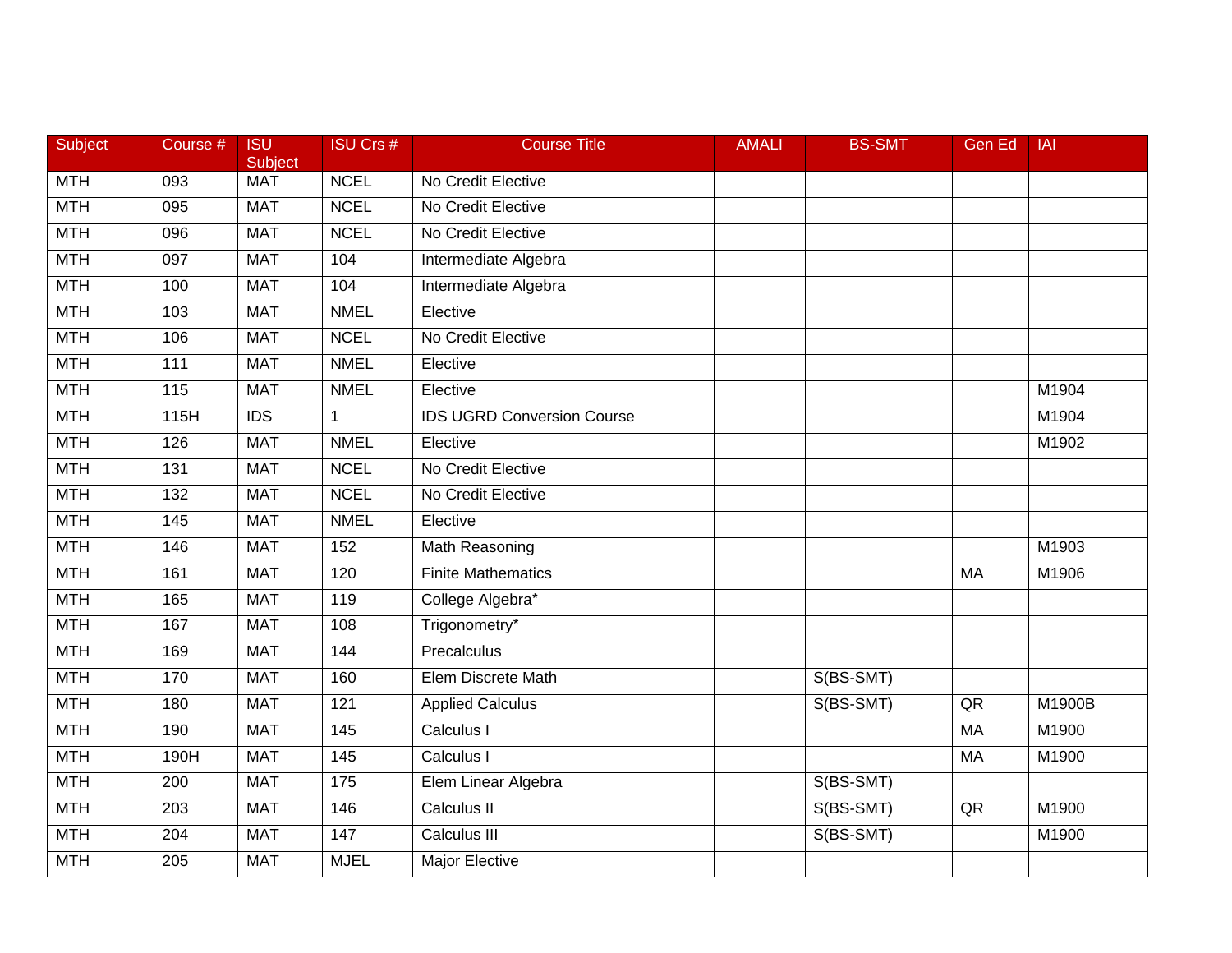| Subject    | Course #          | <b>ISU</b><br>Subject | <b>ISU Crs #</b> | <b>Course Title</b>         | <b>AMALI</b> | <b>BS-SMT</b> | Gen Ed     | <b>IAI</b>        |
|------------|-------------------|-----------------------|------------------|-----------------------------|--------------|---------------|------------|-------------------|
| MTH        | 211               | <b>MQM</b>            | 100              | <b>Statistical Reasonin</b> |              | S(BS-SMT)     | ${\sf QR}$ | M <sub>1902</sub> |
| <b>MUS</b> | 100               | <b>MUS</b>            | <b>MJEL</b>      | Major Elective              |              |               |            |                   |
| <b>MUS</b> | 101               | <b>MUS</b>            | <b>MJEL</b>      | Major Elective              |              |               |            |                   |
| <b>MUS</b> | 102               | <b>MUS</b>            | <b>MJEL</b>      | Major Elective              |              |               |            |                   |
| <b>MUS</b> | 103               | <b>MUS</b>            | <b>MJEL</b>      | Major Elective              |              |               |            |                   |
| <b>MUS</b> | 104               | <b>MUS</b>            | <b>MJEL</b>      | Major Elective              |              |               |            |                   |
| <b>MUS</b> | 105               | <b>MUS</b>            | <b>MJEL</b>      | <b>Major Elective</b>       |              |               |            |                   |
| <b>MUS</b> | 106               | <b>MUS</b>            | <b>MJEL</b>      | <b>Major Elective</b>       |              |               |            |                   |
| <b>MUS</b> | 107               | <b>MUS</b>            | <b>MJEL</b>      | Major Elective              |              |               |            |                   |
| <b>MUS</b> | 109               | <b>MUS</b>            | 175              | Intro Music Industry        |              |               |            |                   |
| <b>MUS</b> | 115               | <b>MUS</b>            | <b>MJEL</b>      | Major Elective              |              |               |            |                   |
| <b>MUS</b> | 116               | <b>MUS</b>            | <b>MJEL</b>      | <b>Major Elective</b>       |              |               |            |                   |
| <b>MUS</b> | $\frac{117}{117}$ | <b>MUS</b>            | <b>MJEL</b>      | <b>Major Elective</b>       |              |               |            |                   |
| <b>MUS</b> | 118               | <b>MUS</b>            | <b>MJEL</b>      | Major Elective              |              |               |            |                   |
| <b>MUS</b> | 119               | <b>MUS</b>            | <b>MJEL</b>      | Major Elective              |              |               |            |                   |
| <b>MUS</b> | 126               | <b>MUS</b>            | <b>MJEL</b>      | Major Elective              |              |               |            |                   |
| <b>MUS</b> | 127               | <b>MUS</b>            | <b>MJEL</b>      | <b>Major Elective</b>       |              |               |            |                   |
| <b>MUS</b> | 131               | <b>MUS</b>            | 135              | Ap Mus Pno                  |              |               |            |                   |
| <b>MUS</b> | 133               | <b>MUS</b>            | 137              | Ap Mus Voice                |              |               |            |                   |
| MUS        | 135               | <b>MUS</b>            | 131A10           | Ap Mus Trp-Cor              |              |               |            |                   |
| <b>MUS</b> | 137               | <b>MUS</b>            | 138A20           | Ap Mus Clarinet             |              |               |            |                   |
| <b>MUS</b> | 139               | <b>MUS</b>            | 136A10           | Ap Mus Violin               |              |               |            |                   |
| <b>MUS</b> | 141               | <b>MUS</b>            | 134              | Ap Mus Percussion           |              |               |            |                   |
| <b>MUS</b> | 143               | <b>MUS</b>            | 133              | Ap Mus Organ                |              |               |            |                   |
| <b>MUS</b> | 145               | <b>MUS</b>            | 136A10           | Ap Mus Violin               |              |               |            |                   |
| <b>MUS</b> | 151               | <b>MUS</b>            | 135              | Ap Mus Pno                  |              |               |            |                   |
| <b>MUS</b> | 153               | <b>MUS</b>            | 137              | Ap Mus Voice                |              |               |            |                   |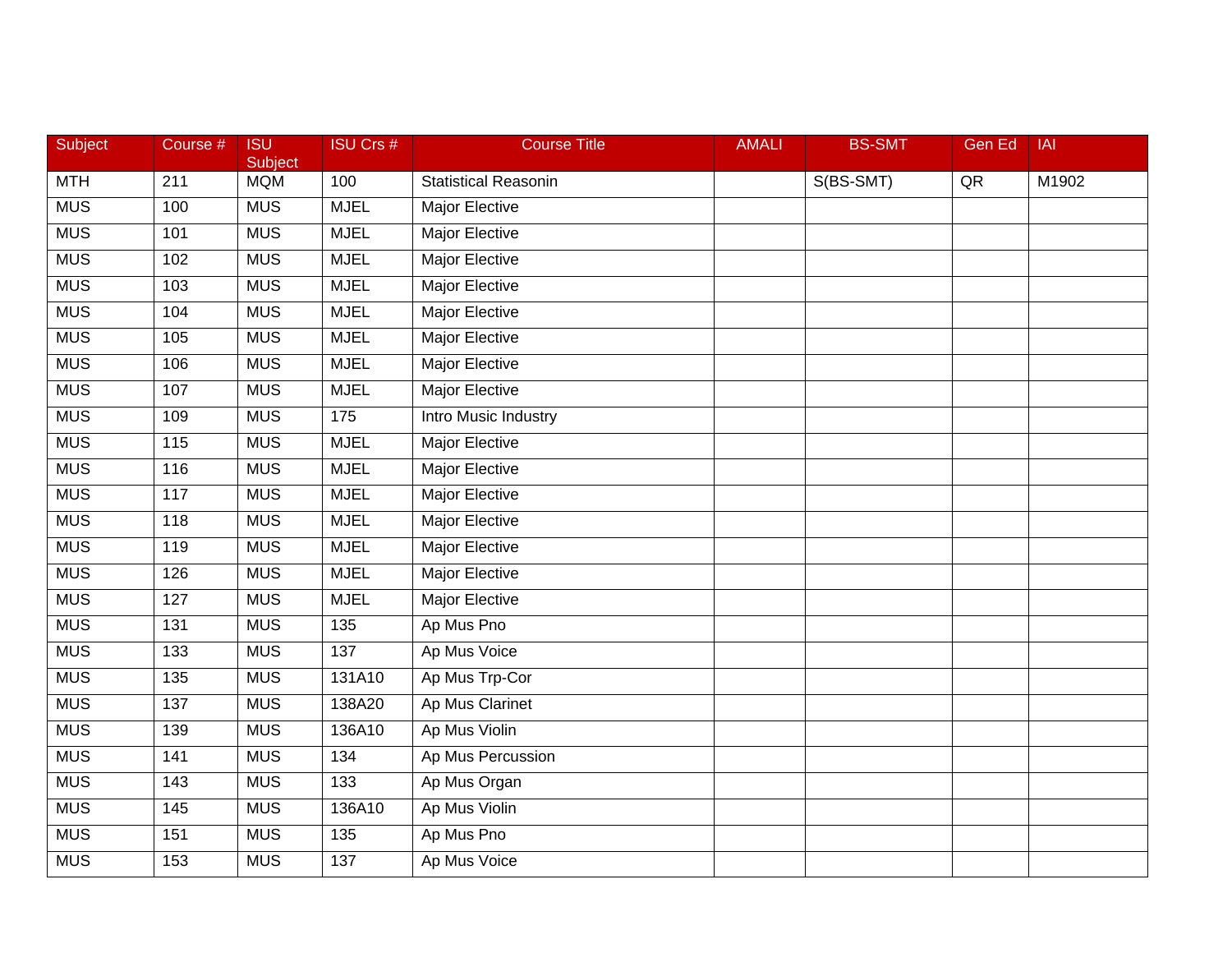| Subject    | Course # | <b>ISU</b><br>Subject | <b>ISU Crs #</b> | <b>Course Title</b>               | <b>AMALI</b> | <b>BS-SMT</b> | <b>Gen Ed</b> | <b>IAI</b> |
|------------|----------|-----------------------|------------------|-----------------------------------|--------------|---------------|---------------|------------|
| <b>MUS</b> | 155      | <b>MUS</b>            | 131A10           | Ap Mus Trp-Cor                    |              |               |               |            |
| <b>MUS</b> | 156      | <b>MUS</b>            | <b>MJEL</b>      | <b>Major Elective</b>             |              |               |               |            |
| <b>MUS</b> | 157      | <b>MUS</b>            | 138A20           | Ap Mus Clarinet                   |              |               |               |            |
| <b>MUS</b> | 159      | <b>MUS</b>            | 136A10           | Ap Mus Violin                     |              |               |               |            |
| <b>MUS</b> | 161      | <b>MUS</b>            | 134              | Ap Mus Percussion                 |              |               |               |            |
| <b>MUS</b> | 163      | <b>MUS</b>            | 133              | Ap Mus Organ                      |              |               |               |            |
| <b>MUS</b> | 165      | <b>MUS</b>            | 136A10           | Ap Mus Violin                     |              |               |               |            |
| <b>MUS</b> | 169      | <b>MUS</b>            | 121              | <b>Grp Inst Piano</b>             |              |               |               |            |
| <b>MUS</b> | 170      | <b>MUS</b>            | $\overline{121}$ | <b>Grp Inst Piano</b>             |              |               |               |            |
| <b>MUS</b> | 171      | <b>MUS</b>            | 122              | Grp Inst Pno                      |              |               |               |            |
| <b>MUS</b> | 172      | <b>MUS</b>            | 122              | Grp Inst Pno                      |              |               |               |            |
| <b>MUS</b> | 173      | <b>MUS</b>            | 126              | <b>Grp Inst Voice</b>             |              |               |               |            |
| <b>MUS</b> | 174      | <b>MUS</b>            | <b>MJEL</b>      | <b>Major Elective</b>             |              |               |               |            |
| <b>MUS</b> | 175      | <b>IDS</b>            | $\mathbf{1}$     | <b>IDS UGRD Conversion Course</b> |              |               |               |            |
| <b>MUS</b> | 176      | <b>MUS</b>            | <b>MJEL</b>      | Major Elective                    |              |               |               |            |
| <b>MUS</b> | 177      | <b>IDS</b>            | $\mathbf{1}$     | <b>IDS UGRD Conversion Course</b> |              |               |               |            |
| <b>MUS</b> | 178      | <b>MUS</b>            | <b>MJEL</b>      | <b>Major Elective</b>             |              |               |               |            |
| <b>MUS</b> | 179      | IDS                   | $\mathbf{1}$     | <b>IDS UGRD Conversion Course</b> |              |               |               |            |
| <b>MUS</b> | 180      | <b>IDS</b>            | $\mathbf 1$      | <b>IDS UGRD Conversion Course</b> |              |               |               |            |
| <b>MUS</b> | 181      | <b>MUS</b>            | 117              | <b>Gr Ins Prc</b>                 |              |               |               |            |
| <b>MUS</b> | 183      | <b>MUS</b>            | 139A70           | Ensemble Jazz                     |              |               | FA            |            |
| <b>MUS</b> | 184      | <b>MUS</b>            | <b>MJEL</b>      | <b>Major Elective</b>             |              |               |               |            |
| <b>MUS</b> | 185      | <b>MUS</b>            | 139A20           | <b>Ensembles Percussion</b>       |              |               | FA            |            |
| <b>MUS</b> | 186      | <b>MUS</b>            | <b>MJEL</b>      | <b>Major Elective</b>             |              |               |               |            |
| <b>MUS</b> | 187      | <b>MUS</b>            | 184              | <b>Concert Choir</b>              |              |               | FA            |            |
| <b>MUS</b> | 189      | <b>MUS</b>            | 184              | <b>Concert Choir</b>              |              |               | FA            |            |
| <b>MUS</b> | 190      | <b>MUS</b>            | 188              | <b>Civic Chorale</b>              |              |               | FA            |            |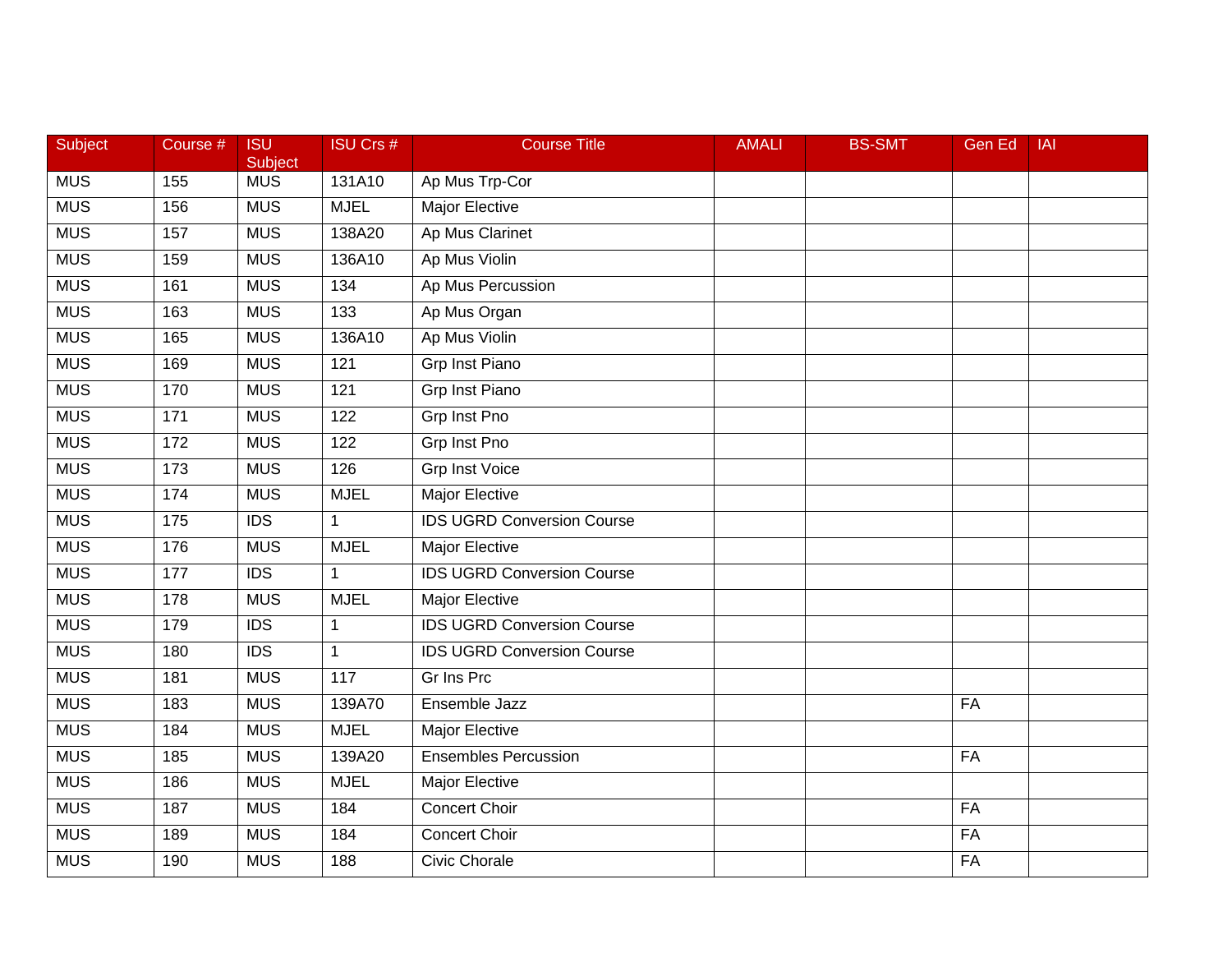| Subject    | Course #         | <b>ISU</b><br>Subject | <b>ISU Crs #</b> | <b>Course Title</b>               | <b>AMALI</b> | <b>BS-SMT</b> | <b>Gen Ed</b> | <b>IAI</b> |
|------------|------------------|-----------------------|------------------|-----------------------------------|--------------|---------------|---------------|------------|
| <b>MUS</b> | 191              | <b>MUS</b>            | 165              | Opera Practicum                   |              |               |               |            |
| <b>MUS</b> | 195              | <b>MUS</b>            | 182              | Symp Orch (Strings)               |              |               | FA            |            |
| <b>MUS</b> | 197              | <b>MUS</b>            | 281A02           | Pep Band                          |              |               | FA            |            |
| <b>MUS</b> | 198              | <b>MUS</b>            | 182              | Symp Orch (Strings)               |              |               | FA            |            |
| <b>MUS</b> | 199              | <b>MUS</b>            | 183              | <b>Chamb Wind Ensemble</b>        |              |               |               |            |
| <b>MUS</b> | 201              | <b>IDS</b>            | $\mathbf{1}$     | <b>IDS UGRD Conversion Course</b> |              |               |               |            |
| <b>MUS</b> | 202              | $\overline{IDS}$      | $\mathbf{1}$     | <b>IDS UGRD Conversion Course</b> |              |               |               |            |
| MUS        | 205              | <b>MUS</b>            | <b>MJEL</b>      | <b>Major Elective</b>             |              |               |               |            |
| <b>MUS</b> | 206              | <b>IDS</b>            | $\mathbf{1}$     | <b>IDS UGRD Conversion Course</b> |              |               |               |            |
| <b>MUS</b> | 216              | <b>MUS</b>            | <b>MJEL</b>      | Major Elective                    |              |               |               |            |
| <b>MUS</b> | 217              | <b>MUS</b>            | <b>MJEL</b>      | Major Elective                    |              |               |               |            |
| <b>MUS</b> | 218              | <b>MUS</b>            | <b>MJEL</b>      | <b>Major Elective</b>             |              |               |               |            |
| <b>MUS</b> | $\overline{219}$ | <b>MUS</b>            | <b>MJEL</b>      | <b>Major Elective</b>             |              |               |               |            |
| <b>MUS</b> | 223              | <b>MUS</b>            | <b>NMEL</b>      | Elective                          | <b>AMALI</b> |               | FA            | F1905D     |
| <b>MUS</b> | 225              | <b>MUS</b>            | <b>NMEL</b>      | Elective                          |              |               |               |            |
| <b>MUS</b> | 226              | <b>MUS</b>            | <b>MJEL</b>      | Major Elective                    |              |               |               |            |
| MUS        | 227              | <b>MUS</b>            | <b>MJEL</b>      | <b>Major Elective</b>             |              |               |               |            |
| <b>MUS</b> | 228              | <b>MUS</b>            | <b>MJEL</b>      | <b>Major Elective</b>             |              |               |               |            |
| <b>MUS</b> | 231              | <b>MUS</b>            | 135              | Ap Mus Pno                        |              |               |               |            |
| <b>MUS</b> | 233              | <b>MUS</b>            | 137              | Ap Mus Voice                      |              |               |               |            |
| <b>MUS</b> | 235              | <b>MUS</b>            | <b>MJEL</b>      | <b>Major Elective</b>             |              |               |               |            |
| <b>MUS</b> | 237              | <b>MUS</b>            | <b>MJEL</b>      | <b>Major Elective</b>             |              |               |               |            |
| <b>MUS</b> | 239              | <b>MUS</b>            | <b>MJEL</b>      | <b>Major Elective</b>             |              |               |               |            |
| <b>MUS</b> | 241              | <b>MUS</b>            | 134              | Ap Mus Percussion                 |              |               |               |            |
| <b>MUS</b> | 243              | <b>MUS</b>            | 133              | Ap Mus Organ                      |              |               |               |            |
| <b>MUS</b> | 245              | <b>MUS</b>            | <b>MJEL</b>      | <b>Major Elective</b>             |              |               |               |            |
| <b>MUS</b> | 251              | <b>MUS</b>            | $\overline{135}$ | Ap Mus Pno                        |              |               |               |            |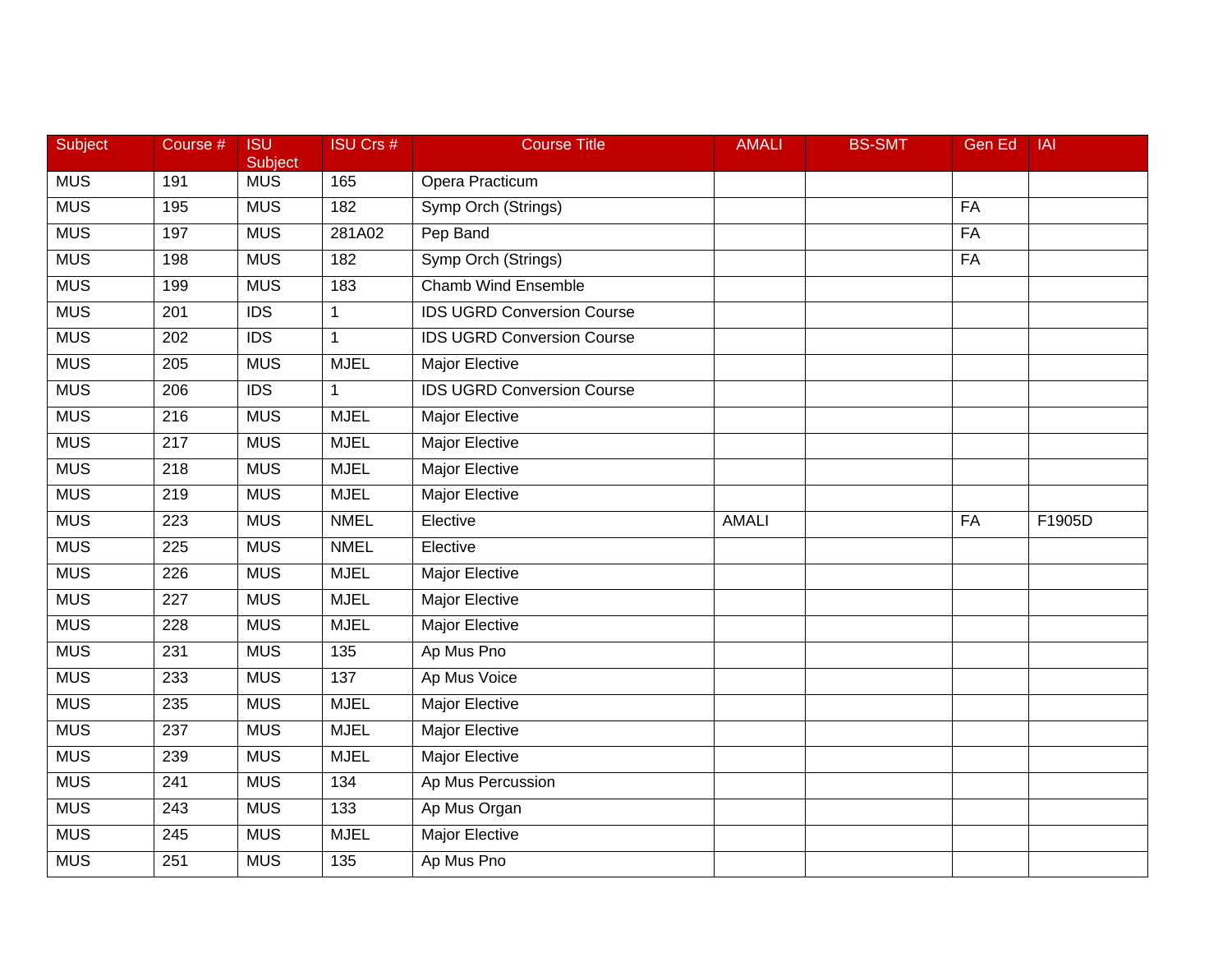| Subject    | Course #        | <b>ISU</b><br>Subject | <b>ISU Crs #</b> | <b>Course Title</b>   | <b>AMALI</b> | <b>BS-SMT</b> | <b>Gen Ed</b> | <b>IAI</b> |
|------------|-----------------|-----------------------|------------------|-----------------------|--------------|---------------|---------------|------------|
| <b>MUS</b> | 253             | <b>MUS</b>            | 137              | Ap Mus Voice          |              |               |               |            |
| <b>MUS</b> | 255             | <b>MUS</b>            | <b>MJEL</b>      | <b>Major Elective</b> |              |               |               |            |
| <b>MUS</b> | 256             | <b>MUS</b>            | <b>MJEL</b>      | <b>Major Elective</b> |              |               |               |            |
| <b>MUS</b> | 257             | <b>MUS</b>            | <b>MJEL</b>      | Major Elective        |              |               |               |            |
| <b>MUS</b> | 259             | <b>MUS</b>            | <b>MJEL</b>      | Major Elective        |              |               |               |            |
| <b>MUS</b> | 261             | <b>MUS</b>            | 134              | Ap Mus Percussion     |              |               |               |            |
| <b>MUS</b> | 263             | <b>MUS</b>            | 133              | Ap Mus Organ          |              |               |               |            |
| <b>MUS</b> | 265             | <b>MUS</b>            | <b>MJEL</b>      | <b>Major Elective</b> |              |               |               |            |
| <b>MUS</b> | 271             | <b>MUS</b>            | <b>MJEL</b>      | Major Elective        |              |               |               |            |
| <b>MUS</b> | 272             | <b>MUS</b>            | <b>MJEL</b>      | <b>Major Elective</b> |              |               |               |            |
| <b>MUS</b> | C <sub>28</sub> | <b>MUS</b>            | <b>NCEL</b>      | No Credit Elective    |              |               |               |            |
| <b>MUS</b> | E16             | <b>MUS</b>            | <b>NCEL</b>      | No Credit Elective    |              |               |               |            |
| <b>MUS</b> | E21             | <b>MUS</b>            | <b>NCEL</b>      | No Credit Elective    |              |               |               |            |
| <b>MUS</b> | E31             | <b>MUS</b>            | <b>NCEL</b>      | No Credit Elective    |              |               |               |            |
| <b>MUS</b> | E32             | <b>MUS</b>            | <b>NCEL</b>      | No Credit Elective    |              |               |               |            |
| <b>MUS</b> | E33             | <b>MUS</b>            | <b>NCEL</b>      | No Credit Elective    |              |               |               |            |
| <b>MUS</b> | E36             | <b>MUS</b>            | <b>NCEL</b>      | No Credit Elective    |              |               |               |            |
| <b>MUS</b> | E39             | <b>MUS</b>            | <b>NCEL</b>      | No Credit Elective    |              |               |               |            |
| <b>MUS</b> | E41             | <b>MUS</b>            | <b>NCEL</b>      | No Credit Elective    |              |               |               |            |
| MUS        | E <sub>52</sub> | <b>MUS</b>            | <b>NCEL</b>      | No Credit Elective    |              |               |               |            |
| <b>MUS</b> | E64             | <b>MUS</b>            | <b>NCEL</b>      | No Credit Elective    |              |               |               |            |
| <b>MUS</b> | E82             | <b>MUS</b>            | <b>NCEL</b>      | No Credit Elective    |              |               |               |            |
| <b>NAN</b> | 120             | $\overline{IDS}$      | <b>NMEL</b>      | Elective              |              |               |               |            |
| <b>NAN</b> | 130             | <b>IDS</b>            | <b>NMEL</b>      | Elective              |              |               |               |            |
| <b>NAN</b> | 220             | <b>IDS</b>            | <b>NMEL</b>      | Elective              |              |               |               |            |
| <b>NAN</b> | 230             | <b>IDS</b>            | <b>NMEL</b>      | Elective              |              |               |               |            |
| <b>NAN</b> | 240             | $\overline{IDS}$      | <b>NMEL</b>      | Elective              |              |               |               |            |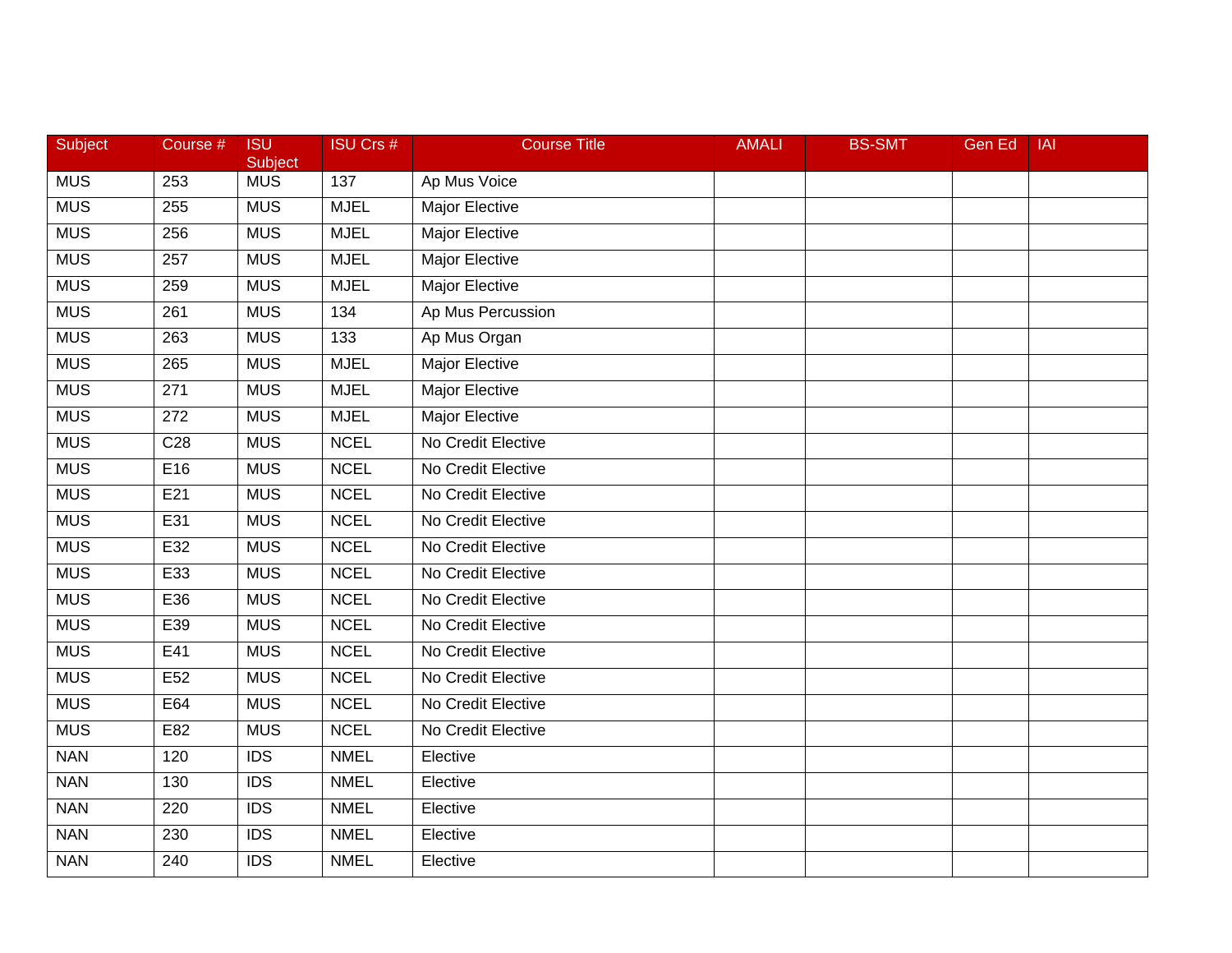| Subject    | Course #         | <b>ISU</b><br>Subject | ISU Crs #    | <b>Course Title</b>               | <b>AMALI</b> | <b>BS-SMT</b> | Gen Ed | <b>IAI</b> |
|------------|------------------|-----------------------|--------------|-----------------------------------|--------------|---------------|--------|------------|
| <b>NAN</b> | 250              | <b>IDS</b>            | <b>NMEL</b>  | Elective                          |              |               |        |            |
| <b>NAN</b> | 260              | $\overline{IDS}$      | <b>NMEL</b>  | Elective                          |              |               |        |            |
| <b>NAN</b> | 299              | <b>IDS</b>            | <b>NMEL</b>  | Elective                          |              |               |        |            |
| <b>NAS</b> | 100              | <b>IDS</b>            | <b>NCEL</b>  | No Credit Elective                |              |               |        |            |
| <b>NTR</b> | 100              | <b>FCS</b>            | 102          | <b>Fund Human Nutrition</b>       |              |               |        |            |
| <b>NTR</b> | 101              | <b>IDS</b>            | $\mathbf{1}$ | <b>IDS UGRD Conversion Course</b> |              |               |        |            |
| <b>NUR</b> | 101              | <b>NUR</b>            | <b>NMEL</b>  | Elective                          |              |               |        |            |
| <b>NUR</b> | 102              | <b>NUR</b>            | <b>NMEL</b>  | Elective                          |              |               |        |            |
| <b>NUR</b> | 103              | <b>NUR</b>            | <b>NMEL</b>  | Elective                          |              |               |        |            |
| <b>NUR</b> | 105              | <b>NUR</b>            | <b>NMEL</b>  | Elective                          |              |               |        |            |
| <b>NUR</b> | 106              | <b>NUR</b>            | <b>NMEL</b>  | Elective                          |              |               |        |            |
| <b>NUR</b> | 108              | <b>NUR</b>            | <b>NMEL</b>  | Elective                          |              |               |        |            |
| <b>NUR</b> | $\overline{202}$ | <b>NUR</b>            | <b>NMEL</b>  | Elective                          |              |               |        |            |
| <b>NUR</b> | 203              | <b>NUR</b>            | <b>NMEL</b>  | Elective                          |              |               |        |            |
| <b>NUR</b> | 216              | <b>NUR</b>            | <b>NMEL</b>  | Elective                          |              |               |        |            |
| <b>NUR</b> | 217              | <b>NUR</b>            | <b>NMEL</b>  | Elective                          |              |               |        |            |
| <b>NUR</b> | $\overline{218}$ | <b>NUR</b>            | <b>NMEL</b>  | Elective                          |              |               |        |            |
| <b>NUR</b> | 219              | <b>NUR</b>            | <b>NMEL</b>  | Elective                          |              |               |        |            |
| <b>NUR</b> | 220              | <b>NUR</b>            | <b>NMEL</b>  | Elective                          |              |               |        |            |
| <b>NUR</b> | 227              | <b>NUR</b>            | <b>NMEL</b>  | Elective                          |              |               |        |            |
| <b>NUR</b> | 228              | <b>NUR</b>            | <b>NMEL</b>  | Elective                          |              |               |        |            |
| <b>NUR</b> | 229              | <b>NUR</b>            | <b>NMEL</b>  | Elective                          |              |               |        |            |
| <b>NUR</b> | 230              | <b>NUR</b>            | <b>NMEL</b>  | Elective                          |              |               |        |            |
| <b>NUR</b> | 240              | <b>NUR</b>            | <b>NMEL</b>  | Elective                          |              |               |        |            |
| <b>OAT</b> | 100              | <b>BE</b>             | <b>NMEL</b>  | Elective                          |              |               |        |            |
| <b>OAT</b> | 101              | <b>BE</b>             | <b>NMEL</b>  | Elective                          |              |               |        |            |
| <b>OAT</b> | 104              | BE                    | <b>NMEL</b>  | Elective                          |              |               |        |            |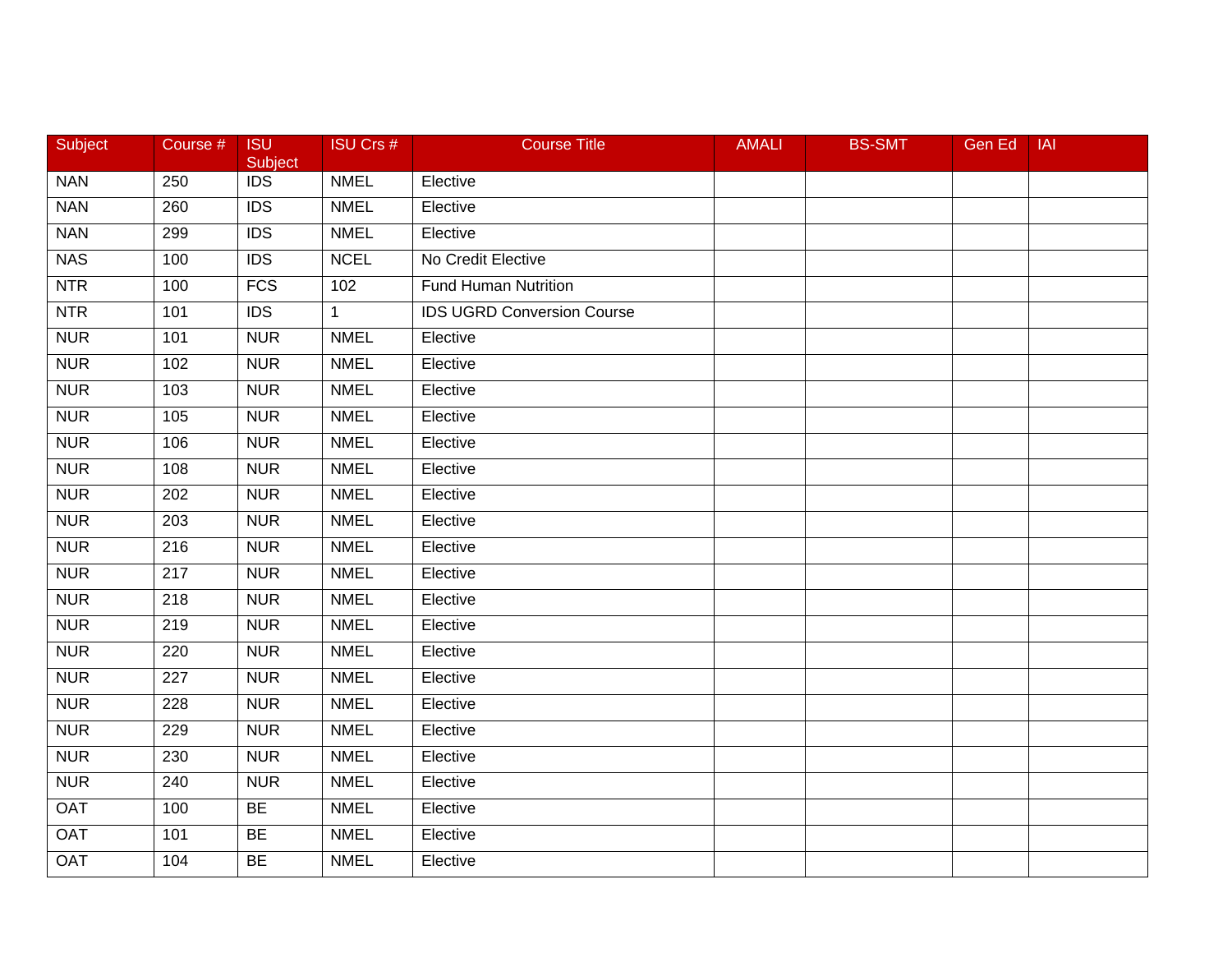| Subject    | Course #         | <b>ISU</b><br>Subject   | <b>ISU Crs #</b> | <b>Course Title</b>               | <b>AMALI</b> | <b>BS-SMT</b> | Gen Ed | <b>IAI</b> |
|------------|------------------|-------------------------|------------------|-----------------------------------|--------------|---------------|--------|------------|
| <b>OAT</b> | 105              | BE                      | <b>NMEL</b>      | Elective                          |              |               |        |            |
| <b>OAT</b> | 106              | BE                      | <b>NMEL</b>      | Elective                          |              |               |        |            |
| <b>OAT</b> | 114              | <b>IDS</b>              | <b>NMEL</b>      | Elective                          |              |               |        |            |
| <b>OAT</b> | 115              | $\overline{IDS}$        | <b>NMEL</b>      | Elective                          |              |               |        |            |
| <b>OAT</b> | 124              | <b>IDS</b>              | <b>NMEL</b>      | Elective                          |              |               |        |            |
| <b>OAT</b> | 128              | $\mathsf{I}\mathsf{T}$  | <b>NMEL</b>      | Elective                          |              |               |        |            |
| <b>OAT</b> | $\overline{132}$ | $\overline{\mathbb{T}}$ | <b>NMEL</b>      | Elective                          |              |               |        |            |
| <b>OAT</b> | 133              | $\overline{IDS}$        | <b>NMEL</b>      | Elective                          |              |               |        |            |
| <b>OAT</b> | 143              | $\overline{\mathbb{F}}$ | <b>NMEL</b>      | Elective                          |              |               |        |            |
| <b>OAT</b> | 155              | <b>BE</b>               | <b>NMEL</b>      | Elective                          |              |               |        |            |
| <b>OAT</b> | 156              | $\mathsf{I}\mathsf{T}$  | <b>NMEL</b>      | Elective                          |              |               |        |            |
| <b>OAT</b> | 160              | BE                      | <b>NMEL</b>      | Elective                          |              |               |        |            |
| OAT        | 170              | <b>BE</b>               | <b>MJEL</b>      | <b>Major Elective</b>             |              |               |        |            |
| <b>OAT</b> | 171              | FIL                     | <b>NCEL</b>      | No Credit Elective                |              |               |        |            |
| <b>OAT</b> | 172              | <b>BE</b>               | 140              | <b>Business Communicati</b>       |              |               |        |            |
| <b>OAT</b> | 173              | <b>BE</b>               | <b>NMEL</b>      | Elective                          |              |               |        |            |
| <b>OAT</b> | 174              | $\overline{IDS}$        | <b>NMEL</b>      | Elective                          |              |               |        |            |
| <b>OAT</b> | $\frac{175}{2}$  | $\overline{IDS}$        | <b>NMEL</b>      | Elective                          |              |               |        |            |
| <b>OAT</b> | 176              | <b>IDS</b>              | <b>NMEL</b>      | Elective                          |              |               |        |            |
| <b>OAT</b> | 177              | $\overline{\mathsf{T}}$ | <b>NMEL</b>      | Elective                          |              |               |        |            |
| <b>OAT</b> | 200              | <b>BE</b>               | <b>NMEL</b>      | Elective                          |              |               |        |            |
| <b>OAT</b> | 201              | BE                      | <b>NMEL</b>      | Elective                          |              |               |        |            |
| <b>OAT</b> | 202              | BE                      | <b>NMEL</b>      | Elective                          |              |               |        |            |
| <b>OAT</b> | 204              | <b>IDS</b>              | $\mathbf{1}$     | <b>IDS UGRD Conversion Course</b> |              |               |        |            |
| <b>OAT</b> | 210              | <b>BE</b>               | <b>NMEL</b>      | Elective                          |              |               |        |            |
| <b>OAT</b> | 211              | <b>BE</b>               | <b>NMEL</b>      | Elective                          |              |               |        |            |
| <b>OAT</b> | 212              | BE                      | <b>NMEL</b>      | Elective                          |              |               |        |            |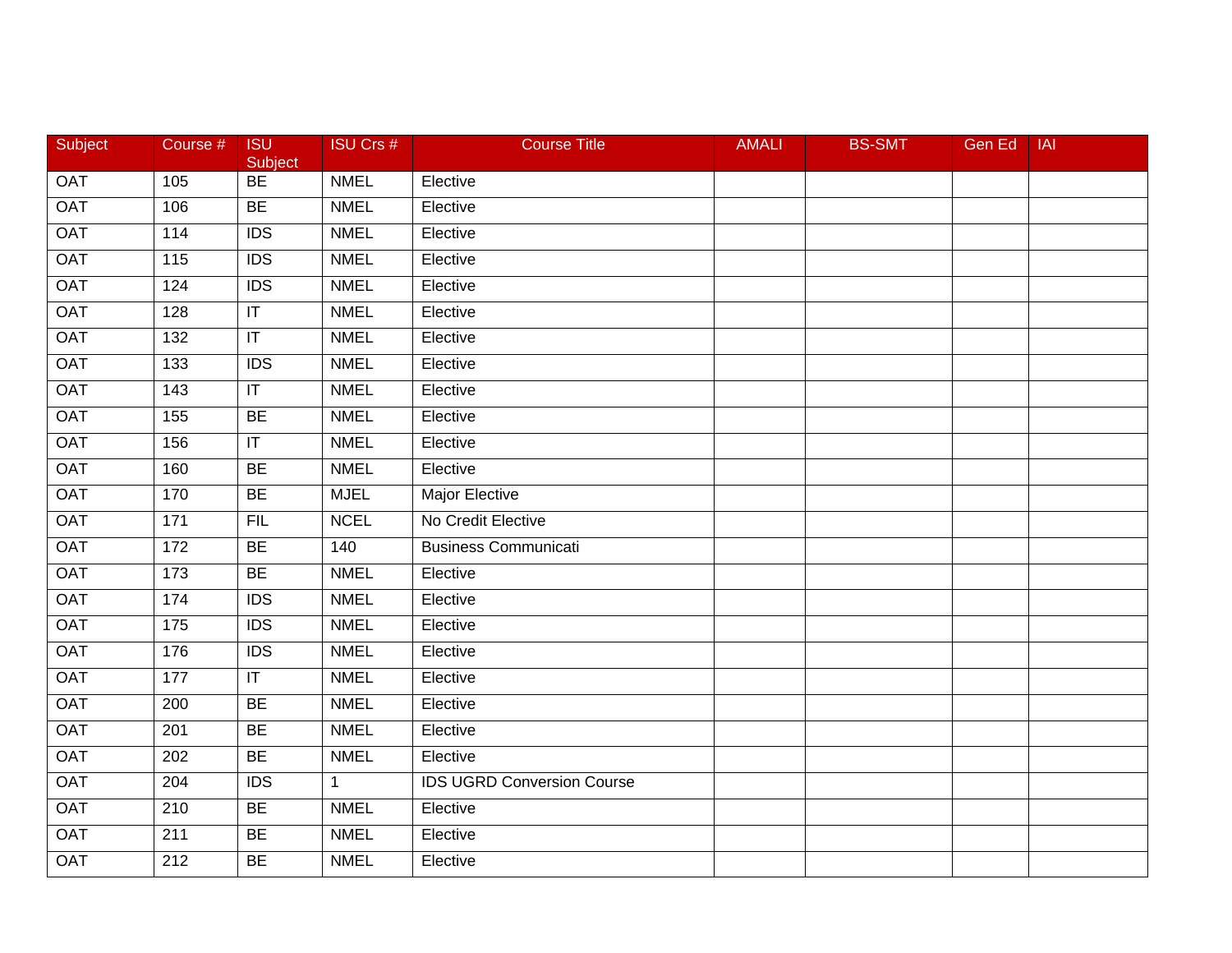| Subject          | Course #          | <b>ISU</b><br>Subject | <b>ISU Crs #</b>  | <b>Course Title</b>   | <b>AMALI</b> | <b>BS-SMT</b> | Gen Ed | <b>IAI</b> |
|------------------|-------------------|-----------------------|-------------------|-----------------------|--------------|---------------|--------|------------|
| <b>OAT</b>       | 231               | BE                    | <b>NCEL</b>       | No Credit Elective    |              |               |        |            |
| <b>OAT</b>       | 232               | BE                    | <b>NCEL</b>       | No Credit Elective    |              |               |        |            |
| $\overline{OCS}$ | 121               | <b>IDS</b>            | <b>NMEL</b>       | Elective              |              |               |        |            |
| <b>OTA</b>       | 101               | <b>IDS</b>            | <b>NCEL</b>       | No Credit Elective    |              |               |        |            |
| <b>OTA</b>       | 102               | <b>IDS</b>            | <b>NMEL</b>       | Elective              |              |               |        |            |
| <b>OTA</b>       | 103               | <b>IDS</b>            | <b>NMEL</b>       | Elective              |              |               |        |            |
| <b>OTA</b>       | 104               | $\overline{IDS}$      | <b>NMEL</b>       | Elective              |              |               |        |            |
| <b>OTA</b>       | 105               | IDS                   | <b>NMEL</b>       | Elective              |              |               |        |            |
| <b>OTA</b>       | 108               | $\overline{IDS}$      | <b>NMEL</b>       | Elective              |              |               |        |            |
| <b>OTA</b>       | 201               | $\overline{IDS}$      | <b>NMEL</b>       | Elective              |              |               |        |            |
| OTA              | 202               | <b>IDS</b>            | <b>NMEL</b>       | Elective              |              |               |        |            |
| <b>OTA</b>       | 203               | IDS                   | <b>NMEL</b>       | Elective              |              |               |        |            |
| <b>OTA</b>       | $\overline{204}$  | $\overline{IDS}$      | <b>NMEL</b>       | Elective              |              |               |        |            |
| <b>OTA</b>       | 205               | <b>IDS</b>            | <b>NMEL</b>       | Elective              |              |               |        |            |
| <b>OTA</b>       | 210               | $\overline{IDS}$      | <b>NMEL</b>       | Elective              |              |               |        |            |
| <b>OTA</b>       | 212               | <b>IDS</b>            | <b>NMEL</b>       | Elective              |              |               |        |            |
| <b>OTA</b>       | $\overline{213}$  | IDS                   | <b>NMEL</b>       | Elective              |              |               |        |            |
| PE               | 100               | <b>KNR</b>            | <b>MJEL</b>       | <b>Major Elective</b> |              |               |        |            |
| PE               | 101               | <b>KNR</b>            | <b>MJEL</b>       | <b>Major Elective</b> |              |               |        |            |
| PE               | 105               | <b>KNR</b>            | 119               | Golf I                |              |               |        |            |
| PE               | 106               | <b>KNR</b>            | <b>MJEL</b>       | <b>Major Elective</b> |              |               |        |            |
| PE               | 113               | <b>KNR</b>            | <b>MJEL</b>       | <b>Major Elective</b> |              |               |        |            |
| $\overline{PE}$  | $\frac{115}{115}$ | <b>KNR</b>            | 126               | Aerobics              |              |               |        |            |
| $\overline{PE}$  | 200               | <b>KNR</b>            | <b>NMEL</b>       | Elective              |              |               |        |            |
| PE               | 201               | <b>KNR</b>            | <b>NMEL</b>       | Elective              |              |               |        |            |
| PE               | 202               | <b>KNR</b>            | $\frac{112}{112}$ | Bowling I             |              |               |        |            |
| PE               | 206               | <b>KNR</b>            | <b>NMEL</b>       | Elective              |              |               |        |            |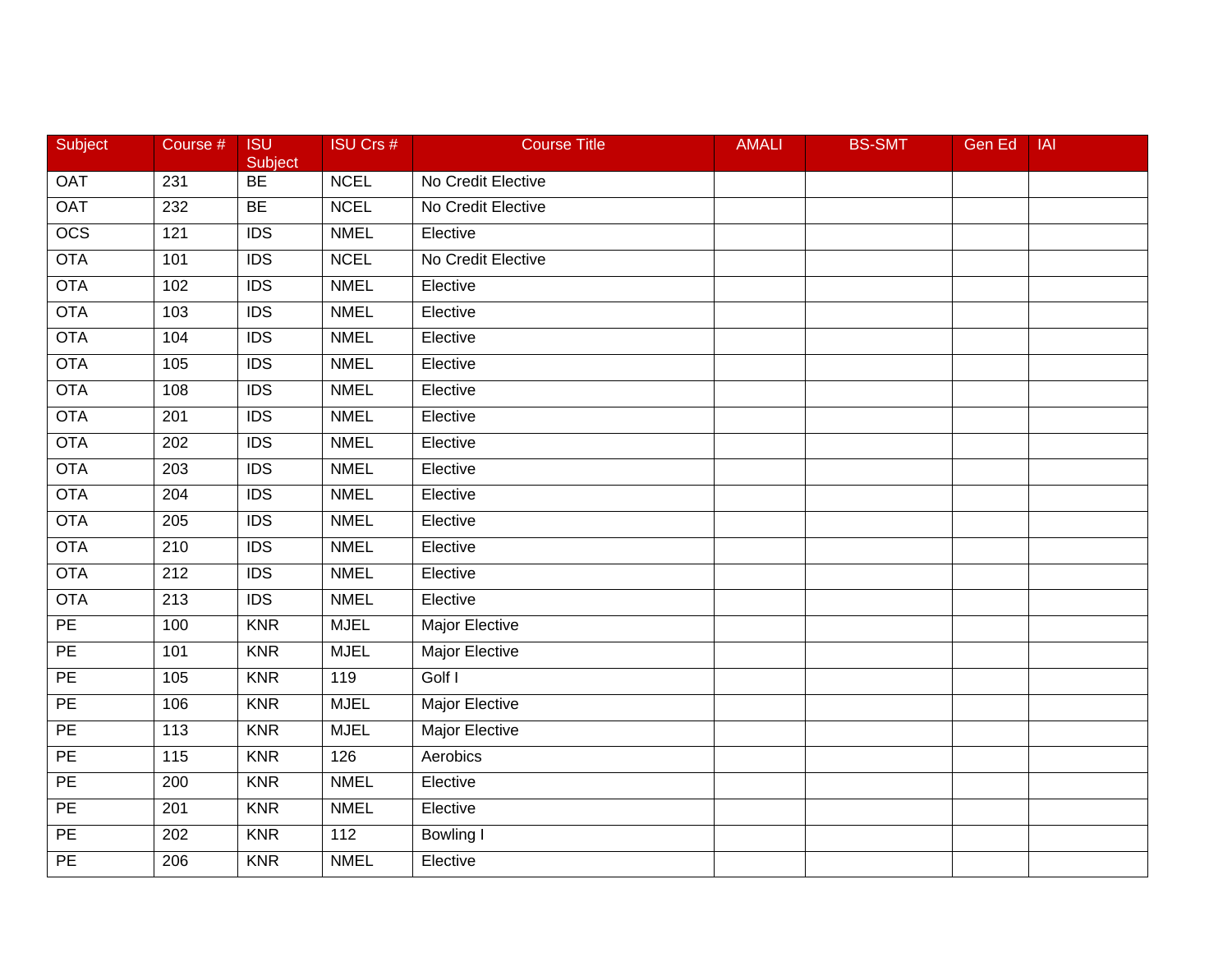| Subject          | Course #         | <b>ISU</b><br>Subject | <b>ISU Crs #</b> | <b>Course Title</b>               | <b>AMALI</b> | <b>BS-SMT</b> | Gen Ed          | <b>IAI</b>    |
|------------------|------------------|-----------------------|------------------|-----------------------------------|--------------|---------------|-----------------|---------------|
| $\overline{PE}$  | 215              | <b>KNR</b>            | <b>NMEL</b>      | Elective                          |              |               |                 |               |
| $\overline{PE}$  | 216              | <b>KNR</b>            | <b>NMEL</b>      | Elective                          |              |               |                 |               |
| $\overline{PE}$  | 226              | <b>KNR</b>            | <b>NMEL</b>      | Elective                          |              |               |                 |               |
| <b>PGM</b>       | 101              | <b>IDS</b>            | <b>NCEL</b>      | No Credit Elective                |              |               |                 |               |
| <b>PGM</b>       | 105              | <b>IDS</b>            | $\mathbf{1}$     | <b>IDS UGRD Conversion Course</b> |              |               |                 |               |
| <b>PGM</b>       | 106              | <b>IDS</b>            | <b>NCEL</b>      | No Credit Elective                |              |               |                 |               |
| <b>PGM</b>       | $\overline{210}$ | $\overline{IDS}$      | <b>NMEL</b>      | Elective                          |              |               |                 |               |
| <b>PGM</b>       | 212              | <b>IDS</b>            | <b>NMEL</b>      | Elective                          |              |               |                 |               |
| <b>PGM</b>       | 225              | <b>IDS</b>            | <b>NCEL</b>      | No Credit Elective                |              |               |                 |               |
| PHB              | 101              | <b>IDS</b>            | <b>NCEL</b>      | No Credit Elective                |              |               |                 |               |
| <b>PHB</b>       | 102              | <b>IDS</b>            | <b>NCEL</b>      | No Credit Elective                |              |               |                 |               |
| PHL              | 101              | PHI                   | 101              | <b>Basic Issues Philos</b>        |              |               | $H\overline{U}$ | H4900         |
| PHL              | 101H             | PHI                   | 101              | <b>Basic Issues Philos</b>        |              |               | H <sub>U</sub>  | H4900         |
| PHL              | 102              | PHI                   | 232              | Ethics                            |              |               |                 | H4904         |
| PHL              | 103              | $\overline{IDS}$      | $\mathbf{1}$     | <b>IDS UGRD Conversion Course</b> | <b>AMALI</b> |               |                 | <b>H4904N</b> |
| PHL              | 105              | PHI                   | <b>MJEL</b>      | Major Elective                    |              |               |                 | H4906         |
| PHO              | 101              | <b>ART</b>            | 235              | <b>B&amp;W Darkroom Photogr</b>   |              |               |                 |               |
| PHO              | 103              | <b>ART</b>            | 235              | <b>B&amp;W Darkroom Photogr</b>   |              |               |                 |               |
| <b>PHS</b>       | 101              | <b>PHY</b>            | <b>MJEL</b>      | Major Elective                    |              |               |                 | P2900L        |
| <b>PHT</b>       | 100              | $\overline{IDS}$      | <b>NCEL</b>      | No Credit Elective                |              |               |                 |               |
| PHT              | 101              | <b>IDS</b>            | <b>NCEL</b>      | No Credit Elective                |              |               |                 |               |
| <b>PHT</b>       | 102              | $\overline{IDS}$      | <b>NCEL</b>      | No Credit Elective                |              |               |                 |               |
| <b>PHT</b>       | 103              | $\overline{IDS}$      | <b>NCEL</b>      | No Credit Elective                |              |               |                 |               |
| PHT              | 104              | <b>IDS</b>            | <b>NCEL</b>      | No Credit Elective                |              |               |                 |               |
| <b>PHT</b>       | 105              | <b>IDS</b>            | <b>NCEL</b>      | No Credit Elective                |              |               |                 |               |
| $\overline{PHT}$ | 106              | <b>IDS</b>            | <b>NCEL</b>      | No Credit Elective                |              |               |                 |               |
| PHT              | 107              | $\overline{IDS}$      | <b>NCEL</b>      | No Credit Elective                |              |               |                 |               |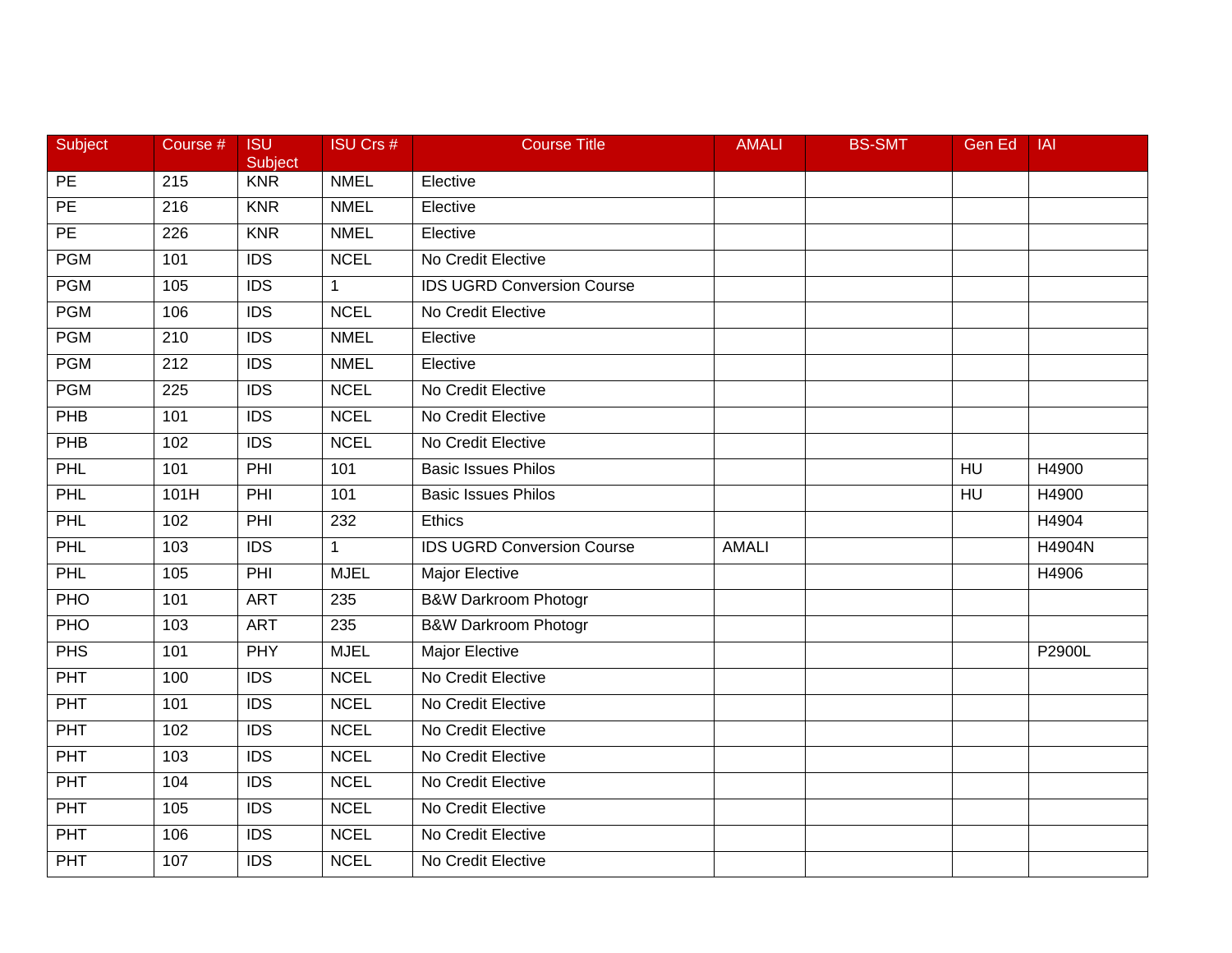| Subject    | Course #          | <b>ISU</b><br>Subject | <b>ISU Crs #</b> | <b>Course Title</b>               | <b>AMALI</b> | <b>BS-SMT</b> | <b>Gen Ed</b>          | IAI    |
|------------|-------------------|-----------------------|------------------|-----------------------------------|--------------|---------------|------------------------|--------|
| PHT        | 108               | $\overline{IDS}$      | <b>NCEL</b>      | No Credit Elective                |              |               |                        |        |
| PHT        | 109               | $\overline{IDS}$      | <b>NCEL</b>      | No Credit Elective                |              |               |                        |        |
| PHT        | 115               | <b>IDS</b>            | <b>NCEL</b>      | No Credit Elective                |              |               |                        |        |
| <b>PHT</b> | 116               | $\overline{IDS}$      | <b>NCEL</b>      | No Credit Elective                |              |               |                        |        |
| <b>PHY</b> | 101               | <b>PHY</b>            | 108              | College Physics I                 |              |               | <b>NS</b>              | P1900L |
| PHY        | 102               | PHY                   | 109              | College Physics II                |              | S(BS-SMT)     |                        |        |
| <b>PHY</b> | $\frac{115}{115}$ | <b>PHY</b>            | <b>NCEL</b>      | No Credit Elective                |              |               |                        |        |
| <b>PHY</b> | 210               | <b>PHY</b>            | 110              | Physics Sci & Eng I               |              |               | $\overline{\text{NS}}$ | P2900L |
| <b>PHY</b> | $\overline{211}$  | <b>PHY</b>            | $\frac{111}{11}$ | Physics Sci & Eng II              |              | S(BS-SMT)     |                        |        |
| <b>PHY</b> | 212               | <b>PHY</b>            | 112              | Physics Sci & Eng III             |              |               |                        |        |
| <b>PLA</b> | 101               | <b>IDS</b>            | $\mathbf{1}$     | <b>IDS UGRD Conversion Course</b> |              |               |                        |        |
| <b>PLA</b> | 102               | LGS                   | <b>NCEL</b>      | No Credit Elective                |              |               |                        |        |
| <b>PLA</b> | 103               | <b>POL</b>            | <b>NMEL</b>      | Elective                          |              |               |                        |        |
| <b>PLA</b> | 201               | <b>LGS</b>            | 314              | <b>Invest Techns &amp; Evid</b>   |              |               |                        |        |
| <b>PLA</b> | 202               | <b>LGS</b>            | 370              | Litigation I                      |              |               |                        |        |
| <b>PLA</b> | 203               | POL                   | <b>MJEL</b>      | Major Elective                    |              |               |                        |        |
| <b>PLA</b> | 204               | <b>LGS</b>            | <b>NCEL</b>      | No Credit Elective                |              |               |                        |        |
| <b>PLA</b> | $\overline{205}$  | <b>POL</b>            | <b>MJEL</b>      | <b>Major Elective</b>             |              |               |                        |        |
| <b>PLA</b> | 206               | <b>LGS</b>            | <b>NCEL</b>      | No Credit Elective                |              |               |                        |        |
| <b>PLA</b> | 207               | <b>LGS</b>            | <b>NCEL</b>      | No Credit Elective                |              |               |                        |        |
| <b>PLA</b> | 208               | <b>LGS</b>            | 322              | Family & Dom Rel Law              |              |               |                        |        |
| <b>PLA</b> | 209               | <b>LGS</b>            | 319              | Probate Law                       |              |               |                        |        |
| <b>PLA</b> | $\overline{210}$  | <b>POL</b>            | <b>NMEL</b>      | Elective                          |              |               |                        |        |
| <b>PLA</b> | $\overline{211}$  | <b>POL</b>            | <b>NMEL</b>      | Elective                          |              |               |                        |        |
| <b>PLA</b> | 212               | <b>POL</b>            | <b>NMEL</b>      | Elective                          |              |               |                        |        |
| <b>PLA</b> | 213               | <b>POL</b>            | <b>NMEL</b>      | Elective                          |              |               |                        |        |
| PNU        | 107               | <b>NUR</b>            | <b>NMEL</b>      | Elective                          |              |               |                        |        |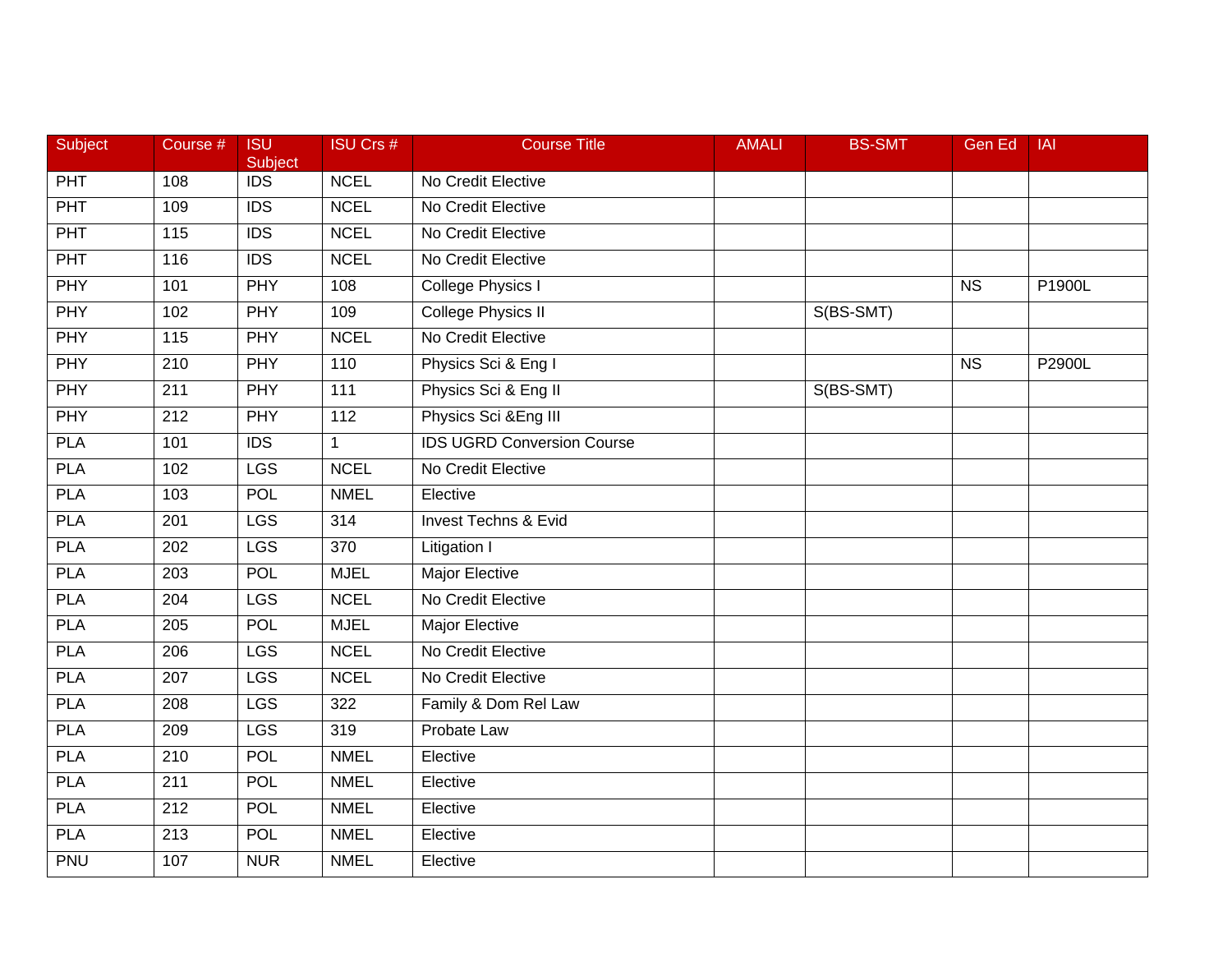| Subject    | Course #         | <b>ISU</b><br>Subject | <b>ISU Crs #</b> | <b>Course Title</b>         | <b>AMALI</b> | <b>BS-SMT</b> | <b>Gen Ed</b> | <b>IAI</b> |
|------------|------------------|-----------------------|------------------|-----------------------------|--------------|---------------|---------------|------------|
| <b>PNU</b> | 109              | <b>NUR</b>            | <b>NMEL</b>      | Elective                    |              |               |               |            |
| PNU        | 111              | <b>NUR</b>            | <b>NMEL</b>      | Elective                    |              |               |               |            |
| PNU        | 113              | <b>NUR</b>            | <b>NMEL</b>      | Elective                    |              |               |               |            |
| <b>PNU</b> | 115              | <b>NUR</b>            | <b>NCEL</b>      | No Credit Elective          |              |               |               |            |
| <b>PPT</b> | 100              | <b>TEC</b>            | <b>MJEL</b>      | Major Elective              |              |               |               |            |
| <b>PPT</b> | 101              | <b>TEC</b>            | 150              | <b>Graphic Communic Tec</b> |              |               |               |            |
| <b>PPT</b> | 105              | <b>TEC</b>            | <b>MJEL</b>      | Major Elective              |              |               |               |            |
| <b>PPT</b> | 110              | $\overline{IDS}$      | <b>NMEL</b>      | Elective                    |              |               |               |            |
| <b>PPT</b> | 115              | <b>TEC</b>            | <b>MJEL</b>      | <b>Major Elective</b>       |              |               |               |            |
| <b>PPT</b> | 125              | <b>TEC</b>            | <b>MJEL</b>      | Major Elective              |              |               |               |            |
| <b>PPT</b> | 130              | <b>TEC</b>            | 253              | Image Capture And Editing   |              |               |               |            |
| <b>PPT</b> | $\overline{135}$ | <b>TEC</b>            | <b>MJEL</b>      | <b>Major Elective</b>       |              |               |               |            |
| <b>PPT</b> | 140              | <b>TEC</b>            | <b>MJEL</b>      | <b>Major Elective</b>       |              |               |               |            |
| PPT        | 145              | <b>TEC</b>            | <b>MJEL</b>      | Major Elective              |              |               |               |            |
| <b>PPT</b> | 150              | <b>TEC</b>            | <b>MJEL</b>      | Major Elective              |              |               |               |            |
| <b>PPT</b> | 210              | <b>TEC</b>            | <b>MJEL</b>      | Major Elective              |              |               |               |            |
| <b>PPT</b> | 212              | <b>TEC</b>            | <b>MJEL</b>      | <b>Major Elective</b>       |              |               |               |            |
| <b>PPT</b> | 215              | <b>TEC</b>            | <b>MJEL</b>      | <b>Major Elective</b>       |              |               |               |            |
| <b>PPT</b> | 225              | <b>TEC</b>            | <b>MJEL</b>      | Major Elective              |              |               |               |            |
| <b>PPT</b> | 230              | <b>TEC</b>            | <b>MJEL</b>      | Major Elective              |              |               |               |            |
| <b>PPT</b> | 235              | <b>TEC</b>            | <b>MJEL</b>      | <b>Major Elective</b>       |              |               |               |            |
| <b>PPT</b> | 240              | <b>TEC</b>            | <b>MJEL</b>      | <b>Major Elective</b>       |              |               |               |            |
| <b>PPT</b> | 245              | <b>TEC</b>            | <b>NCEL</b>      | No Credit Elective          |              |               |               |            |
| <b>PPT</b> | 250              | <b>TEC</b>            | <b>NCEL</b>      | No Credit Elective          |              |               |               |            |
| PPT        | 299              | <b>TEC</b>            | <b>MJEL</b>      | Major Elective              |              |               |               |            |
| <b>PSC</b> | 101              | <b>POL</b>            | 106              | U.S. Gov & Civ Pract        |              |               | IC            | S5900      |
| <b>PSC</b> | 102              | <b>POL</b>            | 221              | U.S. State&Local Gov        |              |               |               | S5902      |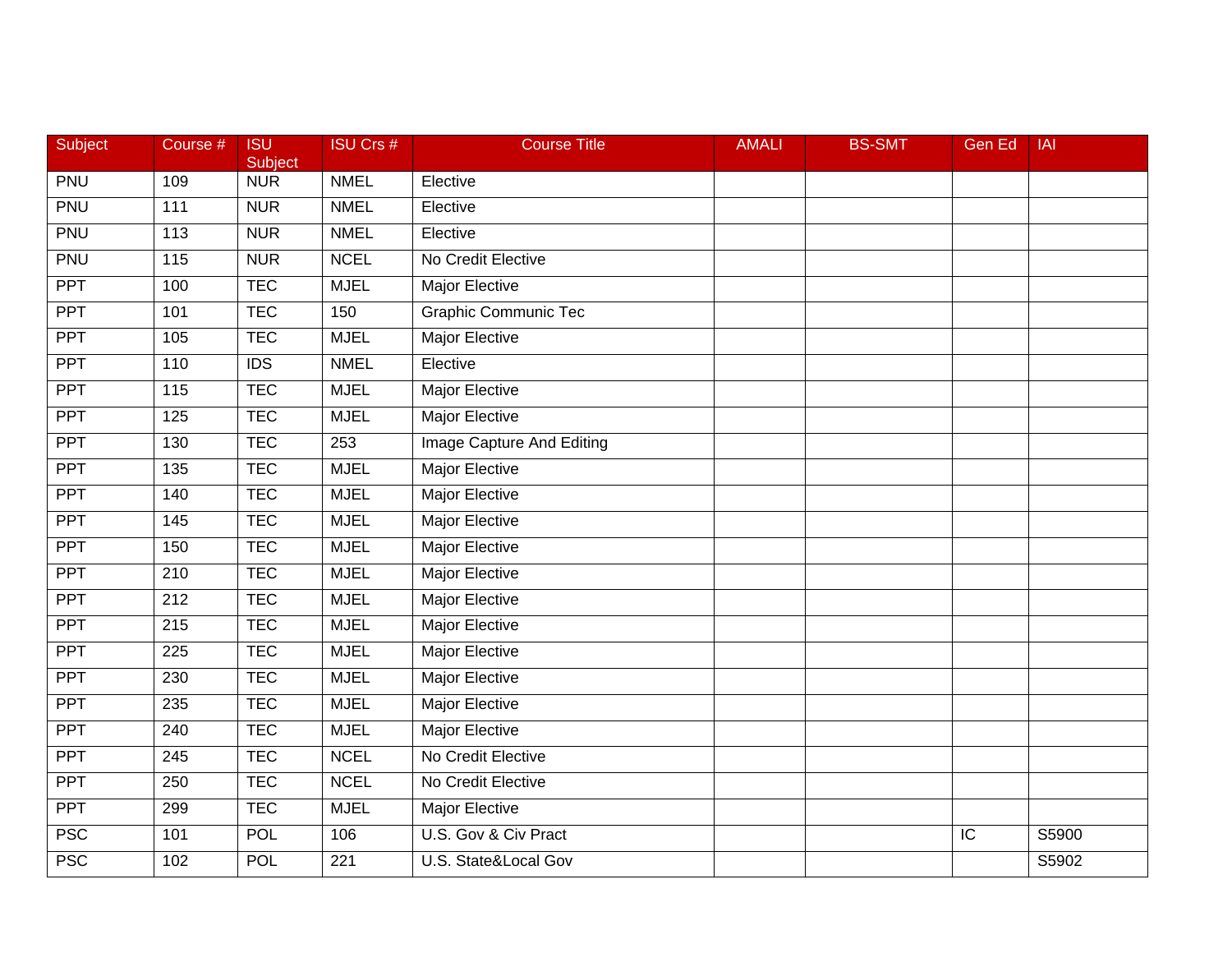| Subject    | Course # | <b>ISU</b><br>Subject | <b>ISU Crs #</b> | <b>Course Title</b>               | <b>AMALI</b> | <b>BS-SMT</b> | <b>Gen Ed</b>          | IAI   |
|------------|----------|-----------------------|------------------|-----------------------------------|--------------|---------------|------------------------|-------|
| <b>PSC</b> | 105      | <b>POL</b>            | <b>MJEL</b>      | Major Elective                    |              |               |                        |       |
| <b>PSC</b> | 108      | <b>POL</b>            | <b>MJEL</b>      | Major Elective                    |              |               |                        |       |
| <b>PSC</b> | 210      | <b>POL</b>            | <b>MJEL</b>      | <b>Major Elective</b>             |              |               |                        | S5905 |
| <b>PSY</b> | 101      | <b>PSY</b>            | 110              | <b>Fundamentals Psychol</b>       |              |               | $\overline{\text{SS}}$ | S6900 |
| <b>PSY</b> | 103      | <b>PSY</b>            | 233              | Psy Of Personality                |              |               |                        |       |
| <b>PSY</b> | 105      | <b>PSY</b>            | 230              | Bus And Indus Psych               |              |               |                        |       |
| <b>PSY</b> | 202      | <b>PSY</b>            | $\overline{215}$ | <b>Educational Psych</b>          |              |               |                        |       |
| <b>PSY</b> | 204      | <b>PSY</b>            | 223              | Social Psychology                 |              |               | $\overline{\text{SS}}$ | S8900 |
| <b>PSY</b> | 205      | <b>PSY</b>            | <b>MJEL</b>      | <b>Major Elective</b>             |              |               |                        |       |
| <b>PSY</b> | 206      | <b>PSY</b>            | <b>MJEL</b>      | Major Elective                    |              |               |                        |       |
| <b>PSY</b> | 211      | <b>IDS</b>            | $\mathbf{1}$     | <b>IDS UGRD Conversion Course</b> |              |               |                        | S6902 |
| <b>PSY</b> | 212      | <b>PSY</b>            | <b>MJEL</b>      | <b>Major Elective</b>             |              |               |                        | S6904 |
| <b>PSY</b> | 220      | <b>PSY</b>            | 123              | <b>Human Sexuality</b>            |              |               |                        |       |
| <b>RAD</b> | 100      | <b>IDS</b>            | <b>NCEL</b>      | No Credit Elective                |              |               |                        |       |
| <b>RAD</b> | 101      | $\overline{IDS}$      | <b>NCEL</b>      | No Credit Elective                |              |               |                        |       |
| <b>RAD</b> | 104      | <b>IDS</b>            | <b>NCEL</b>      | No Credit Elective                |              |               |                        |       |
| <b>RAD</b> | 105      | $\overline{IDS}$      | <b>NCEL</b>      | No Credit Elective                |              |               |                        |       |
| <b>RAD</b> | 106      | $\overline{IDS}$      | <b>NCEL</b>      | No Credit Elective                |              |               |                        |       |
| <b>RAD</b> | 107      | <b>IDS</b>            | <b>NCEL</b>      | No Credit Elective                |              |               |                        |       |
| <b>RAD</b> | 110      | <b>IDS</b>            | <b>NCEL</b>      | No Credit Elective                |              |               |                        |       |
| <b>RAD</b> | 125      | <b>IDS</b>            | <b>NCEL</b>      | No Credit Elective                |              |               |                        |       |
| <b>RAD</b> | 126      | <b>IDS</b>            | <b>NCEL</b>      | No Credit Elective                |              |               |                        |       |
| <b>RAD</b> | 127      | $\overline{IDS}$      | <b>NCEL</b>      | No Credit Elective                |              |               |                        |       |
| <b>RAD</b> | 204      | $\overline{IDS}$      | <b>NCEL</b>      | No Credit Elective                |              |               |                        |       |
| <b>RAD</b> | 205      | <b>IDS</b>            | <b>NCEL</b>      | No Credit Elective                |              |               |                        |       |
| <b>RAD</b> | 207      | <b>IDS</b>            | <b>NCEL</b>      | No Credit Elective                |              |               |                        |       |
| <b>RAD</b> | 208      | IDS                   | <b>NCEL</b>      | No Credit Elective                |              |               |                        |       |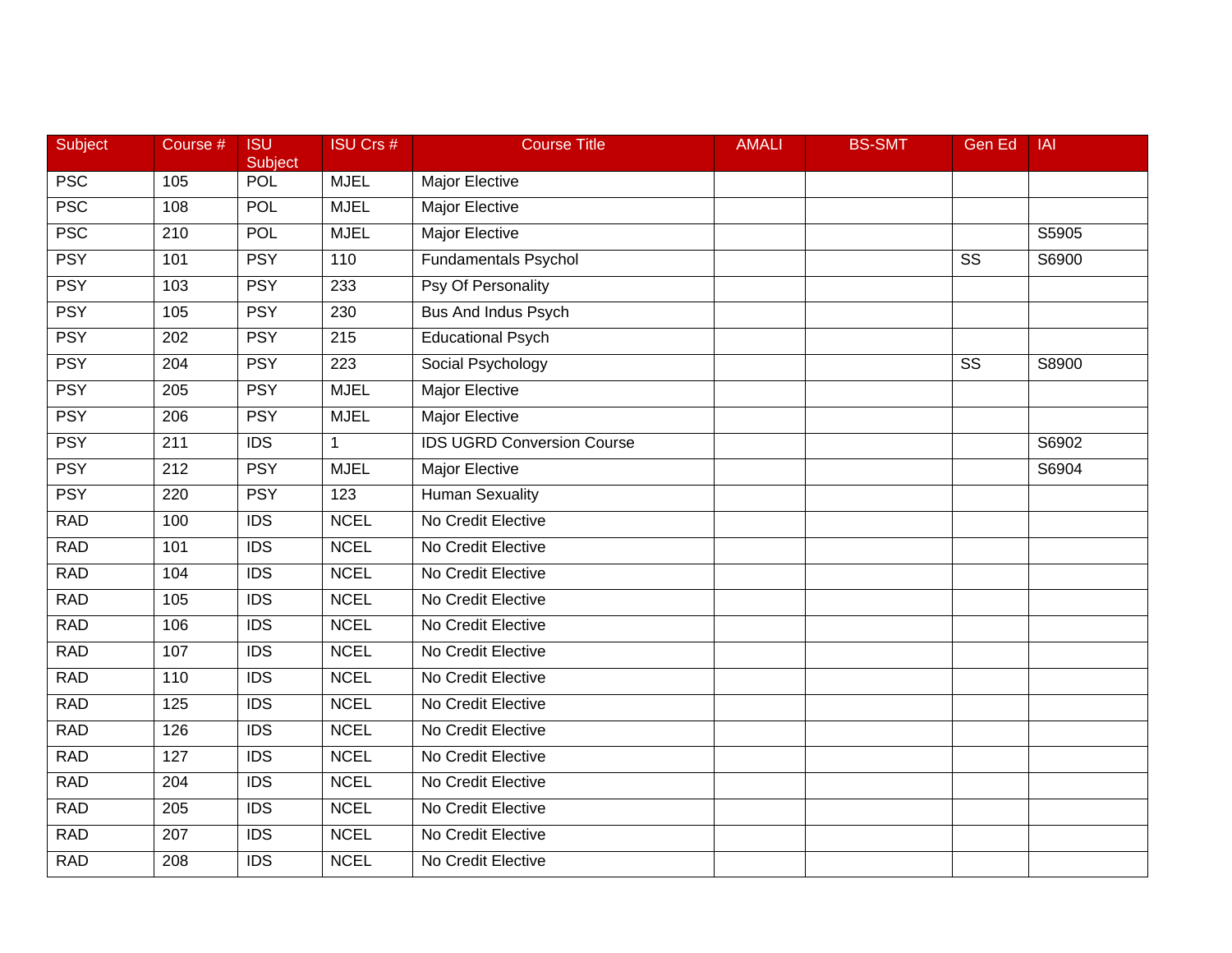| Subject         | Course # | <b>ISU</b><br>Subject | <b>ISU Crs #</b> | <b>Course Title</b>         | <b>AMALI</b> | <b>BS-SMT</b> | Gen Ed                 | <b>IAI</b> |
|-----------------|----------|-----------------------|------------------|-----------------------------|--------------|---------------|------------------------|------------|
| <b>RAD</b>      | 225      | <b>IDS</b>            | <b>NCEL</b>      | No Credit Elective          |              |               |                        |            |
| <b>RAD</b>      | 226      | <b>IDS</b>            | <b>NCEL</b>      | No Credit Elective          |              |               |                        |            |
| <b>RAD</b>      | 230      | <b>IDS</b>            | <b>NCEL</b>      | No Credit Elective          |              |               |                        |            |
| <b>RAD</b>      | 235      | $\overline{IDS}$      | <b>NCEL</b>      | No Credit Elective          |              |               |                        |            |
| <b>RDG</b>      | 080      | <b>SED</b>            | <b>NCEL</b>      | No Credit Elective          |              |               |                        |            |
| <b>RDG</b>      | 081      | <b>SED</b>            | <b>NCEL</b>      | No Credit Elective          |              |               |                        |            |
| R <sub>DG</sub> | 082      | <b>SED</b>            | <b>NCEL</b>      | No Credit Elective          |              |               |                        |            |
| R <sub>DG</sub> | 091      | <b>SED</b>            | <b>NCEL</b>      | No Credit Elective          |              |               |                        |            |
| R <sub>DG</sub> | 105      | <b>SED</b>            | <b>NMEL</b>      | Elective                    |              |               |                        |            |
| <b>RES</b>      | E05      | <b>IDS</b>            | <b>NCEL</b>      | No Credit Elective          |              |               |                        |            |
| SOC             | 101      | <b>SOC</b>            | 106              | Intro To Sociology          |              |               | IC                     | S7900      |
| <b>SOC</b>      | 102      | <b>SOC</b>            | <b>MJEL</b>      | <b>Major Elective</b>       |              |               |                        | S7901      |
| <b>SOC</b>      | 110      | <b>SOC</b>            | <b>MJEL</b>      | <b>Major Elective</b>       |              |               |                        |            |
| <b>SOC</b>      | 204H     | <b>SOC</b>            | <b>MJEL</b>      | Major Elective              |              |               |                        |            |
| <b>SOC</b>      | 205      | $\overline{FCS}$      | 224              | <b>Enduring Issues</b>      |              |               | $\overline{\text{SS}}$ | S7902      |
| <b>SOC</b>      | 206      | <b>SOC</b>            | <b>MJEL</b>      | Major Elective              |              |               |                        |            |
| <b>SOC</b>      | 225      | <b>SOC</b>            | <b>MJEL</b>      | <b>Major Elective</b>       |              |               |                        |            |
| <b>SPE</b>      | 108      | <b>COM</b>            | 110              | <b>Communication Critic</b> |              |               | $\overline{co}$        | C2900      |
| <b>SPE</b>      | 108H     | <b>COM</b>            | 110              | <b>Communication Critic</b> |              |               | $\overline{C}$         | C2900      |
| <b>SPE</b>      | 109      | <b>COM</b>            | 110              | <b>Communication Critic</b> |              |               | CO                     | C2900      |
| <b>SPE</b>      | 110      | <b>THE</b>            | 101              | Oral Interp of Lit          |              |               |                        |            |
| <b>SPE</b>      | 111      | <b>THD</b>            | <b>MJEL</b>      | <b>Major Elective</b>       |              |               |                        |            |
| <b>SPN</b>      | 101      | <b>SPA</b>            | 111              | <b>Basic Spanish Skills</b> |              |               |                        |            |
| <b>SPN</b>      | 102      | <b>SPA</b>            | $\frac{11}{2}$   | <b>Beginning Spanish</b>    |              |               |                        |            |
| SPN             | 113      | <b>SPA</b>            | <b>MJEL</b>      | Major Elective              |              |               |                        |            |
| <b>SPN</b>      | 115      | <b>SPA</b>            | <b>MJEL</b>      | Major Elective              |              |               |                        |            |
| <b>SPN</b>      | 203      | <b>SPA</b>            | $\overline{115}$ | 2nd Yr Spa(Part I)          |              |               | QR                     |            |